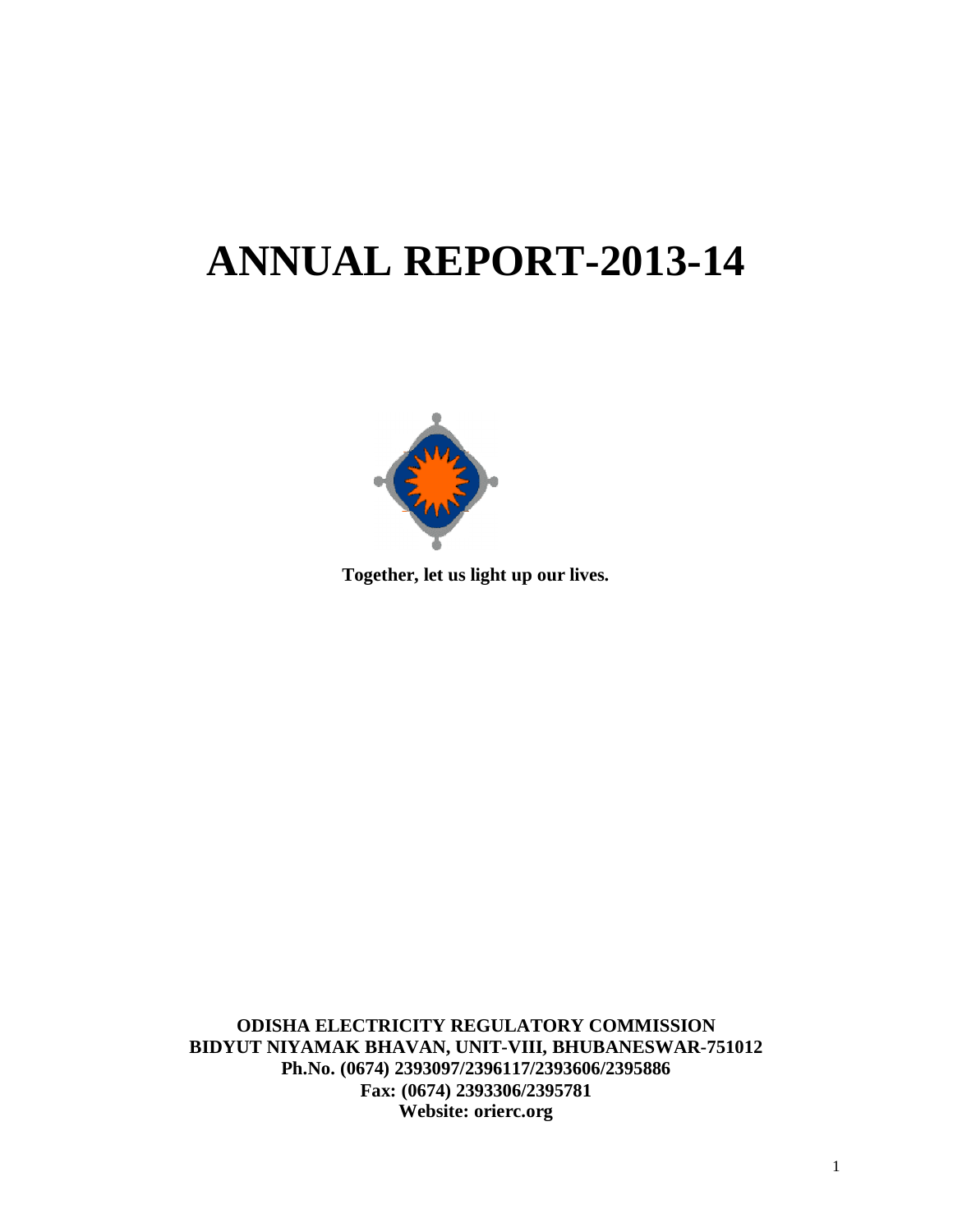## **CONTENTS**

| SI               | <b>Description</b>                              | Para No.      | Page No.      |
|------------------|-------------------------------------------------|---------------|---------------|
| No.              |                                                 | $(From - To)$ | $(From - To)$ |
| 1.               | <b>Mission Statement</b>                        |               |               |
| 2.               | Profiles of Chairperson and Members             |               |               |
| $\overline{3}$ . | Over View of the Commission                     |               |               |
| 4.               | Functions of the State Commission               |               |               |
| $\overline{5}$ . | Activities of the Commission                    |               |               |
|                  | <b>Tariff Division</b>                          |               |               |
|                  | $\triangleright$ Engineering Division           |               |               |
|                  | > Regulatory Affairs Division                   |               |               |
| 6.               | Secretariat & Administrative Functions          |               |               |
| $\overline{7}$ . | <b>Consumer Interest</b>                        |               |               |
|                  | <b>ANNEXURES:</b>                               |               |               |
| 1.               | Schedules of Retail Supply Tariff for 2013-14   |               |               |
| 2.               | Overall Performance of DISCOMs of 2013-14       |               |               |
| 3.               | Income & Expenditure Accounts as on 31.03.2014  |               |               |
| $\overline{4}$ . | Receipts & Payment Accounts as on 31.03.2014    |               |               |
| 5.               | Balance-sheet as on 31.03.2014                  |               |               |
| 6.               | Details of Energy Police Stations and Special   |               |               |
|                  | Courts                                          |               |               |
| 7.               | List of Officers & Staff of the Commission      |               |               |
| 8                | Organisation Chart of the Commission            |               |               |
| 9.               | List Seminar, Workshop, Training Programme etc. |               |               |
|                  | attended by the Officials of the Commission     |               |               |
|                  | <b>APPENDICES:</b>                              |               |               |
| 1.               | Summary of discussions of the State Advisory    |               |               |
|                  | Committee (SAC) held during 2013-14             |               |               |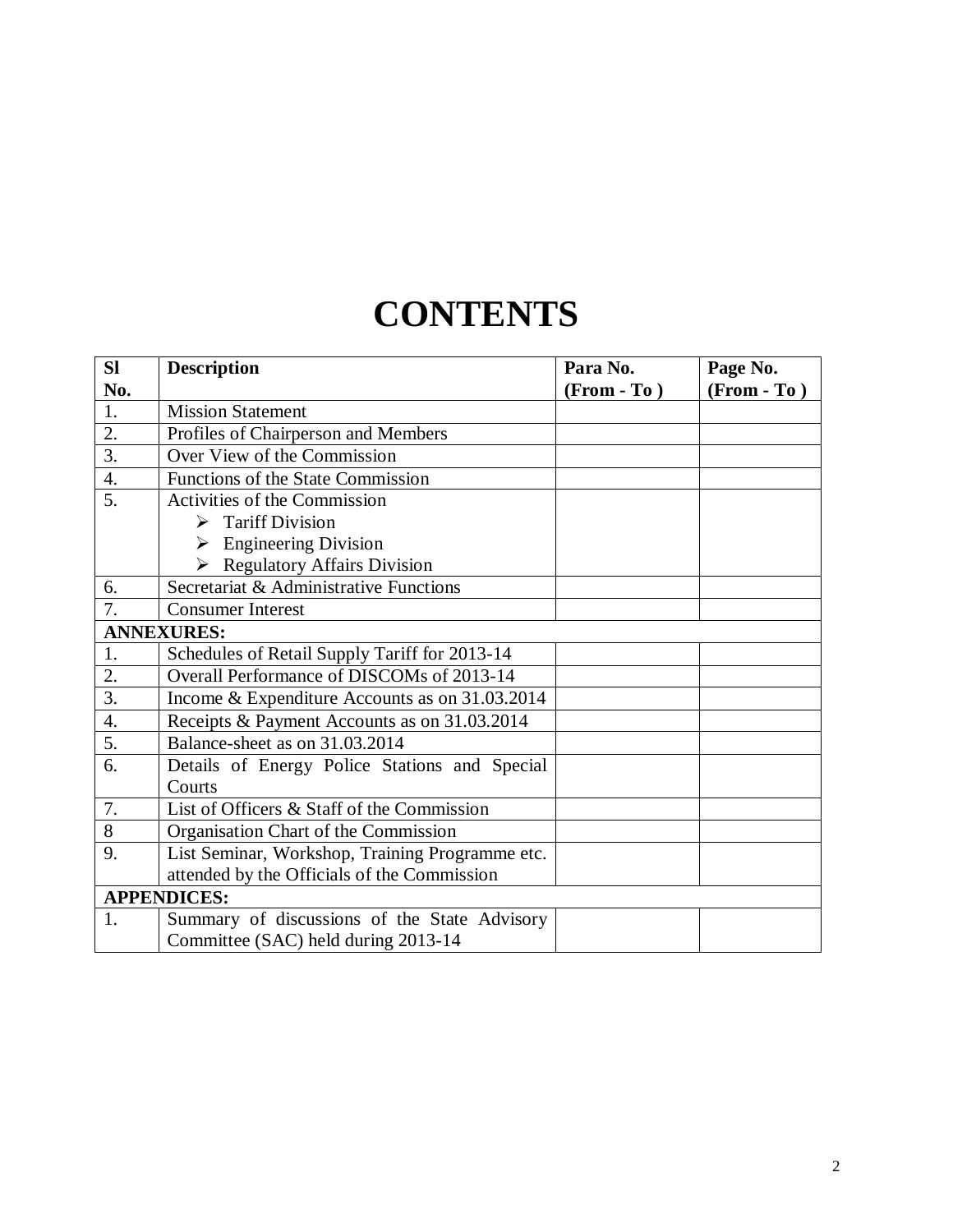

## **ODISHA ELECTRICITY REGULATORY COMMISSION**

Together, let us light up our lives.

#### **MISSION STATEMENT**

The Odisha Electricity Regulatory Commission is committed to fulfill its mandate for creating an efficient and economically viable electricity industry in the State. It balances the interests of all stakeholders while fulfilling its primary responsibility to ensure safe and reliable supply of power at reasonable rates. It is guided by the principles of good governance, namely, transparency, accountability, predictability, equitability and participation in discharge of its functions. It safeguards the interests of the state and gives a fair deal to consumers at the same time.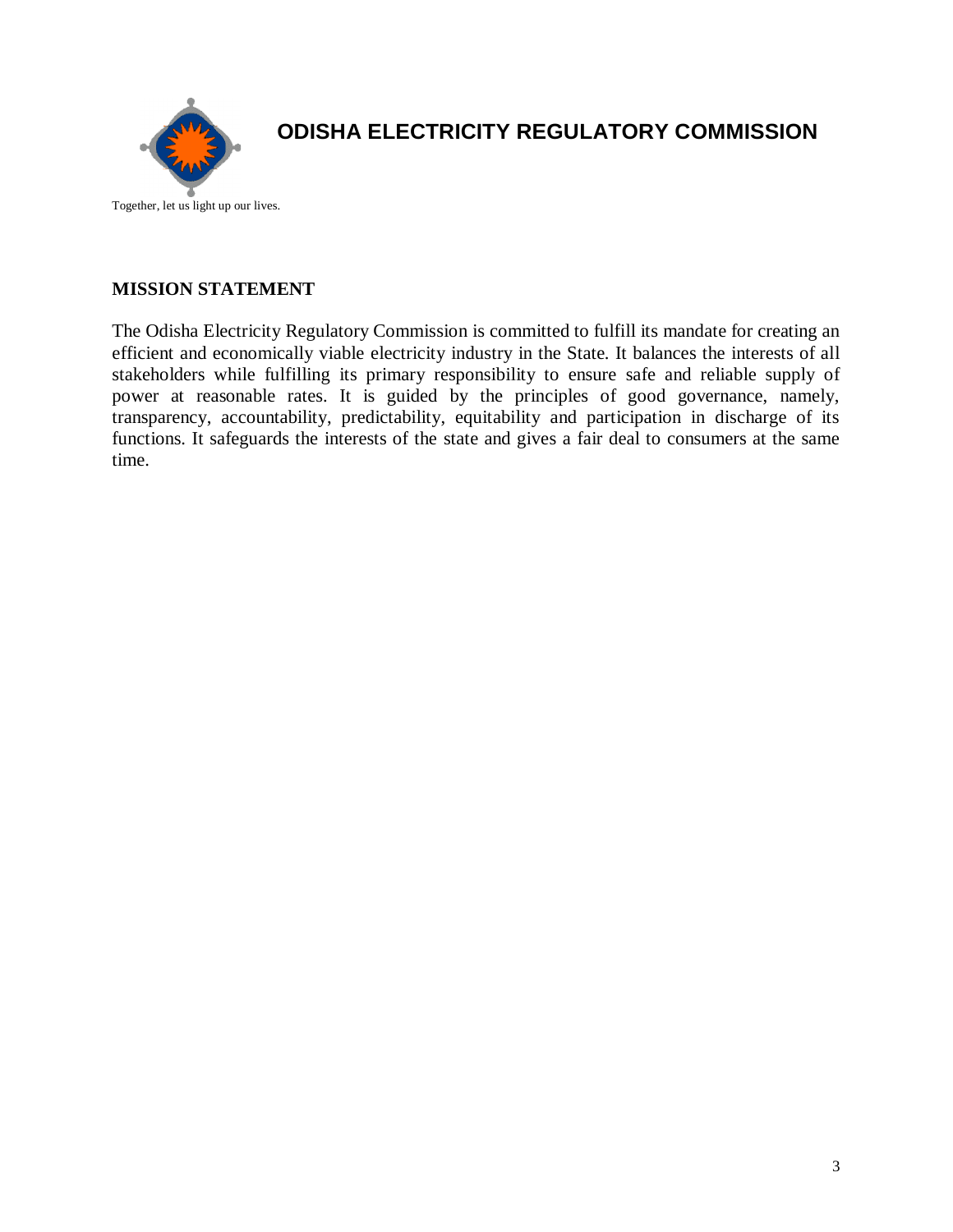#### **2. PROFILES OF CHAIRPERSON & MEMBERS**



#### **Satya Prakash Nanda, Chairperson**

Shri S. P. Nanda, formerly of the Indian Administrative Service, joined the Odisha Electricity Regulatory Commission on 13th October, 2011 after retiring as the Member, Board of Revenue to the Govt. of Odisha. Born on 19th March 1952, Shri Nanda has done Masters Degree in Political Science from University of Delhi. After a brief period of lectureship in Sri Venkateswara College, University of Delhi, he joined the Indian Administrative Service in 1975 in the Odisha cadre.

In an illustrious career spanning over 36 years, Shri Nanda has served as Secretary to Govt. of Odisha in Science and Technology, IT, Higher Education, Industries, Public Enterprises and Forest and Environment Departments. He has also served as the Chairman of the Odisha State Pollution Control Board. Besides he has served Govt. of Odisha as Agriculture Production Commissioner and Development Commissioner. Shri Nanda has made significant contributions in the areas of industrial development, industrial infrastructure development, science & technology, IT and environment management.

During his tenure as Chairman-cum-Managing Director of the Odisha Industrial Infrastructure Development Corporation, he was instrumental in the development, financing and management of various industrial areas and infrastructure projects of the State. Similarly, he has done pioneering work in the field of environment management as Chairman of Odisha State Pollution Control Board when it implemented for the first time the principle - 'Polluter Pays'.

A man of indomitable spirit and impeccable integrity, he has made his presence felt in various sectors of Odisha, be it Revenue, Agriculture, Forest and Environment Management or Industrial Development.

He has attended many national and international training programmes, seminars and workshops.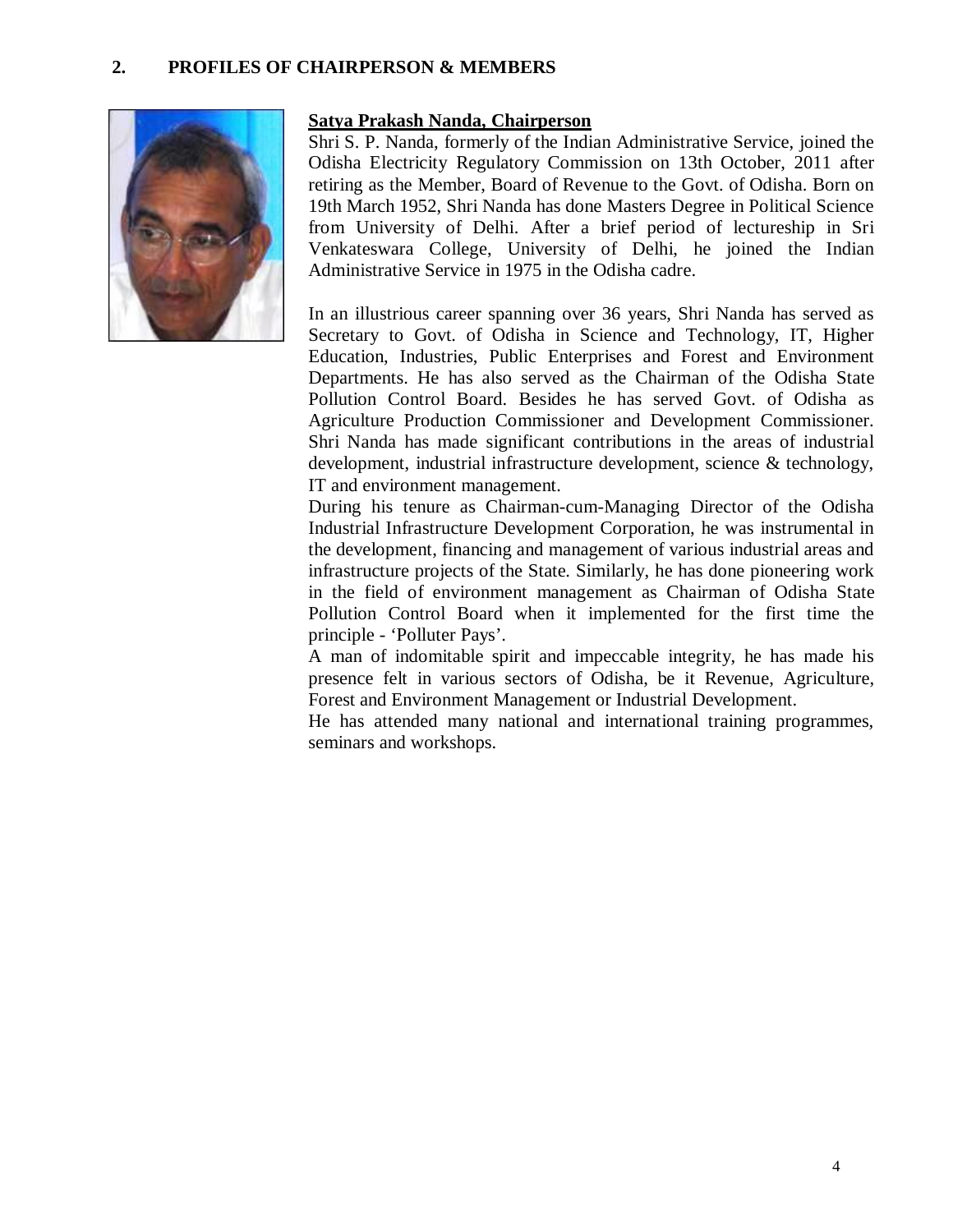

## **Shri Sivapada Swain, Member**

Shri Sivapada Swain, formerly of the Indian Revenue Service, joined the Odisha Electricity Regulatory Commission on 9th April, 2012 after retiring as the Director General of Income Tax (Exemptions) to the Govt. of India. Born on 24th February 1952, Shri Swain has done Masters Degree in History from University of Delhi. After a brief period of lectureship in Odisha, he joined the Indian Revenue Service in 1976.

In an illustrious career spanning over 35 years, Shri Swain has held different positions in the field of Administration, Assessments and Investigation in the Income Tax Department of Bhubaneswar, Kolkata, Bangalore, Chennai, Hyderabad and Delhi. He was promoted to the Rank of Chief Commissioner of Income Tax, Additional Secretary to Govt. of India in April 2009 and was initially posted as Director General of Income Tax (Investigation), Hyderabad. Later, he was transferred to Delhi in January 2010.

As a Tax Officer, he has knowledge of not only Income Tax Act but also Company Law, Law of Contract, Transfer of Property and Sale of Goods Act etc. He has long experience in dealing with corporate accounts and finance. As Director of Finance, he was intimately connected with the first Power Purchase Agreement signed with Gridco.

A man of knowledge and conviction, he has made immense contribution to the Income Tax Department of the country. He has attended many national and international training programmes, seminars and workshops.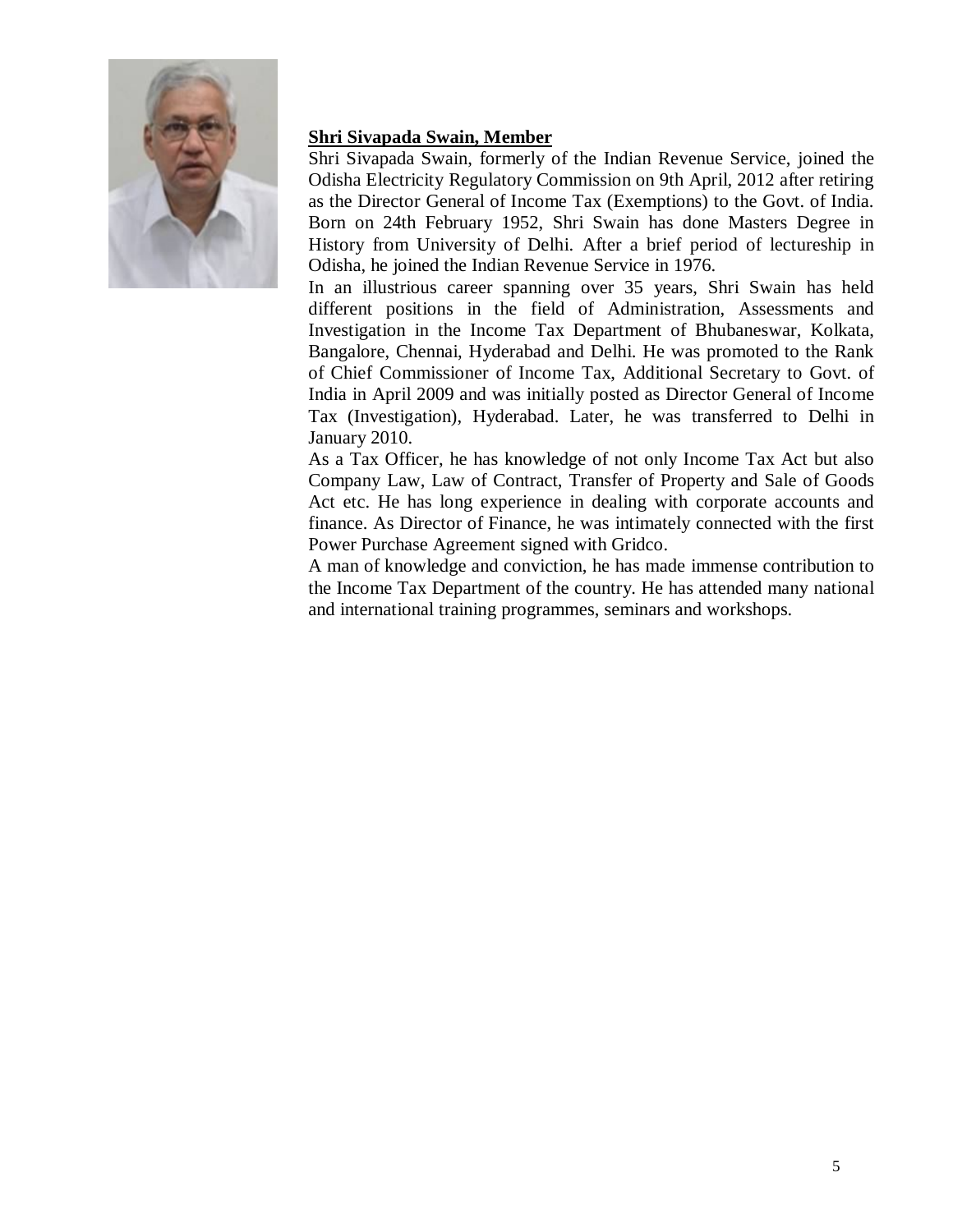#### **Shri Aswini Kumar Das, Member**



Shri A. K. Das, born on 21st March, 1956 in Kalyanpur village of Jajpur District, Odisha, graduated in Electrical Engineering from University College of Engineering, Burla (now VSSUT, Burla) in 1978, completed Master's Degree from University of Roorkee (now IIT, Roorkee) in 1988 and Master's Degree in Business Administration from Utkal University. He joined Odisha Service of Electrical Engineers in 1978. After serving for 35 years under Govt. of Odisha, he retired as Engineerin-Chief(Elect.)-cum-Principal Chief Electrical Inspector in March, 2014 to join as Member, OERC, Odisha.

During his tenure under Govt., he contributed to the development of Power Projects of the state like Upper Kolab, Upper Indravati & Rengali Hydro Projects. He had a tenure in Industry Deptt., Govt. of Odisha before moving to the Electrical Inspectorate & Works Deptt. and finally retired as EIC (Elect.)-cum-Principal Chief Electrical Inspector (PCEI). He visited Japan on Energy Efficiency Activities and has contributed to technical section in many conferences & seminars and is an active member of the World Energy Council – Indian Member Committee.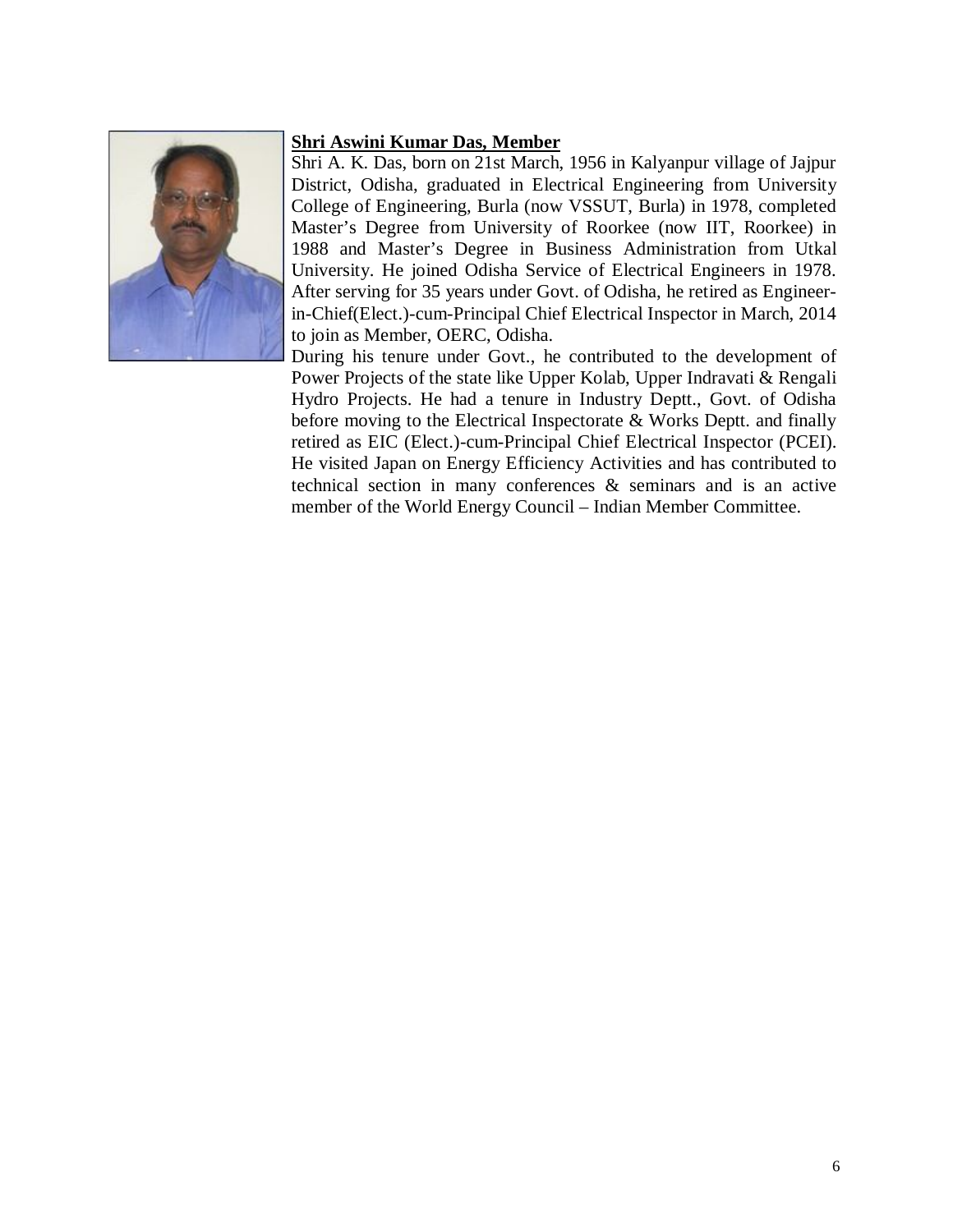## **3. OVERVIEW OF THE COMMISSION**

- 1. The Odisha Electricity Reform Act, 1995 (Odisha Act 2 of 1996), in short OER Act, 1995 was enacted for the purpose of restructuring the electricity industry, for rationalization of Generation, Transmission, Distribution and Supply of Electricity, for opening avenues for participation of private sector entrepreneurs and for establishment of a Regulatory Commission for the State, independent of the state government. OER Act, 1995 is the first of its kind in whole of the country. The Electricity Act, 2003 has been modelled mostly on the basis of the provisions of the OER Act, 1995.
- 2. An important component of power sector reform is establishment of an independent autonomous Regulator, the Odisha Electricity Regulatory Commission for achievement of objectives enshrined in the OER Act, 1995. It became functional on 01.8.96 with the joining of it s three members, as the pioneer electricity regulators of the country.
- 3. The property, interest in property, rights and liabilities belonging to the erstwhile OSEB (Odisha State Electricity Board) were vested in the State Government as on 1.4.96. All loans, subventions and obligation of the Board towards the State stood extinguished. The State Government classified the assets, liabilities and proceedings acquired by the State as well as the assets, liabilities and proceedings relating to the undertakings owned by the State Government to (a) Generation Undertaking (b) Transmission Undertaking and those not classified within (a)  $\&$  (b) to residual assets. The State Government was empowered to vest the Undertakings in GRIDCO & OHPC which the State did but only after upvaluation of assets on the same day and restructured the Balance Sheet of GRIDCO and OHPC.
- 4. The Grid Corporation of Odisha Limited (GRIDCO) was incorporated under Companies Act, 1956 on 20.4.95. All Transmission and Distribution Undertakings were transferred to GRIDCO on 01.4.96 with upvalued cost with a restructured Balance Sheet. It was to engage in the business of procurement, transmission & bulk supply of electric energy apart from planning, co-ordination & load forecast.
- 5. The Odisha Hydro Power Corporation Limited (OHPC) was incorporated under the Companies Act, 1956 on 21.4.95. All the generating assets of Government as well as OSEB have been transferred to OHPC on 01.4.96. This Corporation takes care of all the operating and ongoing Hydro Power Stations. 49% of the share of the Odisha Power Generation Corporation (OPGC) were disinvested to the US based AES company in January, 1999.
- 6. As a sequel to the passing of the Act, the distribution of power was privatized in Odisha and the management of the four subsidiary companies in charge of distribution in the Central Northern, Southern and Western zones of Odisha, namely CESCO, NESCO, SOUTHCO and WESCO was entrusted to private companies which took over 51% of the shares. GRIDCO became a deemed trading licensee from 10.6.05. The Odisha Power Transmission Corporation Ltd. (OPTCL) took over intra-state transmission & functions of the state load despatch centre on the same date.
- 7. In the year 2003, the Electricity Act, 2003 was enacted by Govt. of India and this came into force w.e.f 10.06.2003. The Electricity Act, 2003 has been modelled mostly on the basis of the various provisions of the erstwhile Odisha Electricity Reform Act, 1995. The Electricity Act,  $2003$  which came into force on  $10<sup>th</sup>$  June,  $2003$ , aims to promote competition, protect interest of consumers while supplying electricity to all areas, rationalize electricity tariff, ensure transparent policies regarding subsidies, and provide an enabling regulatory environment. Besides allowing for private investments in all the segments of the electricity supply chain, the Act provides various measures to introduce competition in the electricity industry. Now, the Chairperson and Members of OERC are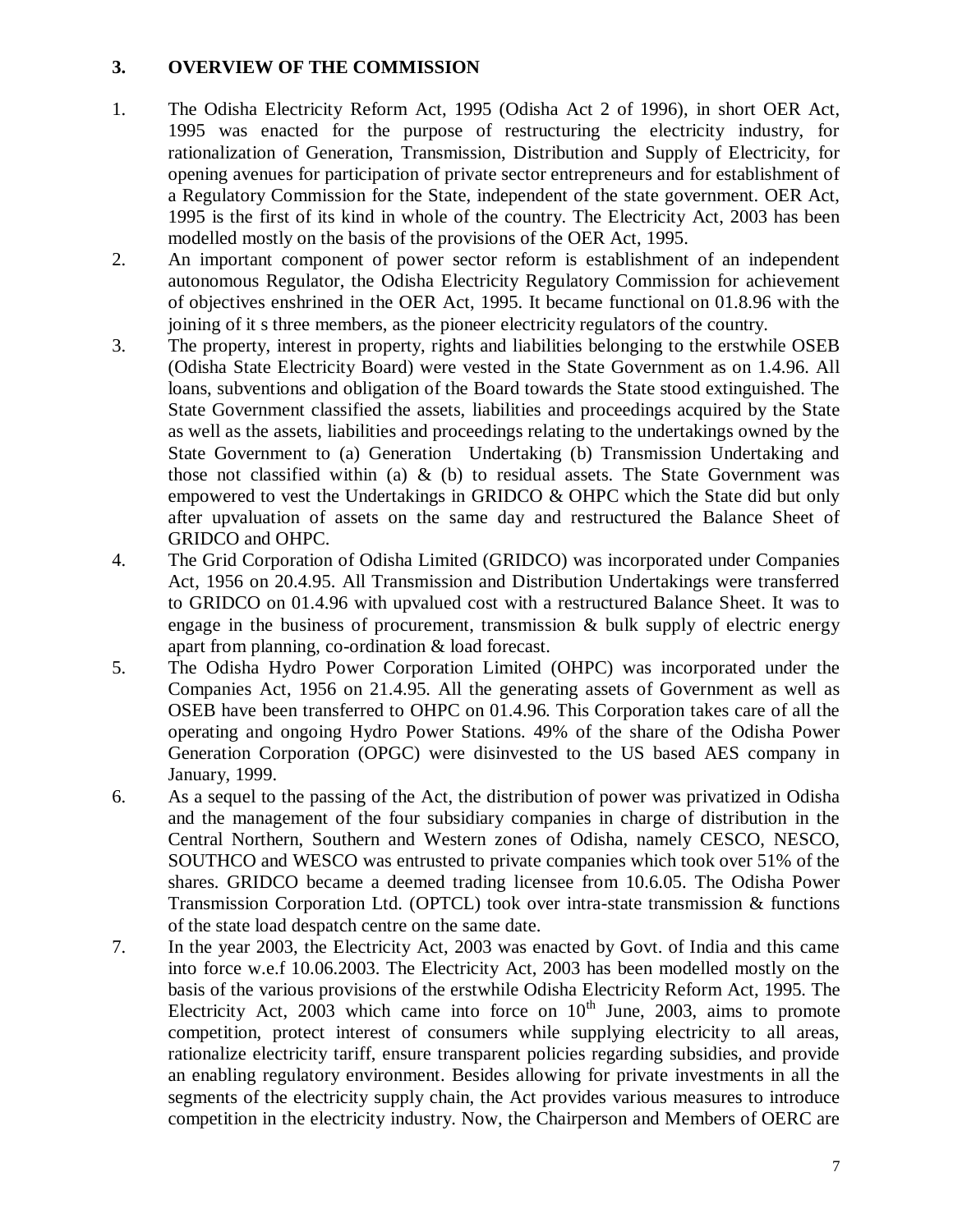appointed under section 82(5) of the Electricity Act, 2003 (No 36 of 2003) which is a Central Act.

8. The OERC completed  $18<sup>th</sup>$  year of its operation on 01.08.2014. The Commission is operating at Bidyut Niyamak Bhavan, Unit- VIII, Bhubaneswar – 751012.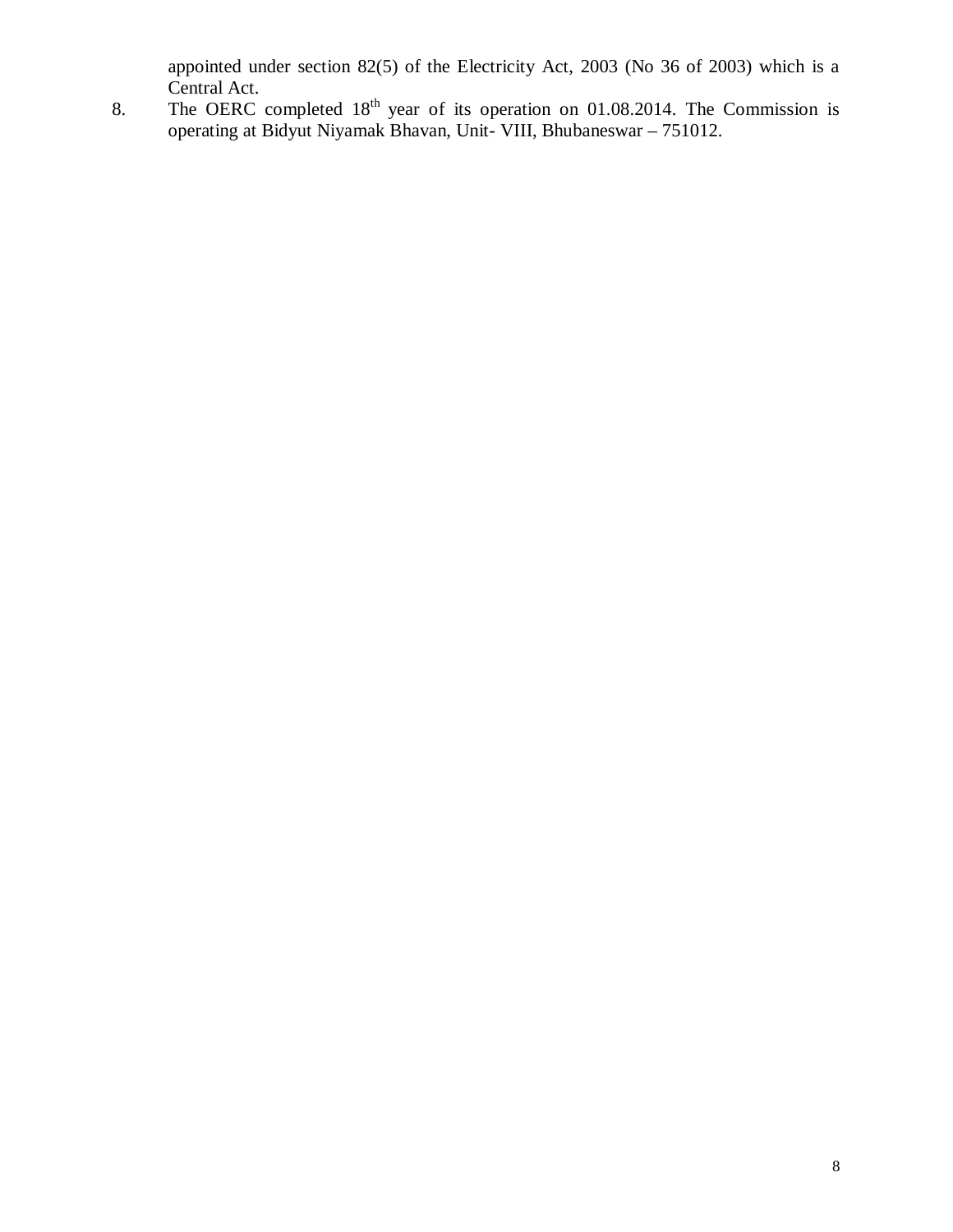## **FUNCTIONS OF THE STATE COMMISSION**

- 9. Section 86 of the Electricity Act, 2003 deals with the functions of the state Commission. As per section 86(1), the State Commission shall discharge the following functions, namely:-
	- (a) Determine the tariff for generation, supply, transmission and wheeling of electricity, wholesale, bulk or retail, as the case may be, within the state.
	- (b) Regulate electricity purchase and procurement process of distribution licenses including the price at which electricity shall be procured from the generating companies or licensees or from other sources through agreements for purchase of power for distribution and supply within the State;
	- (c) facilitate intra-State transmission and wheeling of electricity;
	- (d) Issue licenses to persons seeking to act as transmission licensees, distribution licensees and electricity traders with respect to their operations within the State;
	- (e) promote co-generation and generation of electricity from renewable sources of energy by providing suitable measures for connectivity with the grid and sale of electricity to any person, and also specify, for purchase of electricity from such sources, a percentage of the total consumption of electricity in the area of a distribution licensee;
	- (f) Adjudicate upon the disputes between the licensees and generating companies and to refer any dispute for arbitration;
	- (g) Levy fee for the purpose of this Act;
	- (h) Specify State Grid Code consistent with the Grid Code specified under clause (h) of subsection (1) of Section 79 of the Electricity Act, 2003.
	- (i) Specify or enforce standards with respect to quality, continuity and reliability of service by licensees;
	- (j) fix the trading margin in the intra-state trading of electricity; if considered, necessary; and
	- (k) Discharge such other functions as may be assigned to it under the Electricity Act, 2003.
- 10. As per Section 86(2) of the Electricity Act, 2003, the State Commission shall advise the State Government on all or any of the following matters, namely:-
	- (i) Promotion of competition, efficiency and economy in activities of the electricity industry;
	- (ii) Promotion of investment in electricity industry;
	- (iii) Reorganization and restructuring of electricity industry in the State;
	- (iv) Matters concerning generation, transmission, distribution and trading of electricity or any other matter referred to the State Commission by that Government.
- 11. As per Section 86(3) The State Commission shall ensure transparency while exercising its powers and discharging its functions.
- 12. As per the Section 86(4) in discharge of its functions, the State Commission shall be guided by the National Electricity Policy, 2005, National Electricity Plan and Tariff Policy, 2006 published under subsection(2) of section 3 of the Electricity Act, 2003.
- 13. Besides, the other provisions of the Electricity Act, 2003 which have a direct bearing on the functioning of the Commission are extracted below for reference

## *(a) Section 11 – Directions to generating companies*

(1) The Appropriate Government may specify that a generating company shall, in extraordinary circumstances operate and maintain any generating station in accordance with the directions of that Government. Explanation - For the purposes of this section, the expression "extraordinary circumstances" means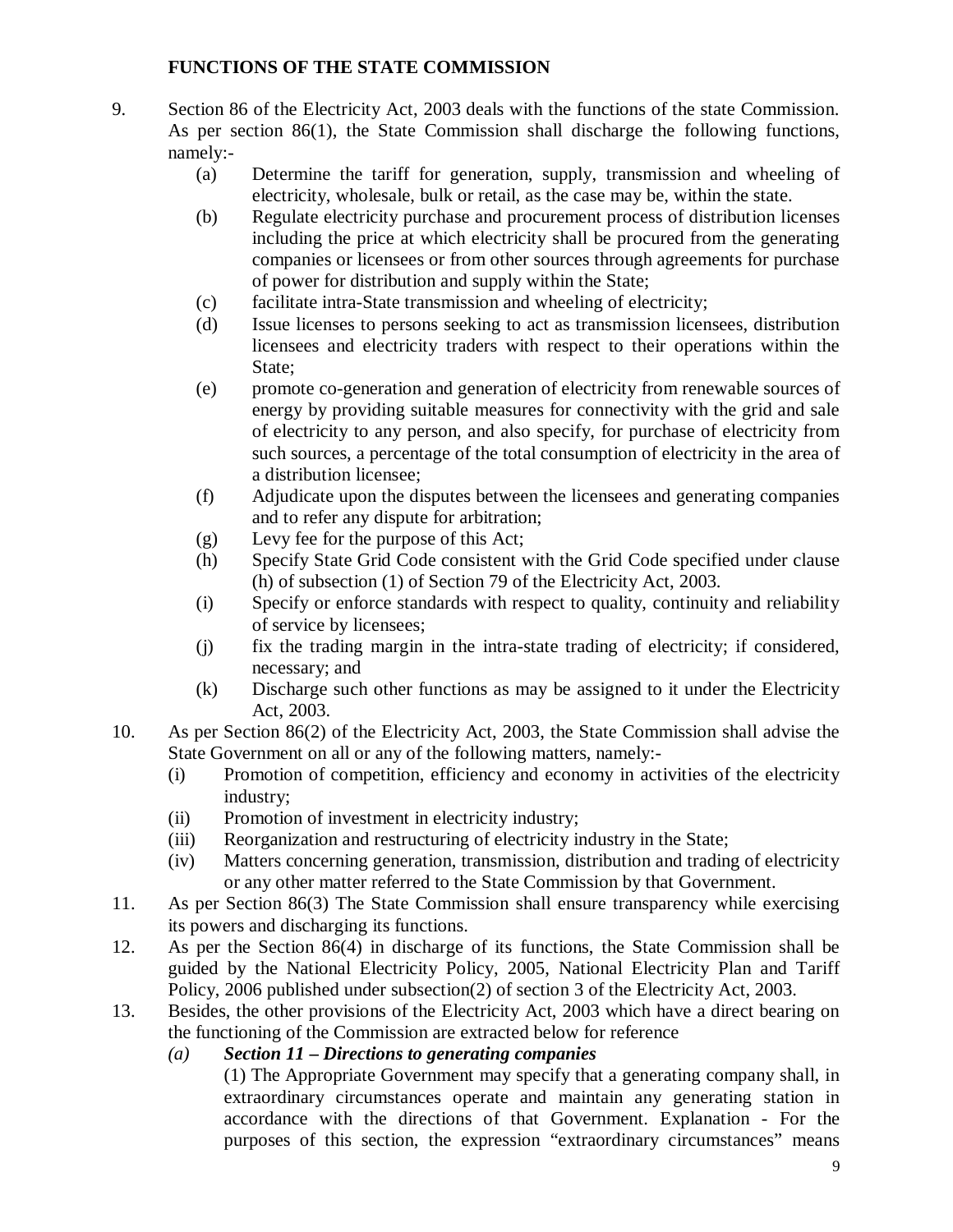circumstances arising out of threat to security of the State, public order or a natural calamity or such other circumstances arising in the public interest.

(2) The Appropriate Commission may offset the adverse financial impact of the directions referred to insub-section (1) on any generating company in such manner as it considers appropriate.

## *(b) Section 23 - Directions to Licensees*

"If the Appropriate Commission is of the opinion that it is necessary or expedient so to do for maintaining the efficient supply, securing the equitable distribution of electricity and promoting competition, it may, by order, provide for regulating supply, distribution, consumption or use thereof"

#### *(c) Section 37 – Directions by Appropriate Government*

The Appropriate Government may issue directions to the Regional Load Despatch Centres or State Load Despatch Centres, as the case may be, to take such measures as may be necessary for maintaining smooth and stable transmission and supply of electricity to any region or State.

#### *(d) Section 108 – Directions by State Government*

(1) In the discharge of its functions, the State Commission shall be guided by such directions in matters of policy involving public interest as the State Government may give to it in writing.

(2) If any question arises as to whether any such direction relates to a matter of policy involving public interest, the decision of the State Government thereon shall be final.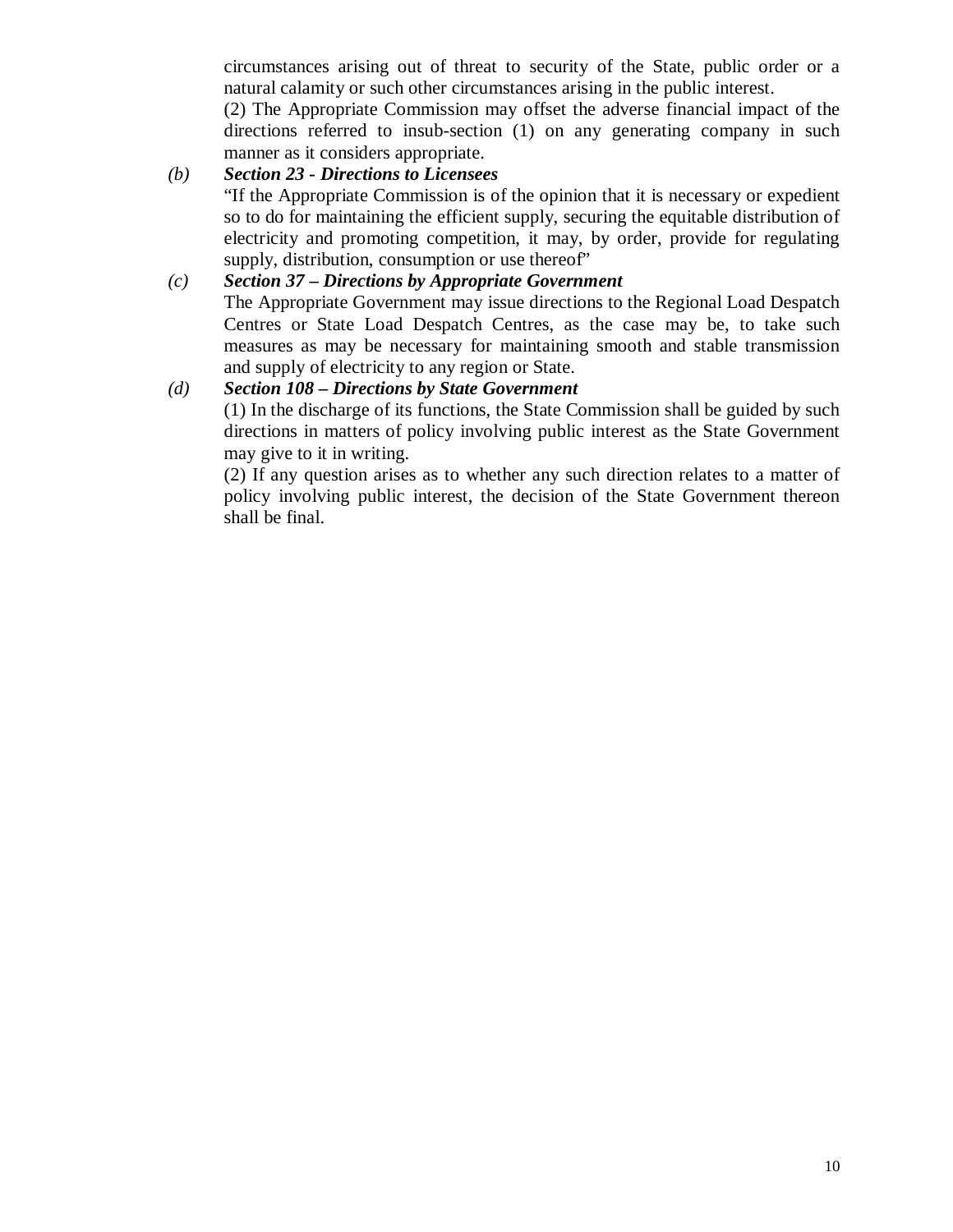## **ACTIVITIES OF THE COMMISSION**

#### **TARIFF DIVISION**

- 14. The functions of the State Commission have been specified under Section 86 of Electricity Act, 2003. According to Section  $86(1)(a)$ , the Commission determines the Tariff for Generation, Supply, Transmission and wheeling of electricity, wholesale, Bulk or Retail, as the case may be within the State of Odisha. Keeping this in view the Commission obtains and analyses the Annual Revenue Requirements of the licensees and determines charges to be levied on various categories of consumers including those seeking open access to the intra-state transmission and distribution systems. It also undertakes scrutiny of power purchase agreements, approval of MYT Principles, cost data and Business Plans etc.
- 15. While fixing retail tariff for different types of consumers, Commission is mandated to follow the provisions of the Electricity Act, 2003, Tariff Policy notified on 06.1.2006 and National Electricity Policy notified on 12.2.2005. Mainly Sections 61, 62, 65 and 86 of the Electricity Act, 2003 deal with principles and guidelines of tariff fixation. The important parameters for tariff fixation are as follows:-
	- (i) The generation, transmission, distribution and supply of electricity should be conducted on commercial principles: Section 61(b) of Electricity Act, 2003.
	- (ii) The factors which would encourage competition, efficiency, economical use of the resources, good performance and optimum investments: Section 61(c).
	- (iii) Safeguarding the consumers' interests and at the same time recovering the cost of supply of electricity in a reasonable manner: Section 61(d).
	- (iv) The principles regarding efficiency in performance: Section 61(e).
	- (v) The tariff progressively reflects the cost of supply of electricity and also reduces cross subsidies in the manner specified by the appropriate Commission: Section 61(g).

Para 8.3.(2) of the Tariff Policy enjoins upon the State Regulatory Commission to notify road map with a target that latest by end of the year 2010-11 tariffs are within + 20% of the average cost of supply.

(vi) The National Electricity Policy envisages existence of some amount of crosssubsidy. As per Para 1.1 of National Electricity Policy, the supply of electricity at reasonable rate to rural India is essential for its overall development. Equally important is availability of reliable and quality power at competitive rates to Indian Industry to make it globally competitive and to enable it to exploit the tremendous potential of employment generation.

Similarly, as per Para 5.5.2 of the National Electricity Policy, a minimum level of support may be required to make the electricity affordable for consumers of very poor category. Consumers below poverty line who consume below a specified level, say 30 units per month, may receive special support in terms of Tariff which are cross-subsidized. Tariff for such designated group of consumers will be at least 50% of the "average (overall) cost of supply".

(vii) Promotion of Co-generation and generation of electricity from renewable sources of energy: Section 61(h).

Section 86(1) (e) casts responsibilities on the State Commission to promote cogeneration and generation of electricity from renewable sources of energy by providing suitable measures for connectivity with the grid and sale of electricity to any person, and also specify, for purchase of electricity from such sources, a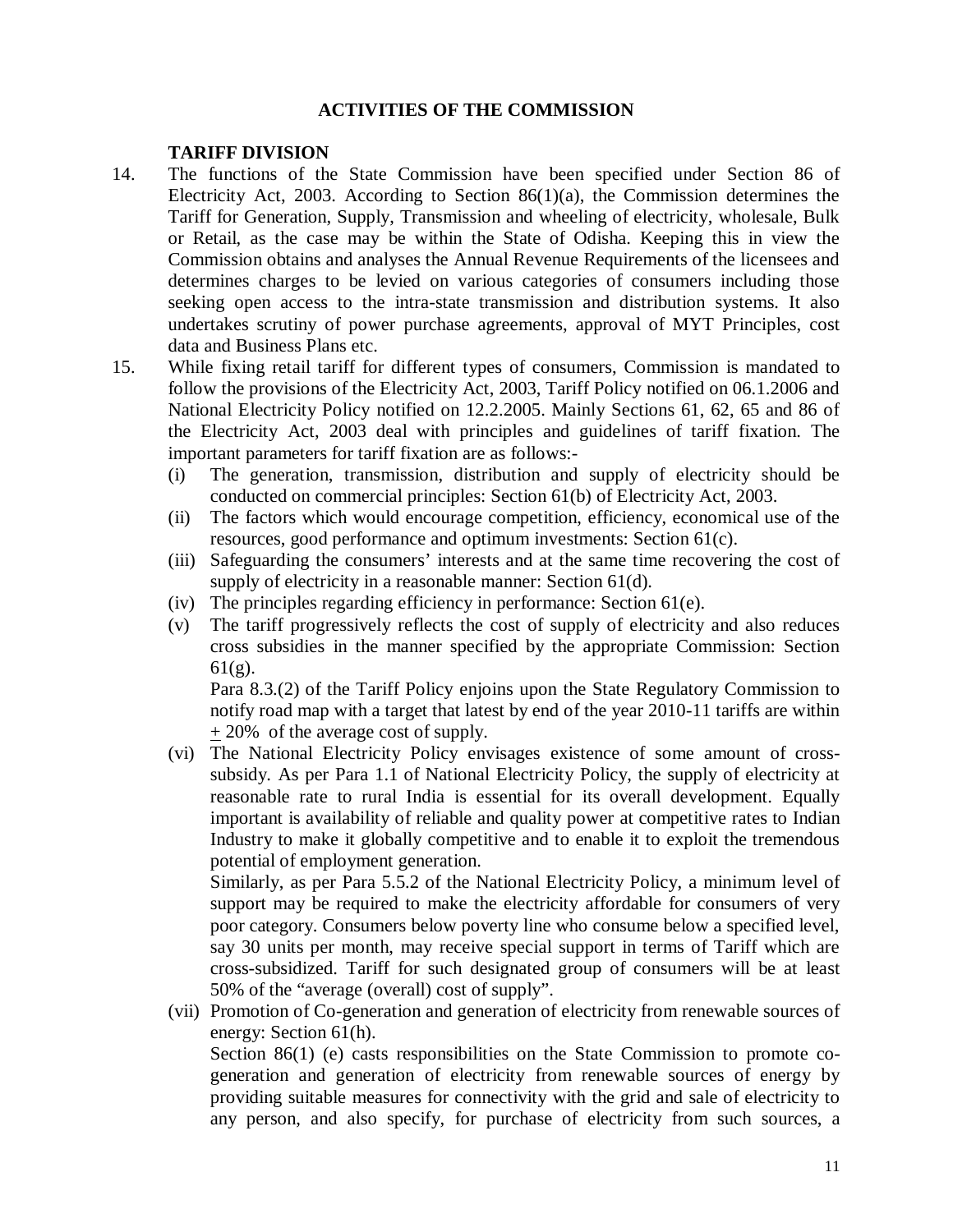percentage of the total consumption of electricity in the area of a distribution licensee.

- 16. The important orders passed by the Commission during 2013-14 relating to Tariff matters are as follows:
	- (i) Approval of Annual Revenue Requirement & Bulk Supply Price of GRIDCO for FY 2014-15 (Case No. 84 of 2013);
	- (ii) Annual Revenue Requirement & Transmission Tariff of OPTCL for FY 2014-15 (Case No. 83 of 2013);
	- (iii) Approval of Annual Revenue Requirement  $&$  Generation Tariff of OHPC for FY 2014-15 (Case No. 81 of 2013);
	- (iv) Approval of ARR and Fees and charges of State Load Dispatch Centre for FY 2014-15 (Case No. 82 of 2013);
	- (v) Approval of Annual Revenue Requirement & Retail Supply Tariff of four DISTCOs for FY 2014-15 (Case Nos. 85, 86, 87 & 88 of 2013);

## 17. **Salient features of Retail Supply Tariff – 2014-15**

Electricity tariff proceedings for FY 2014-15 was completed and notified by the Commission by 22.03.2014. But the same was not published in view of imposition of Model Code of Conduct by the Election Commission of India. The Commission's tariff order for FY 2014-15 were made public on 26.04.2014 after the end of the General Election in the State including re-polling. The electricity tariff in Odisha in general has remained unchanged from 01.02.2001 to 31.03.2010.There has been overall 22.20% rise in Retail Supply Tariff for FY 2010-11 over Retail Supply Tariff of FY 2009-10, 19.74% for 2011-12 over 2010-11, 11.84 % tariff rise over 2011-12 for the year 2012-13 and 2.4% rise for 2013-14 over 2012-13. For the FY 2014-15, there is no change in the Retail Supply Tariff in the State for all categories of consumers. The tariff has remained the same as was in the last year i.e. FY 2013-14. Though the DISCOMs had projected higher distribution loss of 32.04%, the Commission has considered average distribution loss of 21.38% for determination of RST for consumers of the State. However, the Commission has directed the DISCOMs to implement Smart Metering Schemes, Energy Audit, SCADA on pilot basis in their licensed area of supply.

The salient features of Tariff Orders for FY 2014-15 are furnished below:-

- There is no hike in Retail Supply Tariff for the FY 2014-15.
- The average cost of supply for DISCOMs has decreased from 466.68 p/u in FY 2013-14 to 461.07 paise/unit in 2014-15.
- The average Bulk Supply Price (BSP) of GRIDCO has been reduced by about 2 Paisa/unit in view of the reduction in power purchase cost from the generators as compared to last year. The average BSP is computed at 263.21 Paisa/unit for FY 2014-15 as against 265.27 Paisa/unit last year.
- However, there is increase in the average generation tariff of OHPC Power Stations (except Chiplima & Indravati) mainly due to increase in operation and maintenance expenses. The average generation tariff of all OHPC stations has been fixed at 83.02 paisa/unit for FY 2014-15 against 70.77 paisa/unit in the FY 2013-14.
- The Commission has not approved power purchase from high cost sources which includes certain thermal power stations for State consumption as the low cost power is available from some IPPs inside the State.
- GRIDCO may purchase high cost power and also power available from other sources after meeting the State Demand for trading purposes. The surplus revenue earned from such trading would be utilized to wipe out the past liabilities of GRIDCO.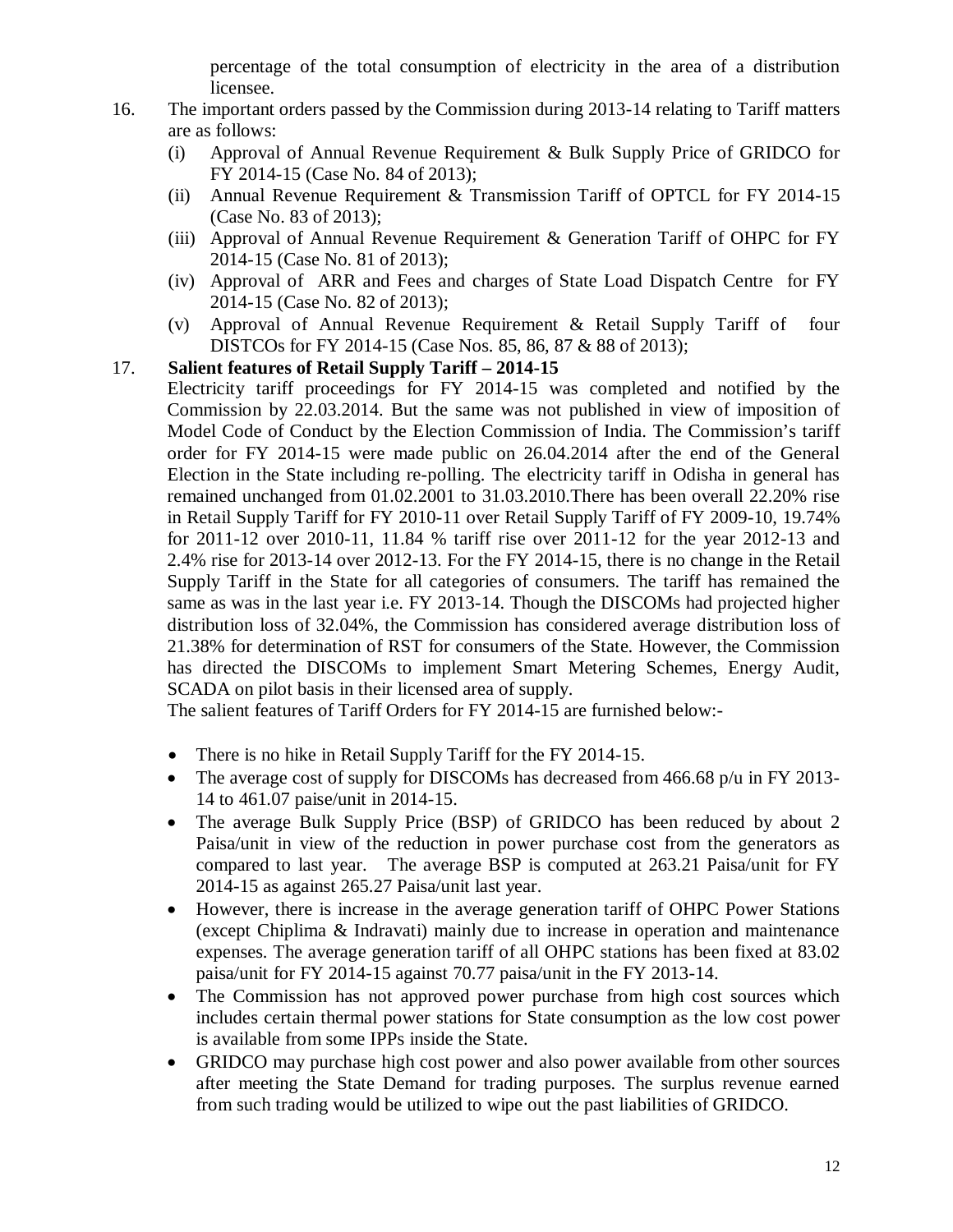- The Commission has not accepted the proposed ARR of DISCOMs of Rs. 10070.37 Crore and approved an amount of Rs. 8642.86 Crore for FY 2014-15.
- The Commission has approved the distribution loss of 21.38% against the distribution loss of 32.04% proposed by DISCOMs. Similarly the Commission has approved AT&C loss of 22.17% instead of 33.17% proposed by the DISCOMs.
- Cross subsidy has remained within  $\pm 20\%$  for all the categories (LT/HT/EHT).
- The Transmission Tariff for OPTCL has not been changed for FY 2014-15 and the same has remained at 25 paise per unit as was fixed for FY 2013-14.
- Out of an average Bulk Supply Price of 263.21 paise per unit of GRIDCO, CESU is required to pay 265.00 piase per unit, NESCO 280.00 paise per unit, WESCO 286.00 paise per unit and SOUTHCO 185.00 paise per unit.
- Kutir Jyoti tariff has remained constant at Rs.65 per month for FY 2014-15 for consumption of 30 units per month.

Other Retail Tariff Related provisions include the following:-

• The graded slab tariff for HT & EHT consumer for FY 2014-15 is given as under:-

| Load Factor $(\% )$ | HU. | F.HT |
|---------------------|-----|------|
| $=$ < 60%           |     | 500  |
| > 60%               |     |      |

#### **Slab rate of energy charges for HT & EHT (Paise/unit)**

• The reconnection charges w.e.f. 01.4.2014 shall be as follows.

| <b>Category of Consumers</b>      | <b>New Rate Applicable</b> |
|-----------------------------------|----------------------------|
| LT Single Phase Domestic Consumer | $Rs.150/-$                 |
| LT Single Phase other consumer    | $Rs.400/-$                 |
| LT 3 Phase consumers              | $Rs.600/-$                 |
| All HT & EHT consumers            | $Rs.3000/-$                |

Energy Charges shall be 10% higher in case of temporary connection compared to the regular connection in respective categories.

The meter rent w.e.f. 01.4.2014 shall be as follows:

| <b>Type of Meter</b>                             | <b>Monthly Meter Rent (Rs.)</b> |
|--------------------------------------------------|---------------------------------|
| 1. Single phase electro-magnetic Kwh meter       | 20                              |
| 2. Three phase electro-magnetic Kwh meter        | 40                              |
| 3. Three phase electro-magnetic tri-vector meter | 1000                            |
| 4. Tri-vector meter for Railway Traction         | 1000                            |
| 5. Single phase Static Kwh meter                 | 40                              |
| 6. Three Phase Static Kwh meter                  | 150                             |
| 7. Three phase Static Tri-vector meter           | 1000                            |
| 8. Three phase Static Bi-vector meter            | 1000                            |
| 9. LT Single phase AMR/AMI Compliant meter       | 50                              |
| 10. LT Three phase AMR/AMI compliant meter       | 150                             |

Note: Meter rent for meter supplied by DISCOMs henceforward shall be collected for a period of 60 months only.

 A Reliability surcharge has been introduced for such HT and EHT consumers availing power through dedicated feeder from grid/primary sub-station. Reliability surcharge @ 20 paise per unit shall be charged if reliability index is more than 99% and above and voltage profile at consumer end remains within the stipulated limit.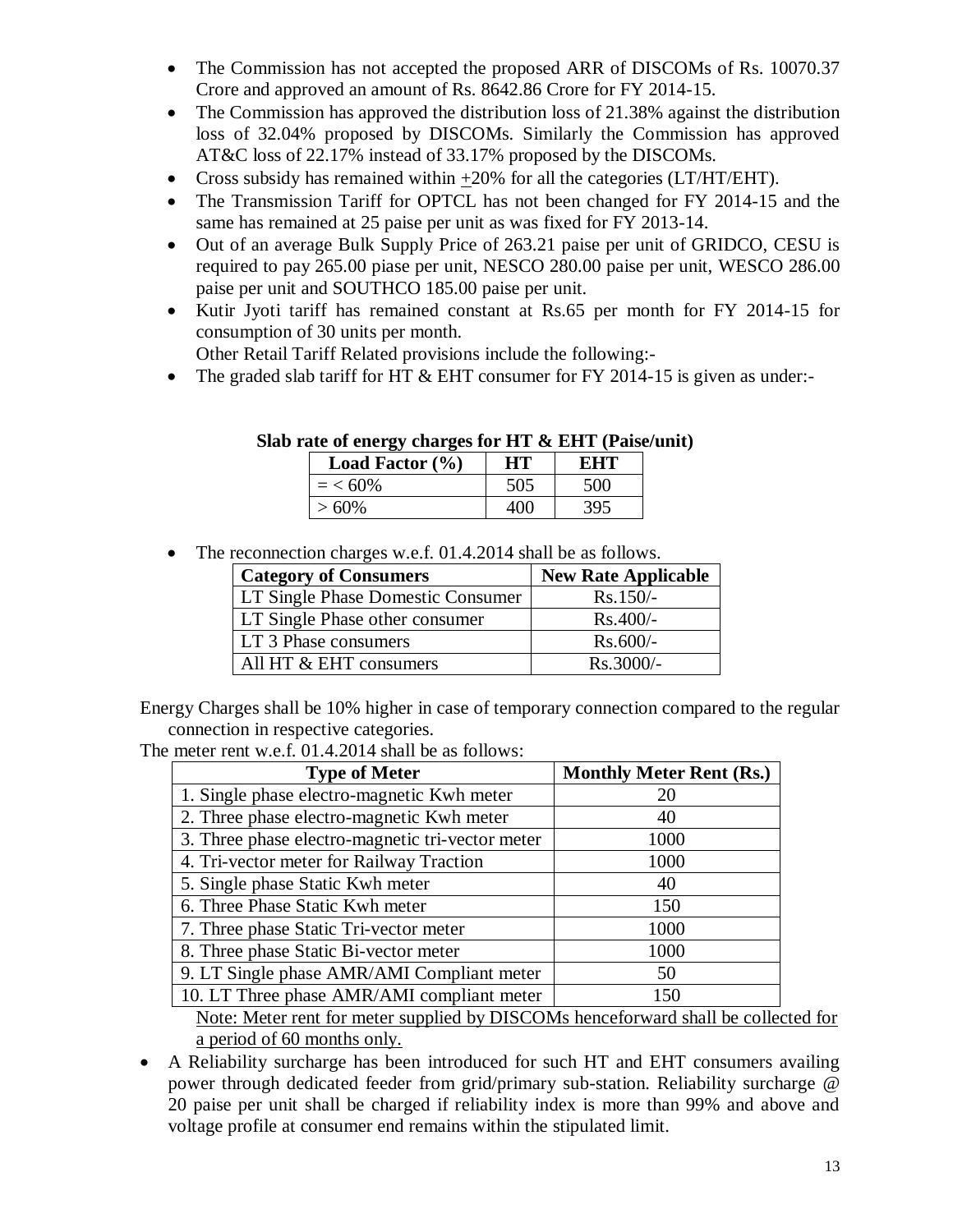- Prospective small consumers requiring new LT single phase connection upto and including 5 kW load shall only pay a flat charge of Rs.1500/- as service connection charges towards new connection excluding security deposit as applicable as well as processing fee of Rs.25/-. The service connection charges include the cost of material and supervision charges.
- A "Tatkal Scheme" for new connection is applicable to LT Domestic, Agricultural and General Purpose consumers.
- In case of installation with static meter/meter with provision of recording demand, the recorded demand rounded to nearest 0.5 KW shall be considered as the contract demand requiring no verification irrespective of the agreement. Therefore, for the purpose of calculation of Monthly Minimum Fixed Charge (MMFC) for the connected load below 110 KVA, the above shall form the basis.
- The billing demand in respect of consumer with Contract Demand of less than 110 KVA should be the highest demand recorded in the meter during the Financial Year irrespective of the Connected Load, which shall require no verification.
- Three phase consumers with static meters are allowed to avail TOD rebate excluding Public Lighting and emergency supply to CGP @10 paise/unit for energy consumed during off peak hours. Off peak hours has been defined as **12 Midnight to 6 AM** of next day.
- Hostels attached to the Schools recognised and run by SC/ST Dept., Govt of Odisha shall get a rebate of Rs.2.40 paise per unit in energy charge under Specified Public Purpose category (LT / HT) which shall be over and above the normal rebate for which they are eligible.
- Swajala Dhara consumers under Public Water Works and Sewerage Pumping Installation category shall get special 10% rebate if electricity bills are paid within due date over and above normal rebate.
- Drawal by the industries during off-peak hours upto 120% of Contract Demand without levy of any penalty has been allowed. The consumers who draw beyond their contract demand during hours other than the off-peak hours shall not be eligible for this benefit. If the drawal in the off peak hours exceeds 120% of the contract demand, overdrawal penalty shall be charged over and above the 120% of contract demand. When Statutory Load Regulation is imposed then restricted demand shall be treated as contract demand.
- General Purpose consumers with Contract Demand  $(CD) < 70$  KVA shall be treated as LT consumers for tariff purposes irrespective of level of supply voltage. As per Regulation 76 (1) (c) of OERC Distribution (Conditions of Supply) Code, 2004 the supply for load above 5 KW upto and including 70 KVA shall be in 2-phase, 3-wires or 3-phase, 3 or 4 wires at 400 volts between phases.
- Own Your Transformer "OYT Scheme" is intended for the existing individual LT domestic, individual/Group General Purpose consumers who would like to avail single point supply by owning their distribution transformer. In such a case licensee would extend a special concession of 5% rebate on the total electricity bill (except electricity duty and meter rent) of the respective category apart from the normal rebate on the payment of the bill by the due date. If the payment is not made within due date no rebate, either normal or special is payable. The maintenance of the 'OYT' transformer shall be made by DISCOMs. For removal of doubt it is clarified that the "OYT Scheme" is not applicable to any existing or new HT/EHT consumer.
- Power factor penalty shall be 0.5% for every 1% fall from 92% upto and including 70% plus 1% for every 1% fall below 70% upto and including 30% plus 2% for every 1% fall below 30%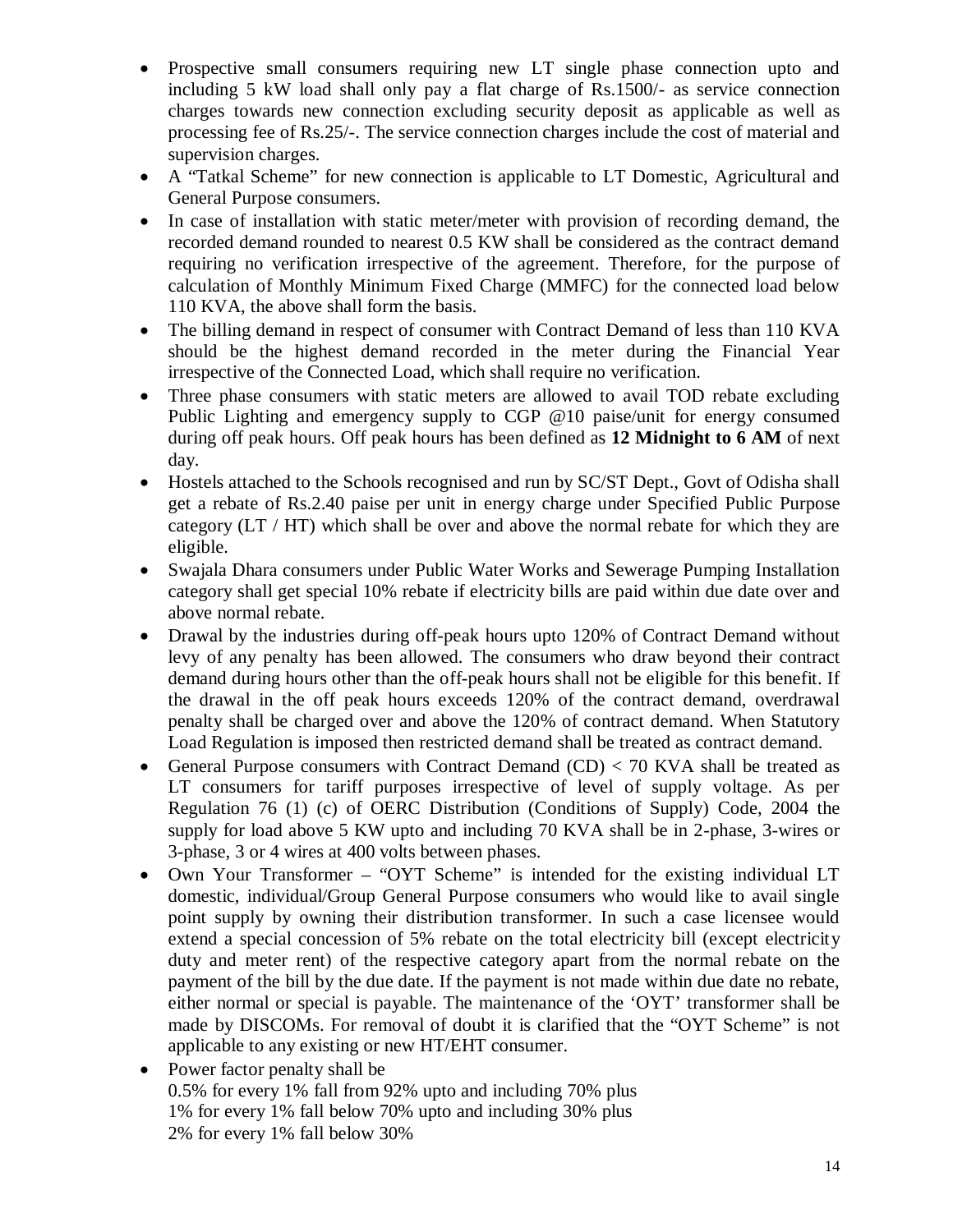The penalty shall be on the monthly demand charges and energy charges

There shall not be any power factor penalty for leading power factor. Power factor incentive is hereby withdrawn.

• The printout of the record of the static meter relating to MD, PF, number and period of interruption shall be supplied to the consumer wherever possible with a payment of Rs.500/- by the consumer for monthly record.

## 18. **Cross Subsidy:-**

• For the purpose of calculating the cross-subsidy the estimated revenue realization and the estimated sale of energy to EHT, HT & LT category consumer has been taken into account while working out the average tariff of those respective categories as per the format given below:

Average Tariff realization = Total expected revenue to be realized from a category as per ARR/ Total anticipated sale to that category as per ARR

• The cross-subsidy calculated as per the above methodology is given in the table below:

| <b>Cross-subsidy for FY 2014-15</b>       |                |                                                                         |                      |                                 |                                                                           |  |
|-------------------------------------------|----------------|-------------------------------------------------------------------------|----------------------|---------------------------------|---------------------------------------------------------------------------|--|
| <b>Level of</b><br>Year<br><b>Voltage</b> |                | <b>Average cost</b><br>of supply for<br>the State as a<br>whole $(P/U)$ | <b>Tariff</b><br>P/U | Cross-<br><b>Subsidy</b><br>P/U | Percentage of<br><b>Cross-subsidy</b><br>above/below of<br>cost of supply |  |
| 1                                         | $\overline{2}$ | 3                                                                       | $\boldsymbol{4}$     | $5=(4-3)$                       | $6=(5/3)$                                                                 |  |
|                                           | <b>EHT</b>     |                                                                         | 551.04               | 90.53                           | 19.66%                                                                    |  |
| 2012-13                                   | <b>HT</b>      | 460.51                                                                  | 552.09               | 91.58                           | 19.89%                                                                    |  |
|                                           | LT             |                                                                         | 368.52               | $-91.99$                        | $-19.98%$                                                                 |  |
|                                           | <b>EHT</b>     | 466.68                                                                  | 559.18               | 92.50                           | 19.82%                                                                    |  |
| 2013-14                                   | HT             |                                                                         | 559.69               | 93.01                           | 19.93%                                                                    |  |
|                                           | LT             |                                                                         | 374.66               | $-92.02$                        | $-19.72%$                                                                 |  |
|                                           | <b>EHT</b>     |                                                                         | 552.64               | 91.57                           | 19.86%                                                                    |  |
| 2014-15                                   | <b>HT</b>      | 461.07                                                                  | 553.15               | 92.08                           | 19.97%                                                                    |  |
|                                           | <b>LT</b>      |                                                                         | 369.63               | $-91.44$                        | $-19.83%$                                                                 |  |

## 19. **OHPC Tariff**

The station-wise ARR and average tariff calculated for the year 2014-15 is presented in the table below:

**Station-wise ARR & Average Tariff Approved For 2014-15**

|                                  |        |                   |                              |        |       |              |              | (Rs, Cr.)       |
|----------------------------------|--------|-------------------|------------------------------|--------|-------|--------------|--------------|-----------------|
| <b>Details of expenses</b>       |        | <b>RHEP UKHEP</b> | <b>BHEP HHEP CHEP</b>        |        |       | Sub-         | <b>UIHEP</b> | <b>Total</b>    |
|                                  |        |                   |                              |        |       | <b>Total</b> |              |                 |
| Saleable Design Energy(MU)       | 519.75 |                   | 823.68 1171.17 677.16 485.10 |        |       | 3676.86      |              | 1942.38 5619.24 |
| Total ARR (Rs. Crore)            | 56.18  | 41.05             | 103.31                       | 86.43  | 23.31 | 310.28       | 156.20       | 466.49          |
| Average cost $(P/U)$ 2014-15     | 108.08 | 49.84             | 88.21                        | 127.64 | 48.06 | 84.39        | 80.42        | 83.02           |
| Average cost $(P/U)$ for 2013-14 | 78.48  | 35.36             | 71.14                        | 92.53  | 52.21 | 65.62        | 80.53        | 70.77           |

On the basis of the ARR determined above, the Commission has approved station-wise capacity charge and energy charge rate for the FY 2014-15 as per the schedule given below: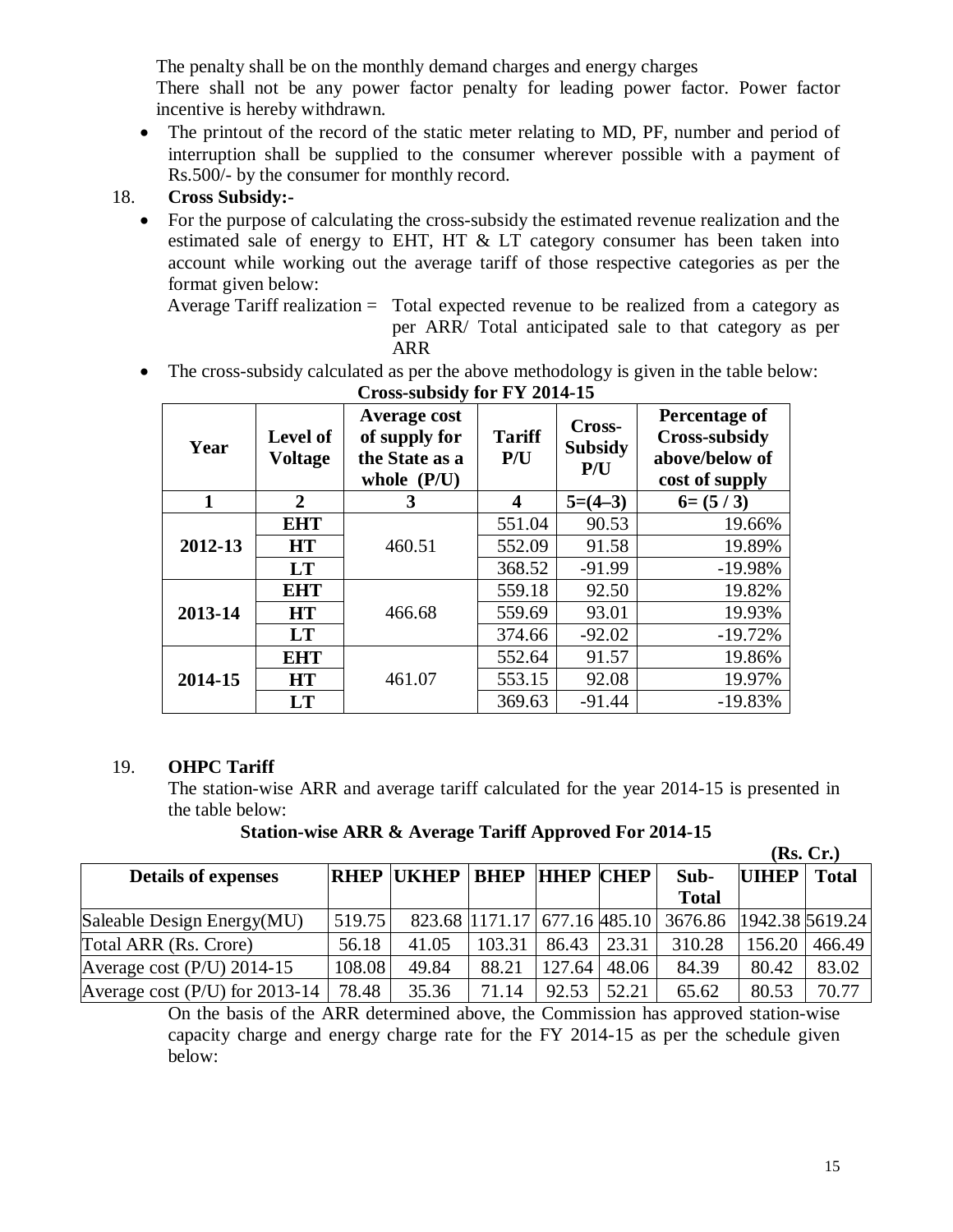**Station-wise Capacity Charge and Energy Charge Rate for FY 2013-14 & 2014-15**

| <b>Name of the Power Stations</b> | <b>Capacity Charge</b>   | (Rs. crore) | <b>Energy Charge Rate</b><br>(P/U) |         |  |
|-----------------------------------|--------------------------|-------------|------------------------------------|---------|--|
|                                   | 2013-14                  | 2014-15     | 2013-14                            | 2014-15 |  |
| Rengali HEP                       | 20.39                    | 28.09       | 39.230                             | 54.045  |  |
| <b>Upper Kolab HEP</b>            | 14.56                    | 20.525      | 17.676                             | 24.918  |  |
| <b>Balimela HEP</b>               | 41.65                    | 51.655      | 35.562                             | 44.105  |  |
| <b>HHEP</b>                       | 31.33                    | 43.215      | 46.266                             | 63.818  |  |
| <b>CHEP</b>                       | 12.66                    | 11.655      | 26.097                             | 24.025  |  |
| Upper Indravati HEP               | 78.20                    | 78.10       | 40.259                             | 40.208  |  |
| Machhakund HEP                    | $\overline{\phantom{a}}$ | -           | 30.80                              | 41.68   |  |

• The estimated energy drawal from Machhakund is approved at 262.50 MU at an average rate of 41.68 P/kWh and at a cost of Rs.10.942 crore for the FY 2014-15 against the average rate of 30.80 P/kWh and cost of Rs. 8.08 crore for FY 2013-14 for the same energy drawal.

• For the FY 2014-15, the estimated energy drawal from OHPC stations including Machhakund comes to 5881.74 MU (5619.24 MU plus 262.50 MU from Machkund) at an average rate of 81.17 p/kWh and at a total cost of Rs.477.43 crore in comparison to the estimated energy drawal of 5881.74 MU (5919.24 MU plus 265 MU from Machkund) at an average rate of 68.98 p/kWh and at a cost of Rs.405.75 crore for the FY 2013-14.

## 20. **Transmission Charges- OPTCL:**

- 24,990 MU of energy to be transmitted through OPTCL's network in FY 2014-15 as against 23,448 MU in 2013-14.
- Total revenue requirement is approved at Rs. 624.50 crore for FY 2014-15 as against Rs. 585.87 crore for FY 2013-14.
- Transmission charge to use OPTCL's line and sub-stations has been kept constant at 25.00 p/u w.e.f. 01.04.2014.
- The Open Access Charges has been kept constant at Rs.6000 /MW/Day for long-term customers for FY 2014-15.
- Short-term Open Access customers shall continue to pay Rs.1500 /MW/day w.e.f. 01.04.2014.
- The transmission loss has been approved as 3.75% for FY 2014-15.

## 21. **BSP-GRIDCO**

- The SMD approved for 2014-15 for DISCOMs is 4020 MVA.
- Transmission loss for wheeling of electricity by STU has been calculated at 3.75% for 2014-15 as against the loss of 3.80% approved for the FY 2013-14.
- Out of 25,495.71 MU purchased, GRIDCO sales 24530.00 MU to DISCOMs and 10 MU to CGPs. Balance Power of 955.71 MU (@ 3.75% transmission loss) goes towards Transmission Loss on DISCOMs' purchase.

## **Bulk Supply Price:**

DISCOM-wise Bulk Supply Price as approved by the Commission is as follows:-

| Name of the<br><b>DISCOMs</b> | <b>Bulk Supply Price</b><br>approved for 2012-13<br>(P/U) | <b>Bulk Supply Price</b><br>approved for 2013-14<br>(P/U) | <b>Bulk Supply Price</b><br>approved for 2014-15<br>( P/U) |
|-------------------------------|-----------------------------------------------------------|-----------------------------------------------------------|------------------------------------------------------------|
| <b>CESU</b>                   | 261.00                                                    | 259.00                                                    | 265.00                                                     |
| <b>NESCO</b>                  | 301.00                                                    | 290.00                                                    | 280.00                                                     |
| <b>WESCO</b>                  | 300.00                                                    | 294.00                                                    | 286.00                                                     |
| <b>SOUTHCO</b>                | 182.00                                                    | 180.00                                                    | 185.00                                                     |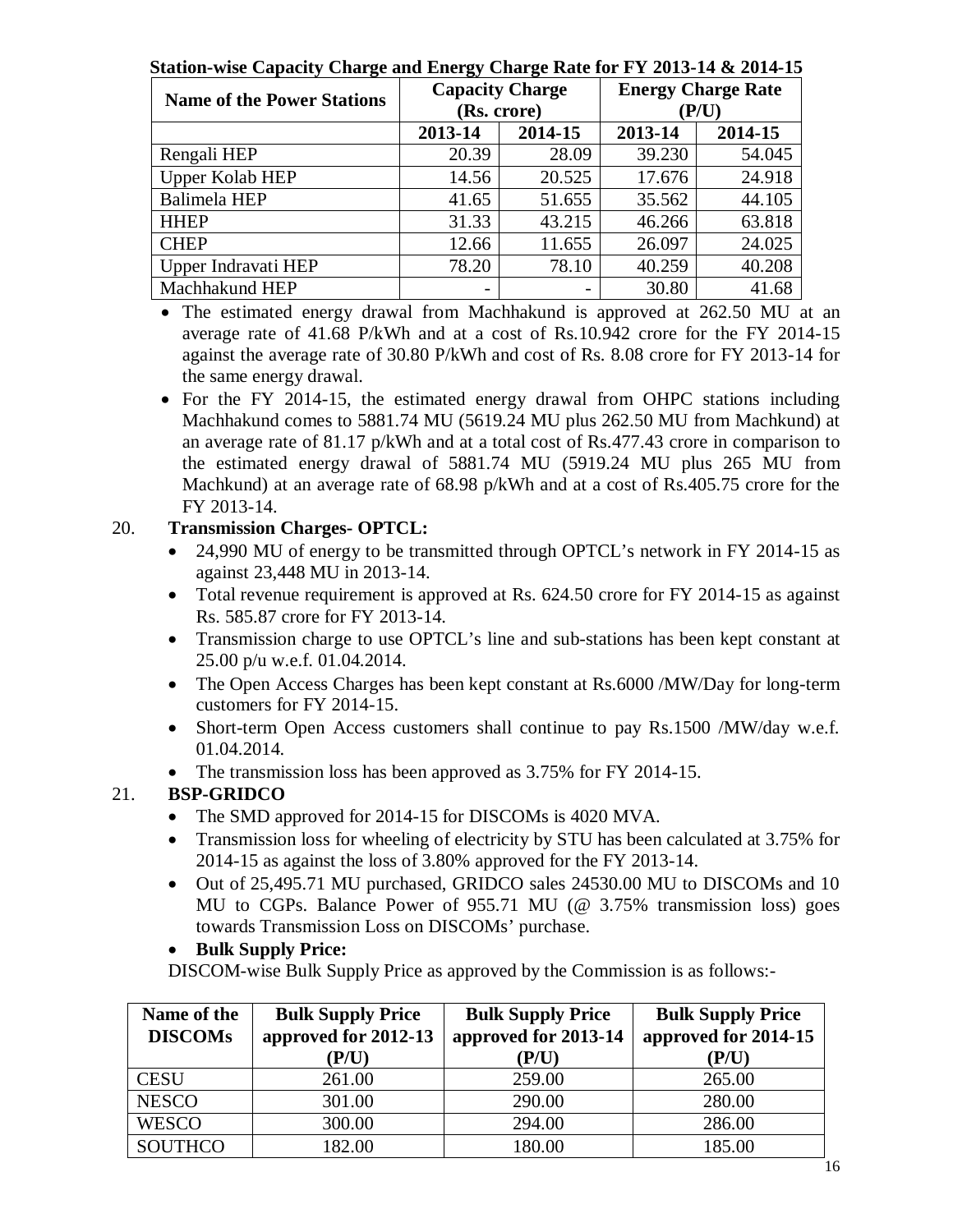The table below summarizes how GRIDCO is required to purchase more power at cost higher than the quantum and rate approved by the Commission.

**Comparison of power purchase cost of GRIDCO approved by the Commission in the ARR vrs Actual**

|          | <b>Commission's Approval</b> |             |                                    | <b>Actual</b>       |             |                                    |
|----------|------------------------------|-------------|------------------------------------|---------------------|-------------|------------------------------------|
| Year     | <b>Energy</b><br>MU          | Rate<br>P/U | <b>Total</b><br>cost Rs.<br>in Cr. | <b>Energy</b><br>MU | Rate<br>P/U | <b>Total</b><br>cost Rs.<br>in Cr. |
| 1999-00  | 10,176.13                    | 103.36      | 1,051.82                           | 11,197.38           | 104.10      | 1,165.60                           |
| 2000-01  | 11,011.39                    | 105.76      | 1,164.56                           | 12,400.01           | 112.88      | 1,399.72                           |
| 2001-02  | 12,345.07                    | 94.60       | 1,167.82                           | 12,467.03           | 95.27       | 1,187.77                           |
| 2002-03  | 13,312.22                    | 106.71      | 1,420.60                           | 12,025.61           | 133.38      | 1,603.97                           |
| 2003-04  | 14,818.80                    | 115.52      | 1,711.87                           | 15,896.76           | 100.33      | 1,594.89                           |
| 2004-05  | 17,395.16                    | 103.67      | 1,803.29                           | 17,742.93           | 97.46       | 1,729.31                           |
| 2005-06  | 16,640.02                    | 110.36      | 1,836.38                           | 16,806.08           | 120.41      | 2,023.58                           |
| 2006-07  | 15,414.79                    | 113.97      | 1,756.84                           | 18,866.10           | 117.22      | 2,211.55                           |
| 2007-08  | 17,539.47                    | 119.91      | 2,103.11                           | 20,934.39           | 119.91      | 2,510.28                           |
| 2008-09  | 18,460.26                    | 127.40      | 2,351.75                           | 20,049.27           | 149.61      | 2,999.64                           |
| 2009-10  | 19,719.37                    | 148.27      | 2,923.80                           | 20,956.19           | 196.94      | 4,127.03                           |
| 2010-11  | 21,003.75                    | 174.58      | 3,666.85                           | 22,868.98           | 197.77      | 4522.70                            |
| 2011-12  |                              |             |                                    |                     |             |                                    |
| (Provisi | 23,489.18                    | 210.32      | 4,940.30                           | 22924.70            | 215.71      | 4945.01                            |
| onal)    |                              |             |                                    |                     |             |                                    |
| 2012-13  | 24096.88                     | 236.17      | 5691.02                            | 24086               | 231.00      | 5554                               |
| 2013-14  | 24058.42                     | 229.01      | 5,509.51                           | 25403               | 212.00      | 5342                               |
| 2014-15  | 25495.71                     | 227.05      | 5788.75                            |                     |             |                                    |

## 22. **Important initiatives by the Commission**

The Commission had allowed different schemes which were introduced in earlier RST orders and were continued during 2013-14 vide paragraph 179 until further orders. The same decisions shall continue during FY 2014-15.

#### 23. **Demand charges for Ice Factories dependant on fishing vis-a-vis statutory restriction on fishing**

- The Fisheries Department of the Government of Odisha has introduced a seasonal prohibition on fishing by trawlers for a distance of 20 km from the seashore at the Devi (Jatadhari River mouth to Devi River mouth) and Rushikulya (Chilika lake mouth to Rushikulya River mouth). The annual ban was for the turtle season from January to May. Considering this ban we have allowed some concession to Ice Factories dependant on fishing in terms of demand charges in FY 2012-13 vide Para 250 to 257 in our RST Order for that year. We direct that same concession would continue for FY 2014-15 also. Accordingly during the statutory restriction imposed by the Fisheries Department, the Ice factory located at a distance not more than 5 KM towards the land from the seashore of the restricted zone will pay demand charges based on the actual maximum demand recorded during the billing period. There will be no changes in energy charges and other charges payable to the DISCOMs as per the existing Tariff Order and Regulations.
- Regarding modalities of implementation of the concession with regard to payment of demand charges on actual maximum demand recorded during restriction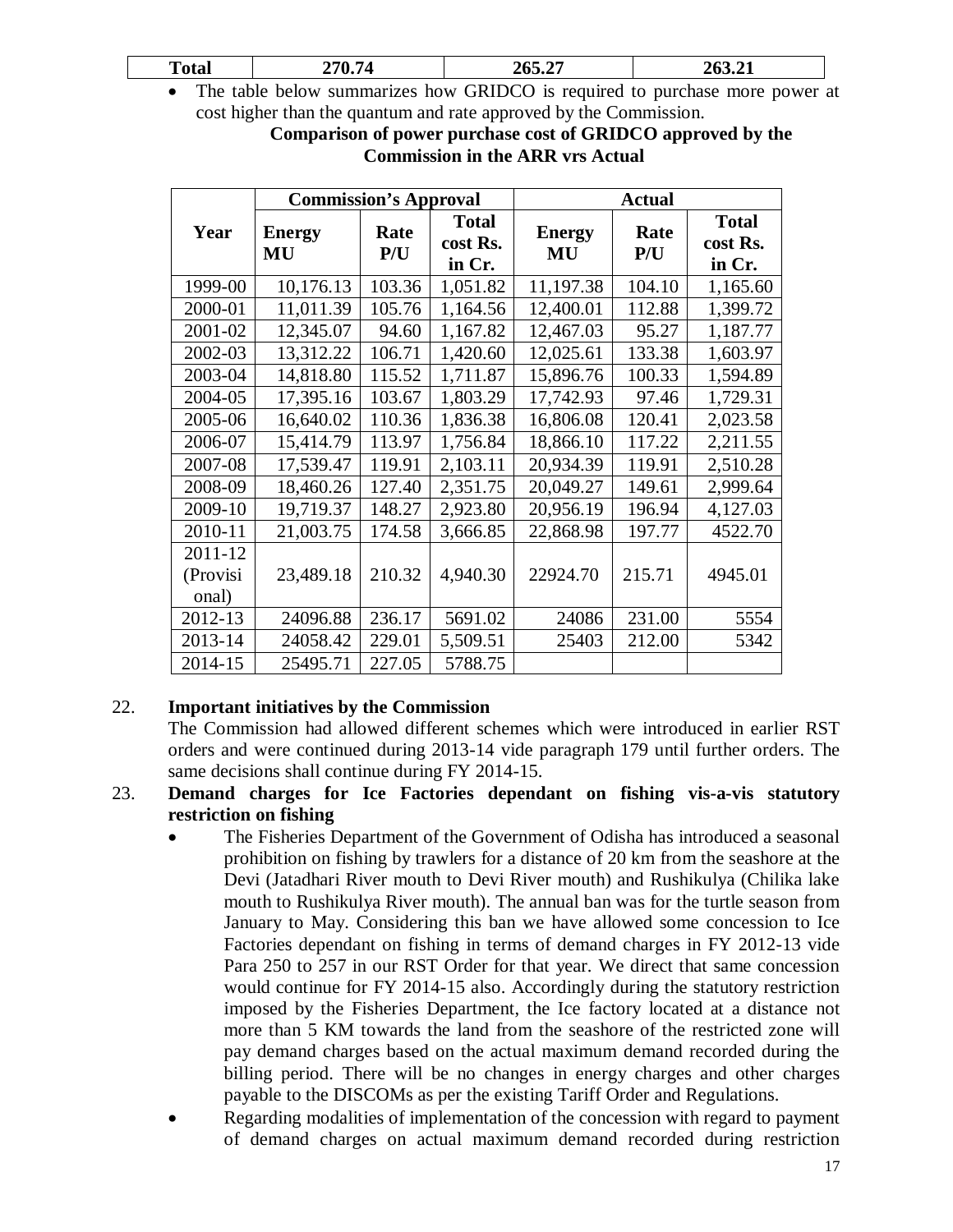period, it is difficult on the part of the Commission to identify which of the ice factory actually suffer from low business turn over due to the statutory restriction on fishing. It is the concerned distribution companies which are to identify only such ice factories located within a distance of not more than 5 KM towards the land from the sea shore of the restricted zone and then after periodical inspection and checking of meter reading the DISCOMs may allow payment of demand charges based on the actual maximum demand recorded during the restriction period only. The demand charges shall be based on maximum demand or 80% of the contract demand whichever is higher during the period other than the restriction period. In order that this special dispensation for the Ice factories located upto 5 KM towards land from the sea shore of the restriction zone is not misused, the DISCOMs should periodically inspect the functioning of the Ice factory and the manner of the consumption of electricity during the statutory restriction period. The above provision regarding fixation of demand charges shall continue until further orders.

#### 24. **Issue of Public lighting**

 Due to unavailability of meter in many public lighting load, until metering is in place the Commission directs that billing should be done assuming 11 hours burning time taking the average use of summer and winter seasons.

#### 25. **Pre-paid meters**

- Regulation 54(3) of OERC Distribution (Conditions of Supply) Code, 2004 provides that the licensee shall make out a plan for introduction and adoption of new technologies (such as Pre-paid Meters, time of the day meters, automatic remote meter reading system through appropriate communication system) becoming available with the approval of the Commission or as per the directions of the Commission. Therefore, licensees must try to adopt new metering technologies for better consumer service. A pre-paid meter not only helps the consumers to manage their purchase of electricity well, but also reduces the receivable of DISCOMs.
- Govt. of Odisha vide their notification No.914 dtd.04.02.2013 have been pleased to decide to install prepaid energy meters in government establishments including public sector undertakings, autonomous bodies, urban local bodies, govt. societies etc. at State, District and Block levels by 31.03.2013. Therefore DISCOMs are directed to stick to the above guidelines of the Govt. scrupulously. Any electricity dues accruing after this date shall not be treated as receivables by the Commission.
- We also direct that all such consumers who default in payment thrice during a particular financial year should mandatorily be fitted with pre-paid meters. The DISCOMs therefore immediately finalise the list of vendors for pre-paid meters and develop associated infrastructure for its installation. The pre-paid meters should have easy charge facilities. The vendor should provide facilities for sale of recharge vouchers in their respective licensed area. The DISCOMs are expected to provide all temporary connection through pre-paid meters only. No security deposit or rent should be collected from pre-paid consumers. The security deposit of existing consumers who will be fitted with pre-paid meters should be refunded in terms of recharge vouchers. The consumers having pre-paid meters pay their electricity charges up front before consuming the energy. The Commission would like to give a special incentive in the form of the two times of rebate of the applicable category. The DISCOMs will give this special concession in the form of additional energy in the recharge vouchers. The pre-paid metering facilities are applicable only for LT single phase and 3-phase consumers. As no HT prepaid

18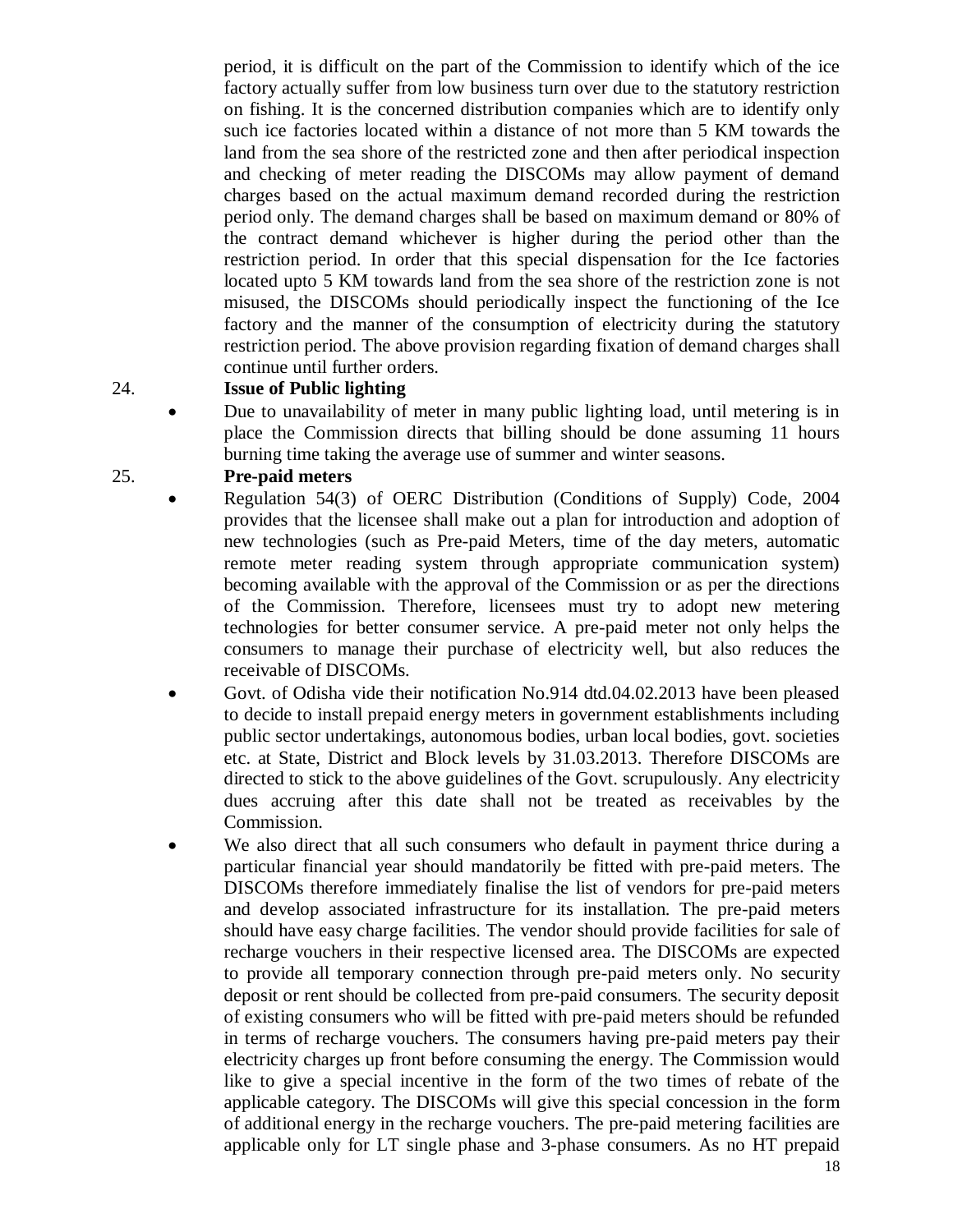meters are available in the market and standards of HT prep-aid meter is yet to be finalised, the pre-paid metering facilities are not applicable to HT consumers. HT consumers shall have to deposit usual security deposit.

## **Tatkal Scheme for New Connection**

- The Commission has received a number of grievances regarding undue delay in providing new power connection to their premises with one plea or other by the field Engineers of DISCOMs. The Commission would like to introduce a "Tatkal Scheme" for immediate power connection to the consumer premises after compliance of the following requirements.
	- (a) New connection application filled in as far as practicable.
	- (b) Contractors' completion certificates of internal wiring including test reports.
	- (c) Indemnity Bond / Ownership document of the premises
	- (d) Deposit of processing fee and estimated amount for service connection.
- On compliance of the above requirement licensee shall communicate to the consumer the technical feasibility and remunerativeness of the application within three working days. On deposit of Tatkal charges, thereafter, the licensee shall extend the service connection within three working days. In case Tatkal connection is not effected the Engineer shall communicate the reason of delay, in writing to the consumer, as well as his/her next higher authority.
- This Tatkal scheme is applicable to consumers availing LT supply for Domestic, Agricultural and General Purpose only. The Tatkal charges are given below:

| <b>Category of Consumers</b>        | <b>Tatkal charges</b> |
|-------------------------------------|-----------------------|
| LT Single phase upto 5 kW load      | Rs.2000/-             |
| LT three phase 5 kW and above       | Rs.2500/-             |
| <b>LT</b> Agricultural consumers    | Rs.1000/-             |
| LT General Purpose single phase and | Rs.4000/-             |
| three phase consumers               |                       |

The above Tatkal charges do not include meter cost.

## **Provisional/Average/Load Factor basis Billing**

- The provisional billing has been allowed by us under Regulation 93 (8) and 99 of OERC Distribution (Condition of Supply) Code, 2004. The amount thus billed shall be adjusted against the bill raised on the basis of actual meter reading during subsequent billing cycle. Such provisional billing shall not continue for more than one meter reading cycle at a stretch. If the meter remains inaccessible even for the next cycle the licensee is free to proceed as per Section 163 of the Electricity Act, 2003 which may lead to cut-off the supply to the consumers. Therefore, the licensee must act expeditiously in case of inaccessibility of meter for reading purpose. In no case billing should be made on provisional basis for more than one billing cycle.
- Average billing is allowed by us under Regulation 97 of Supply Code, 2004 for the period the meter remains defective or is lost. The billing shall be made on the basis of average meter reading for the consecutive three billing periods succeeding the billing period in which the defect or loss was noticed. We have not allowed average meter reading in any other case except in case of defective meter or when the meter is lost. Therefore, the licensees must desist from billing on average basis in other cases.
- Load factor billing has been abolished by us w.e.f. 01.4.2004. It should not be utilized as a substitute billing methodology when the licensees are unable to read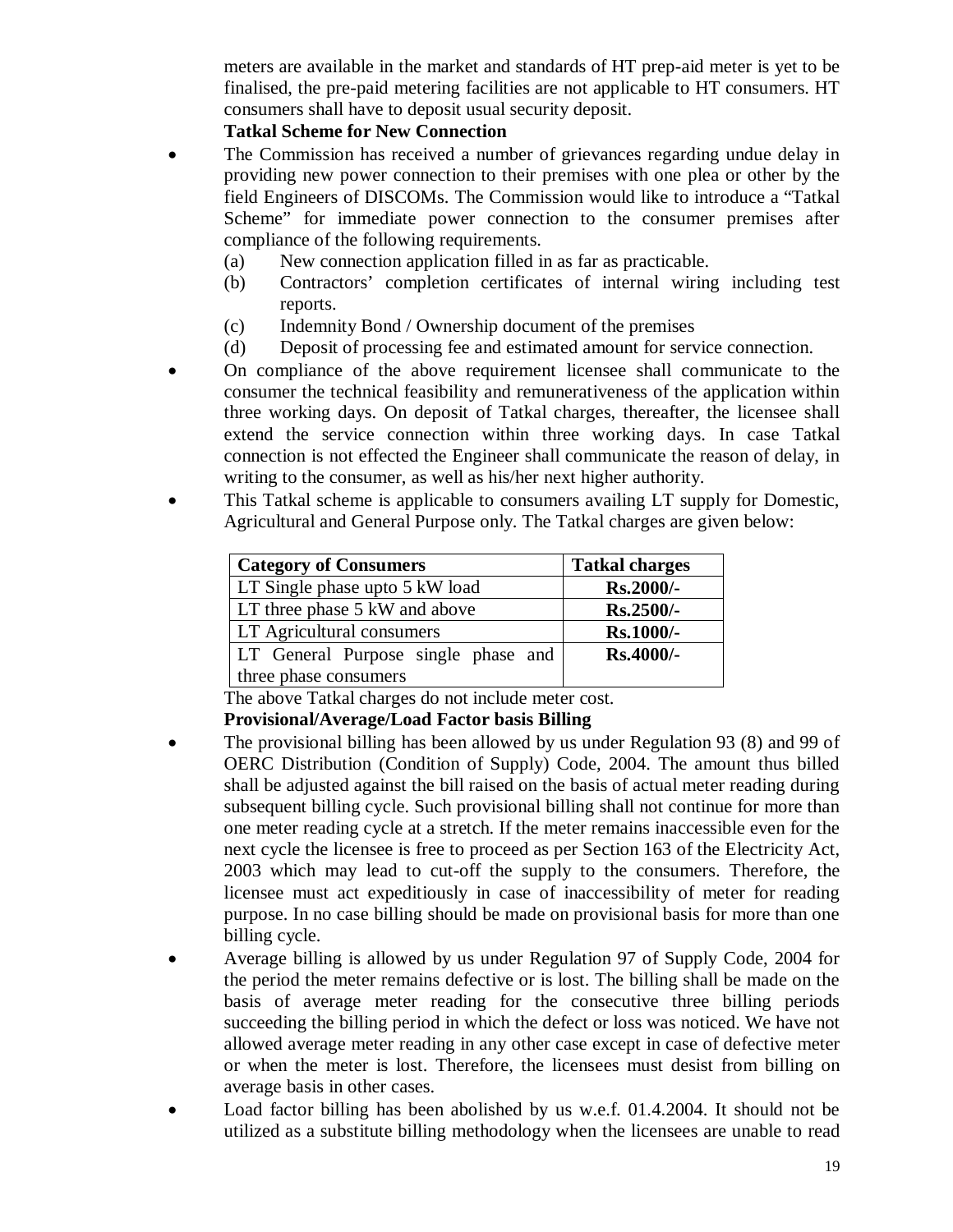meter for any other reason. Therefore, we direct that the licensees must adhere to the codal provision strictly. The consumers are at liberty to take recourse to remedial measures as provided in the Electricity Act, 2003 and Supply Code, 2004.

## **Adoption of new Metering Technology / Meter Rent**

 CEA (Installation and operation of Meters) Regulation, 2006 regarding adoption of new technologies OERC Supply Code, 2004 provides as follows:

"*The licensee shall make out a plan for introduction and adoption of new technologies (such as Pre-paid Meters, time of the day meters, automatic remote meter reading system through appropriate communication system) becoming available with the approval of the Commission or as per the directions of the Commission*." As per Section 55 of Electricity Act, 2003 the licensee may require the consumers to give him security for price of a meter and enter into agreement for the hire thereof, unless the consumer elects to purchase a meter. In view of the above the consumer should have the first option to provide the meter so that they could have a genuine correct meter. If that option is not exercised, it is the duty of the licensee to give initial supply with a correct meter and not force the consumer to purchase one. It is needless to say that if subsequently the meter gets defective the licensee has to follow the procedure as laid out in the Regulation 97 of Supply Code. The Commission fixes monthly meter rent for FY 2013-14 as follows:

| <b>Type of Meter</b>                             | <b>Monthly Meter Rent (Rs.)</b> |
|--------------------------------------------------|---------------------------------|
| 1. Single phase electro-magnetic Kwh meter       | 20                              |
| 2. Three phase electro-magnetic Kwh meter        | 40                              |
| 3. Three phase electro-magnetic tri-vector meter | 1000                            |
| 4. Tri-vector meter for Railway Traction         | 1000                            |
| 5. Single phase Static Kwh meter                 | 40                              |
| 6. Three Phase Static Kwh meter                  | 150                             |
| 7. Three phase Static Tri-vector meter           | 1000                            |
| 8. Three phase Static Bi-vector meter            | 1000                            |
| 9. LT Single phase AMR/AMI Compliant meter       | 50                              |
| 10. LT Three phase AMR/AMI compliant meter       | 150                             |

Note: Meter rent for meter supplied by DISCOMs henceforward shall be collected for a period of 60 months only.

 The monthly meter rent shall be charged from the consumers to whom meter has been supplied by the licensee. The licensee should strengthen their meter testing laboratories so that they can handle repair and replacement of defective meters quickly. Meter test report should be supplied to the consumer at the time of installation of the meter. The Commission desires that DISCOMs may initiate advance metering technology like pre-paid meters, automatic meter reading system (AMR/AMI) etc. by replacing sluggish yesterday technology meters in line with CEA and OERC Regulation. The DISCOMs, in line with the stated smart metering policy may introduce AMR / AMI compliant pre-paid/post-paid smart meters (as per consumer choice) in selected urban areas to start with. No meter cost except usual meter rent shall be charged to the consumers of such areas.

#### 26. **Commission monitored Smart Metering, Energy Audit and SCADA Schemes**

As a support to the Distribution licensee (including its franchisees) in the adoption of latest technology in Metering and Billing for energy auditing and accounting to help reduce AT&C losses, the Commission has provided Rs.48.00 crores to CESU, Rs.38.00 crores to WESCO, Rs.30.00 crores to NESCO & Rs.15.00 crores to SOUTHCO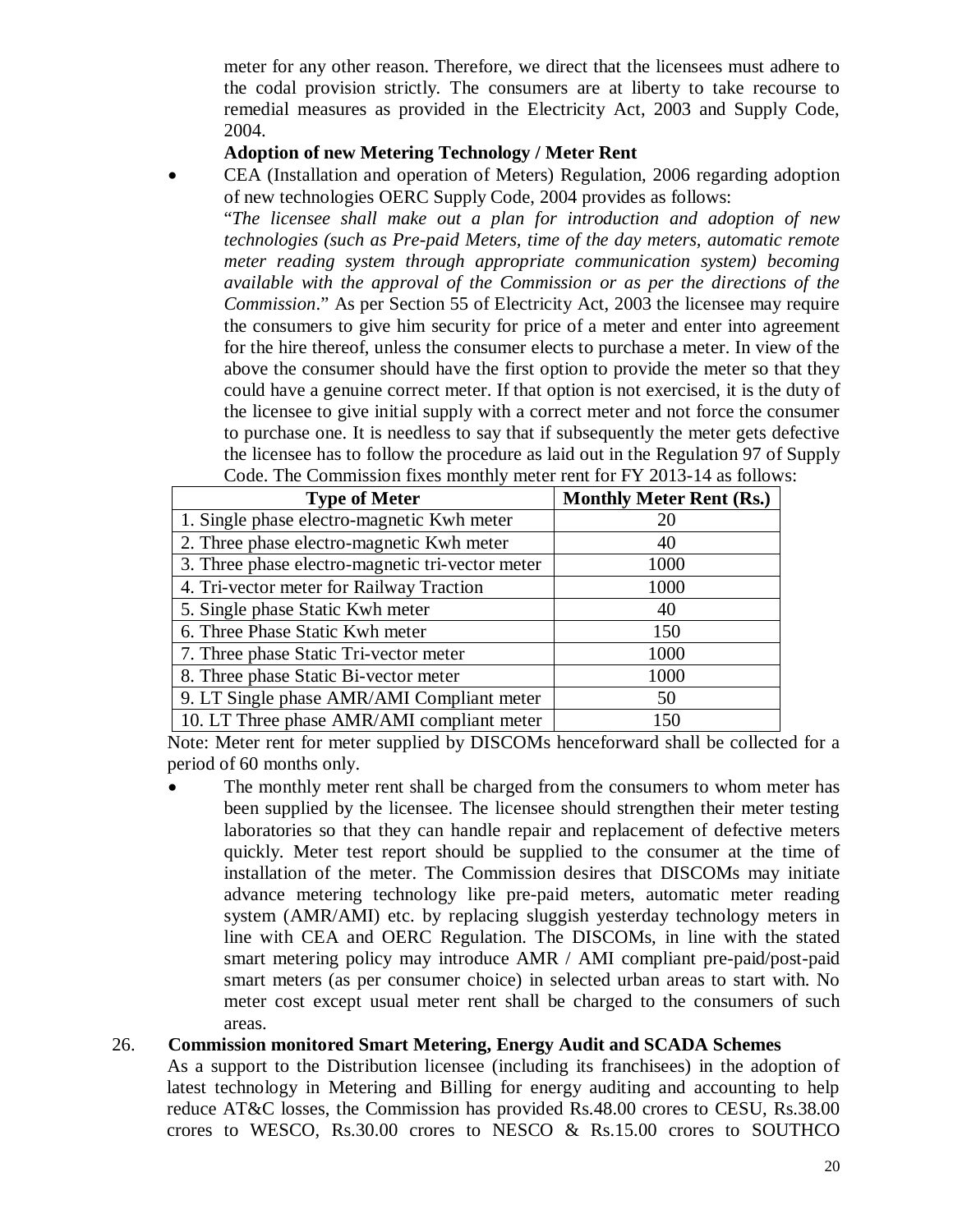amounting to a total of Rs.131.00 crores under Special R&M during FY 2014-15 and directs the Distribution licensees to implement the following schemes as a time bound programme within a year i.e., during FY 2014-15 positively.

## 27. **Scheme 1 (Smart Metering):- Pilot Scheme**

Each licensee and franchisee in CESU shall adopt at least one 33/11 kV primary substation for smart metering project. All single phase and three phase consumers in the project area shall be provided with smart meters with remote disconnection/ reconnection facilities by the licensee/franchisee. No meter rent shall be collected for the smart meters provided to the consumers. A special rebate of 25 Paise/Unit (including all other regular rebate in vogue) shall be provided to the consumers if they pay their bills within due date for availing the rebate.

Consumer will have the option for either pre-paid or post paid meter and can interchange on demand. All the DTRs in the project area will have Data Concentrating Units (DCU) and DT metering with bi-directional communication.

The smart metering scheme would enable DISCOM to generate daily automatic LT energy loss report (DTR meter reading minus summation of readings of all LT consumers served by DTR), and tamper detection and automatic alerts for theft detection.

## 28. **Scheme 2 (Feeder wise Energy Audit):- For all 11 kV Feeders**

All the 11 kV feeders in the license area shall be covered under this energy audit scheme. All consumers shall be tagged to the feeder with GIS mapping. All 11 kV feeders will have meters to determine input Energy of each feeder so that it can be compared with total billed energy and collection in the said feeder. Third party validation of energy audit data shall be made. DISCOMs shall submit the data to the Commission every month.

## 29. **Scheme 3 (SCADA Operation):- at Distribution System Operation and Control Centre of the DISCOM**

It is understood that new SCADA enabled primary s/s are being established by OPTCL in DISCOMs area, as per the Govt. Scheme. DISCOMs have also plan to replace the existing 11 kV breakers, wherever required, with the state of the Art breakers, with remote operation facilities from the control rooms. The Distribution System Operation and Control Centre (DSOCC) of the DISCOM therefore, is required to be equipped with the SCADA control system software and hardware for remote operation of all 11 kV feeders along with Data Management and meter management software. New SCADA enabled primary sub-station being established by OPTCL on behalf of DISCOMs should be integrated with SCADA centre of DISCOMs. All the existing circuit breaker of primary sub-stations of DISCOM shall also be replaced with intelligent remote operated circuit breakers for better control of the operation from SCADA centre.

The Distribution Licensees are also directed to set the item-wise detailed monthly targets so as to complete the entire scope of work under the above schemes by  $31<sup>st</sup>$  March, 2015. They shall submit monthly progress reports against the set targets for a month to the Commission by  $10<sup>th</sup>$  of next month.

## 30. **Progress of CAPEX Work**

From the date of notification of the CAPEX programme, the following progresses have been achieved till March, 2014:

- DISCOMs have floated tender of worth Rs.826.77 crore (Reliance managed DISCOMs - Rs.443.55 crore and CESU – Rs.383.22 crore) for supply as well as turnkey projects.
- Purchase Orders worth Rs.375.74 crore have been placed for procurement of materials such as Power Transformers, A.B. Cable, Conductor, VCB and D.T etc. and turnkey Works orders worth Rs.355.20 crore have been placed for execution of erection works. In total Rs.730.94 crore orders have been placed.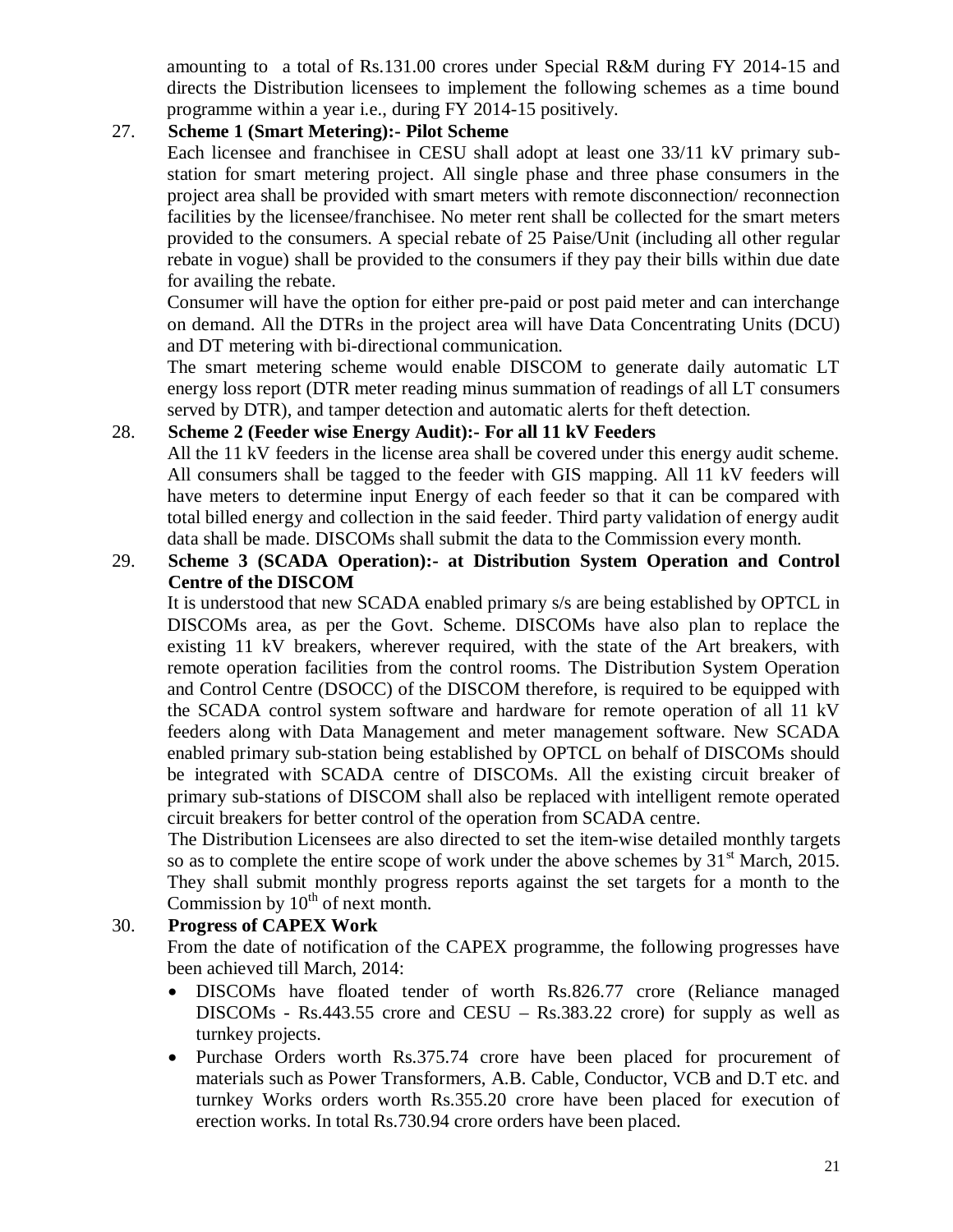Govt. of Odisha has released Rs.680.83 Crore and out of which Rs.276.16 Crore have been spent by DISCOMs towards procurement of equipments and erection works till 12.3.2014. The details are furnished below:

|                       | Fund Released by Govt. | Amounts Spent by DISCOMs |                   |  |
|-----------------------|------------------------|--------------------------|-------------------|--|
| <b>Financial Year</b> | Amts $(Rs.$ in $Cr)$   | <b>DISCOMs</b>           | Amts (Rs. in Cr.) |  |
| 2010-11               | 205.00                 | <b>CESU</b>              | 156.83            |  |
| 2011-12               |                        | 215.83   WESCO           | 28.90             |  |
| 2012-13               |                        | 135.00   NESCO           | 41.76             |  |
| 2013-14               |                        | 125.00 SOUTHCO           | 48.67             |  |
| Total                 | 680.83                 | Total                    | 276.16            |  |

Reasons of delay in execution of the programme

- The achievement could not be made as per schedule due to following major bottlenecks encountered during the implementation:
	- i. The programme started functioning during  $3<sup>rd</sup>$  quarter of FY 2010-11 at Govt. level.
	- ii. Reconstitution of Technical Committee to scrutinize and finalize the Technical matter including specification of material/equipment.
	- iii. Delay in finalization of Technical Specification of equipment/ materials, commercial terms and condition of turnkey projects.
	- iv. Poor response to the tenders led to relaxation of terms and conditions time to time laid down in both Technical and Commercial specification and retendering of some of the major items in order to increase more participation.
	- v. DISCOMs had lack of organizational capability to handle such bigger size CAPEX. However they have developed over the period.
	- vi. Non-availability of adequate no. of contractor to execute the work. As the capital expenditure in last one decade was insignificant, contractors have not developed to taken up this work in electricity distribution sector.
	- vii. The Programme also got delayed because of inability on the part of the Reliance Managed DISCOMs (WESCO, NESCO & SOUTHCO) to arrange necessary counter-part funds for the Project.

In view of the reasons of delay stated above, the scheme period is extended upto FY 2015-16 vide notification dated 08-08-2013. The revised source of funding is given below:

#### **Sources of Funding**

(Rs. in Cr.)

| S <sub>1</sub> |                                     |         | <b>Financial Year</b> |         |         |         |         |  |  |
|----------------|-------------------------------------|---------|-----------------------|---------|---------|---------|---------|--|--|
| N <sub>o</sub> | Sources                             | 2011-12 | 2012-13               | 2013-14 | 2014-15 | 2015-16 | Total   |  |  |
| A              | <b>State Govt. Funding</b>          |         |                       |         |         |         |         |  |  |
| 1              | <b>Financial Commission</b>         | 125.00  | 125.00                | 125.00  | 125.00  |         | 500.00  |  |  |
|                | Grant (FCG)                         |         |                       |         |         |         |         |  |  |
| 2              | $1/3^{\text{rd}}$ matching share of | 20.00   |                       | 73.33   | 73.34   |         | 166.67  |  |  |
|                | State Govt. to FC Grant             |         |                       |         |         |         |         |  |  |
| 3              | $1/3^{\rm rd}$<br>matching share of | 20.00   |                       | 73.33   | 73.34   |         | 167.67  |  |  |
|                | <b>GRIDCO</b> (State Govt.          |         |                       |         |         |         |         |  |  |
|                | Loan) to FC Grant                   |         |                       |         |         |         |         |  |  |
|                |                                     |         |                       |         |         |         |         |  |  |
| $\overline{4}$ | State's own Contribution            | 255.83  | 10.00                 | 50.00   | 50.83   |         | 366.66  |  |  |
|                | Sub-total $(1+2+3+4)$               | 420.83  | 135.00                | 321.66  | 322.51  |         | 1200.00 |  |  |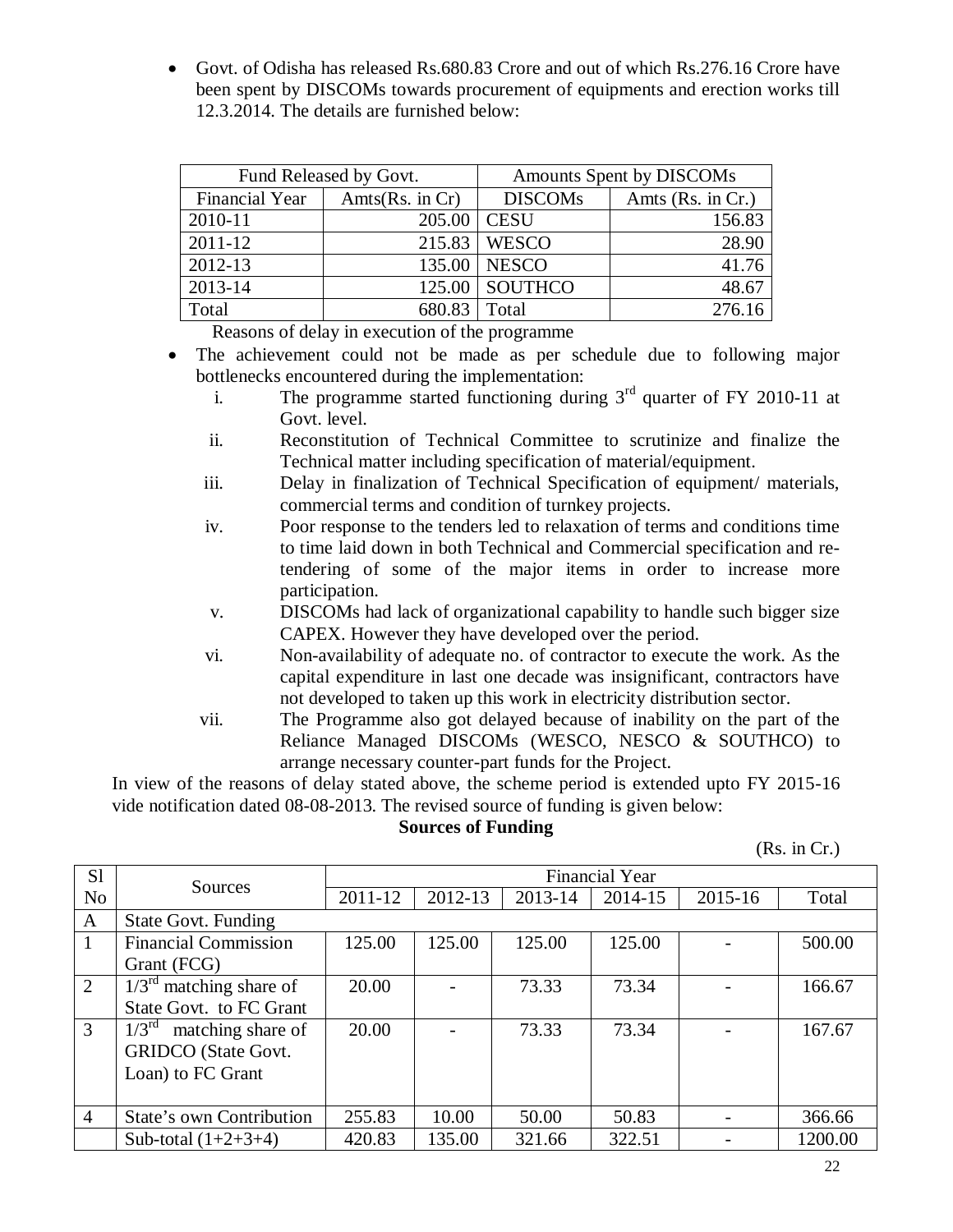| B             | <b>DISCOMs Counterpart Funding</b>                   |                          |                          |        |        |        |         |  |
|---------------|------------------------------------------------------|--------------------------|--------------------------|--------|--------|--------|---------|--|
|               | $/3^{\rm rd}$<br><b>DISCOMs</b><br>share to FC Grant | $\overline{\phantom{0}}$ | $\overline{\phantom{a}}$ | 83.34  | 83.33  |        | 166.67  |  |
| 6             | DISCOMs own<br>Contribution                          |                          |                          |        |        |        |         |  |
|               |                                                      | $\overline{\phantom{0}}$ |                          | -      | 133.33 | 900.00 | 1033.33 |  |
|               | Sub-total $(5+6)$                                    |                          |                          | 83.34  | 216.66 | 900.00 | 1200.00 |  |
| $\mathcal{C}$ | Total $(A+B)$                                        | 420.83                   | 135.00                   | 405.00 | 539.17 | 900.00 | 2400.00 |  |

31. **Accelerated Power Development Reform Programme (APDRP)** 

- Licensees in their filling have submitted that no amount has been estimated to be spent under APDRP scheme during the ensuing year FY 2014-15. The interest liability on APDRP has been considered on the adjusting loan only @ 12% for Govt. of Odisha loan and @13.5% on the loan received from REC/ PFC.
- The interest liability on loans from GoO & REC/PFC is computed on the basis of the actual expenditure of APDRP during the current year and balance expenditure to be incurred during the ensuing year. The DISCOMs have not projected any receipts on account of APDRP loan from GoO or REC/PFC during the years FY 2013-14 & 2014-15. They have already utilized the amounts received during the previous years. Accordingly, the loans availed and anticipated receipts along with approved interest for FY 2014-15 are tabulated below:

| (Rs. in Cr.)   |                                      |            |                                                  |            |                                                           |            |                                      |            |                                          |            |                                                |
|----------------|--------------------------------------|------------|--------------------------------------------------|------------|-----------------------------------------------------------|------------|--------------------------------------|------------|------------------------------------------|------------|------------------------------------------------|
| <b>APDRP</b>   | <b>Balance</b><br>upto FY<br>2012-13 |            | Receipt<br>during FY<br>$2013 - 14$ &<br>2014-15 |            | <b>Repayment</b><br>during FY<br>$2013 - 14 &$<br>2014-15 |            | <b>Balance</b><br>upto FY<br>2014-15 |            | <b>Interest</b><br>due for FY<br>2014-15 |            | <b>Total</b><br>interest<br>approved<br>for FY |
|                | GoO                                  | REC/       | GoO                                              | REC/       | GoO                                                       | REC/       | GoO                                  | REC/       | GoO                                      | REC/       | 2014-15                                        |
|                |                                      | <b>PFC</b> |                                                  | <b>PFC</b> |                                                           | <b>PFC</b> |                                      | <b>PFC</b> |                                          | <b>PFC</b> |                                                |
| <b>WESCO</b>   | 10.83                                | 5.18       | $\theta$                                         |            | 0                                                         | 1.97       | 10.83                                | 3.21       | 1.30                                     | 0.46       | 1.76                                           |
| <b>NESCO</b>   | 6.36                                 | $\theta$   |                                                  |            |                                                           | 0.00       | 6.36                                 | 0.00       | 0.76                                     | 0.00       | 0.76                                           |
| <b>SOUTHCO</b> | 6.625                                | 2.69       |                                                  |            | 0.66                                                      | 1.03       | 5.965                                | 1.66       | 0.76                                     | 0.24       | 0.99                                           |
| <b>CESU</b>    | 37.09                                | 16         |                                                  |            |                                                           | 7.09       | 37.09                                | 8.91       | 4.45                                     | 1.49       | 5.95                                           |

## 32. **Truing up**

Commission carries out the true up of the expenses allowed in the previous ARR with the annual audited accounts as available for that year along with the ARR for the ensuing year. The Commission finalised the truing up upto FY 2011-12, for all DISCOMs during the finalisation of last year ARR for FY 2013-14.

• In the meantime all the four DISCOMs have submitted their audited accounts upto 31.3.2013 and basing on such audited accounts further truing up has been carried out upto 31.3.2013 applying principles for the previous years. As per the said truing up exercise all the four DISCOMs have landed up with positive true up amounts therefore no provision is made on the account of true up in the ARR for FY 2014-15. The summary of true up over the years is tabulated below:

|         |              | (MS, III U.) |                |             |  |
|---------|--------------|--------------|----------------|-------------|--|
|         | <b>WESCO</b> | <b>NESCO</b> | <b>SOUTHCO</b> | <b>CESU</b> |  |
| 1999-00 | (21.68)      | (65.79)      | (55.97         | (172.64)    |  |
| 2000-01 | (50.78)      | (53.43)      | (50.45)        | (86.73)     |  |
| 2001-02 | 8.85         | (83.28)      | (34.85)        | (30.02)     |  |

 $(\mathbf{D}_s, \mathbf{L}, \mathbf{C}_r)$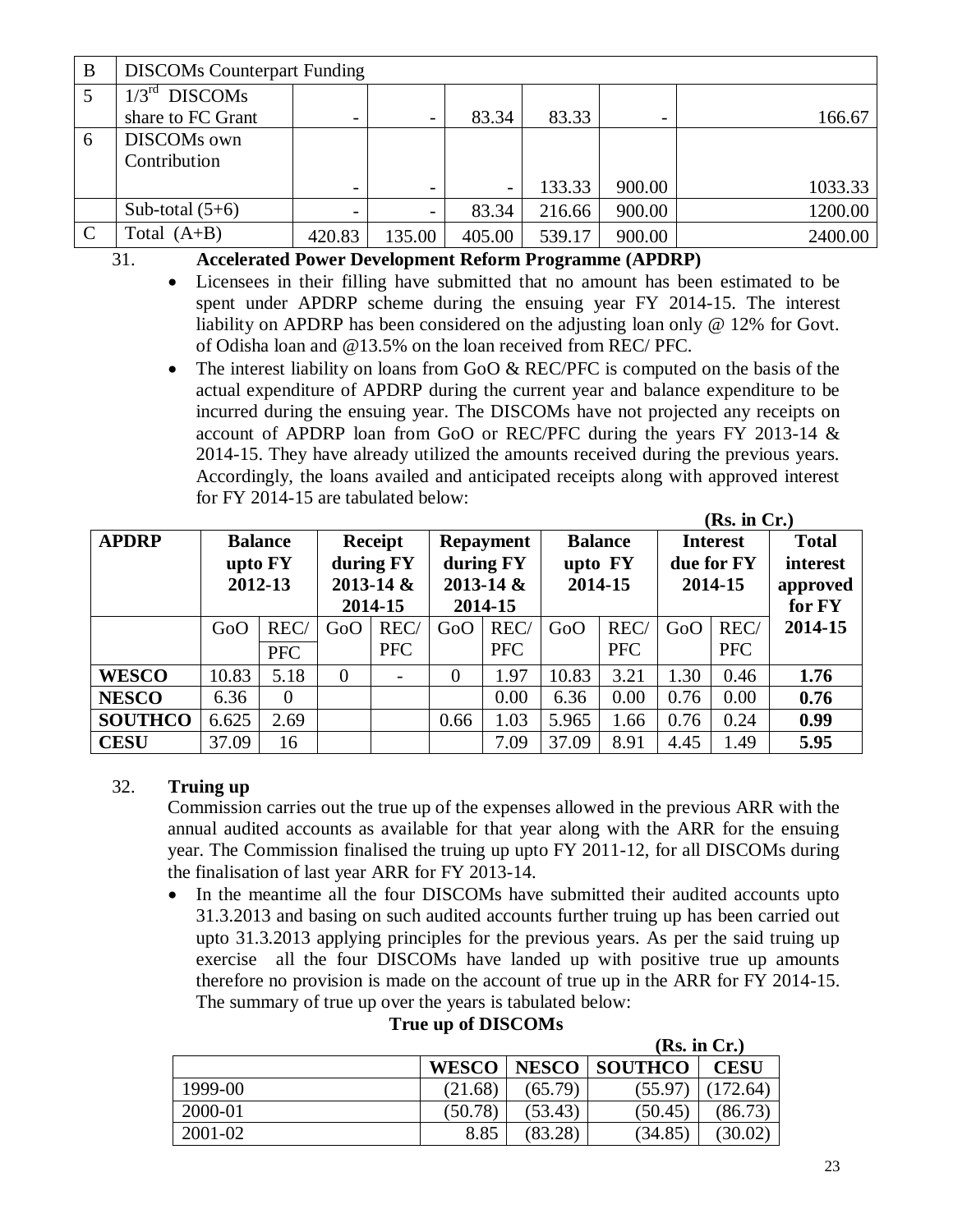| 2002-03                          | 36.36   | (21.92) | (18.34) | (68.63) |
|----------------------------------|---------|---------|---------|---------|
| 2003-04                          | 48.19   | (21.31) | (38.84) | (59.19) |
| 2004-05                          | 32.86   | (64.90) | (86.51) | (2.73)  |
| 2005-06                          | 123.32  | 54.39   | 4.75    | 99.49   |
| 2006-07                          | 107.45  | 70.07   | (26.74) | 26.82   |
| 2007-08                          | 149.13  | 87.14   | 43.66   | 165.69  |
| 2008-09                          | 192.68  | 69.28   | 67.89   | 67.00   |
| 2009-10                          | 241.74  | 167.07  | 66.16   | 132.02  |
| 2010-11                          | 355.33  | 180.10  | 128.77  | 319.35  |
| 2011-12                          | 357.31  | 220.50  | 144.43  | 263.48  |
| 2012-13                          | 440.01  | 98.68   | 130.30  | 259.31  |
|                                  |         |         |         |         |
| <b>TOTAL</b>                     | 2020.77 | 636.56  | 274.27  | 913.21  |
| <b>Regulatory Assets allowed</b> |         |         |         |         |
| 2006-07                          | 0.00    | 41.36   | 31.91   | 0.00    |
| 2007-08                          | 0.00    | 41.36   | 31.91   | 43.23   |
| 2008-09                          | 0.00    | 65.00   | 0.00    | 118.00  |
| 2009-10                          | 0.00    | 0.00    | 19.00   | 151.00  |
| $2011 - 12$                      |         |         | 35.00   | 7.30    |
| 2012-13                          |         |         | 9.00    |         |
| <b>Total Regulatory Assets</b>   |         |         |         |         |
| allowed                          | 0.00    | 147.72  | 126.82  | 319.53  |

33. **Renewable Purchase obligation**

 OERC in its order dt 30.09.2010 vide Case No. 59/2010 has issued a Regulation fixing the RPO in the State of Odisha. Every Obligated Entity shall purchase not less than 5% of its total annual consumption of energy from co-generation and renewable energy sources under the RPO Regulations from 2011-12 onwards with 0.5 percentage increase every year thereafter, till 2015-16 or as reviewed by the Commission even earlier, if any. Provided that 0.10 percentages out of the RPO so specified in the year 2011-12 shall be procured from generation based on solar as renewable energy source and shall be increased at a rate of 0.05 percentage every year thereafter till 2015-16 or as reviewed by the Commission even earlier, if any. Accordingly, the year and source wise RPO would be as below:

| Year-<br>wise<br>target | Minimum quantum of purchase in percentage<br>(in terms of energy consumption in the State in<br><b>KWH</b> ) |                  |               |              |  |  |  |  |
|-------------------------|--------------------------------------------------------------------------------------------------------------|------------------|---------------|--------------|--|--|--|--|
|                         |                                                                                                              | <b>Renewable</b> | Co-generation | <b>Total</b> |  |  |  |  |
|                         | <b>Solar</b>                                                                                                 | Non-solar        |               |              |  |  |  |  |
| 2009-10                 |                                                                                                              | 0.80             | 3.45          | 4.25         |  |  |  |  |
| (Actual)                |                                                                                                              |                  |               |              |  |  |  |  |
| 2010-11                 |                                                                                                              | 1.0              | 3.50          | 4.5          |  |  |  |  |
| 2011-12                 | 0.10                                                                                                         | 1.20             | 3.70          | 5.0          |  |  |  |  |
| 2012-13                 | 0.15                                                                                                         | 1.40             | 3.95          | 5.5          |  |  |  |  |
| 2013-14                 | 0.20                                                                                                         | 1.60             | 4.20          | 6.0          |  |  |  |  |
| 2014-15                 | 0.25                                                                                                         | 1.80             | 4.45          | 6.5          |  |  |  |  |
| 2015-16                 | 0.30                                                                                                         | 2.00             | 4.70          | 7.0          |  |  |  |  |

 The Co-generation and renewable energy sources excepting roof-top Solar PV and biogas sources shall be connected to the State Grid at a voltage level of 132 KV or 33 KV or 11 KV subject to technical suitability determined by the licensee. If any dispute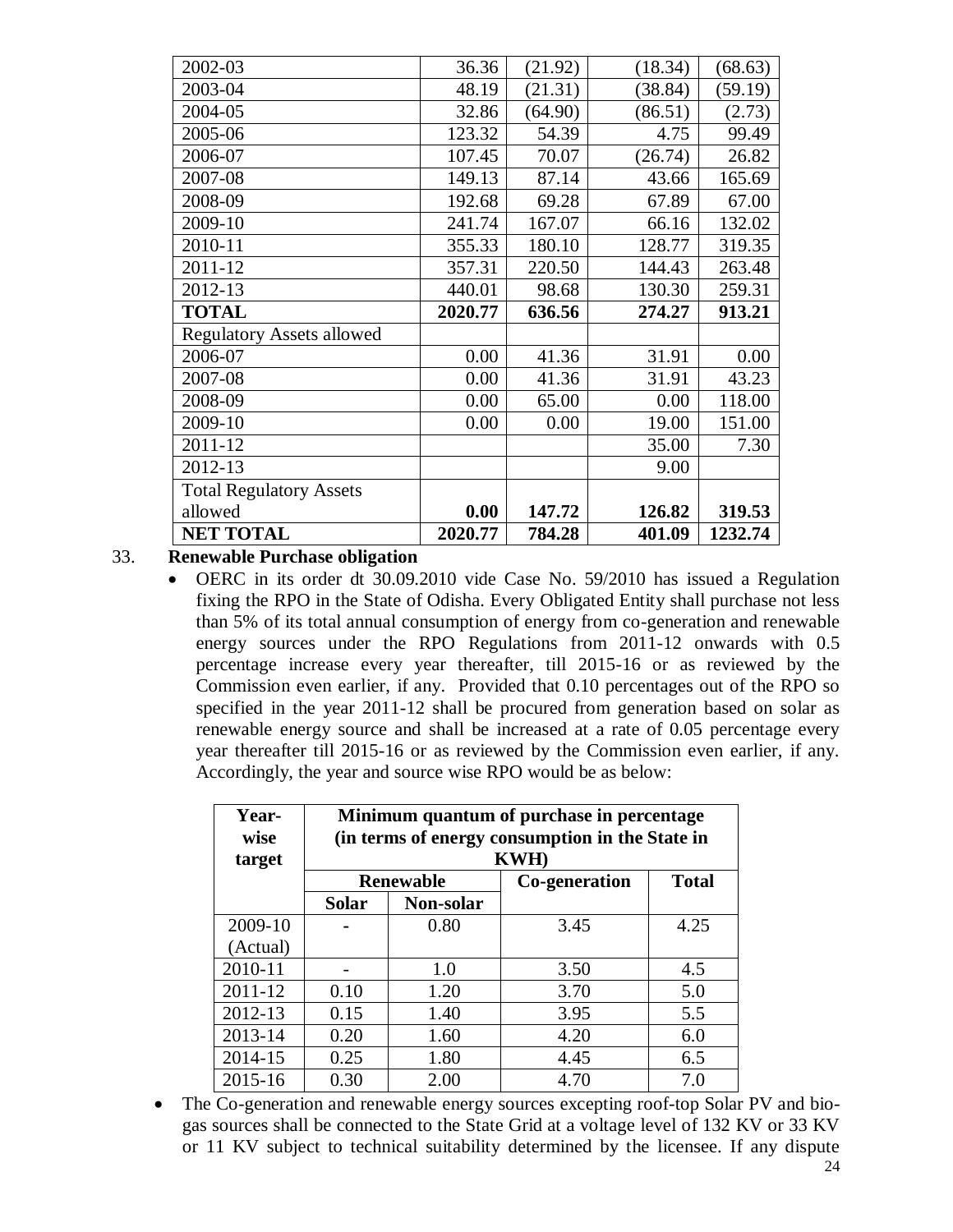arises about the technical suitability of connection of such sources with the grid, the matter shall be referred to the Commission whose decision in this regard shall be final.

 The Commission, vide its order dated 18-11-2010, designated OREDA as State Designated Agency for accreditation and recommending the renewable energy projects for registration and to undertake to function under OERC (Renewable and Co-Gen purchase obligation and it's compliance) Regulation 2010.

## 34. **Renewable Sources of Energy and Tariff**

As per the estimation of Odisha Renewable Energy Development Agency (OREDA), the Nodal Agency for development of Renewable Energy Sources, the RE power potential of the state is about 16430 MW, where as per the estimation of WISE, the RE potential of the state is about 7874 MW as shown in the table below.

| Sl.            | <b>Sources</b>           | <b>RE</b> Potential | <b>RE</b> Potential |
|----------------|--------------------------|---------------------|---------------------|
| N <sub>0</sub> |                          | assessed by OREDA   | assessed by WISE    |
|                |                          | (in MW)             | (in MW)             |
|                | Wind Energy              | 1700                | 2430                |
| 2              | <b>Biomass Power</b>     | 350                 | 240                 |
| 3              | Micro/ Mini /Small hydro | 360                 | 184                 |
| 4              | Municipal Solid / liquid | 20                  | 20                  |
|                | waste                    |                     |                     |
|                | Solar                    | 14000               | 5000                |

#### **RE power potential of Odisha**

The Commission in its order dated 14.09.2010 in Case No. 37/2008 have approved following levellized generic tariff for various renewable sources applicable for the project to be commissioned during the Control period from 2010-11 to 2012-13. The Commission may however review the generic tariff for Sollar PV and Solar Thermal annually owing to the changing Capital Cost benchmark. The levellized generic tariff for various renewable sources of energy having "Single part tariff' is approved as in the following table:

| Particular        | <b>Levellised Total</b> | Benefit of   | Net Levellised Tariff  | Tariff  |
|-------------------|-------------------------|--------------|------------------------|---------|
|                   | Tariff (for the         | Accelerated  | (upon adjusting for    | Period  |
|                   | control period          | Depreciation | Accelerated            | (Years) |
|                   | 2010-11 to 2012-        | (if availed) | Depreciation benefit)  |         |
|                   | $13)$ (Rs./kWh)         | (Rs./kWh)    | (if availed) (Rs./kWh) |         |
| Wind Energy       | 5.31                    | (0.83)       | 4.48                   | 13      |
| SHP projects of 5 |                         |              |                        |         |
| to 25 MW          | 3.64                    | (0.55)       | 3.09                   | 13      |
| capacity          |                         |              |                        |         |
| SHP projects      |                         |              |                        |         |
| below 5 MW        | 3.91                    | (0.60)       | 3.31                   | 35      |
| capacity          |                         |              |                        |         |
| Solar PV          | 17.80                   | (3.03)       | 14.77                  | 25      |
| Solar Thermal     | 14.73                   | (2.41)       | 12.32                  | 25      |

The levellized generic tariff for various renewable sources of energy having "Single part tariff with two components" was approved as in the following table:

| <b>Particular</b> | <b>Levellized</b> | <b>Variable(Fu</b> | <b>Effective</b> | <b>Benefit of</b> | <b>Net Tariff</b> |
|-------------------|-------------------|--------------------|------------------|-------------------|-------------------|
|                   | fixed             | el                 | tariff for       | Accelerated       | (Rs./kWh)         |
|                   | component         | <b>Component</b>   | FY 2010-11       | depreciation (if  |                   |
|                   | of Tariff         | of tariff for      |                  | availed)          |                   |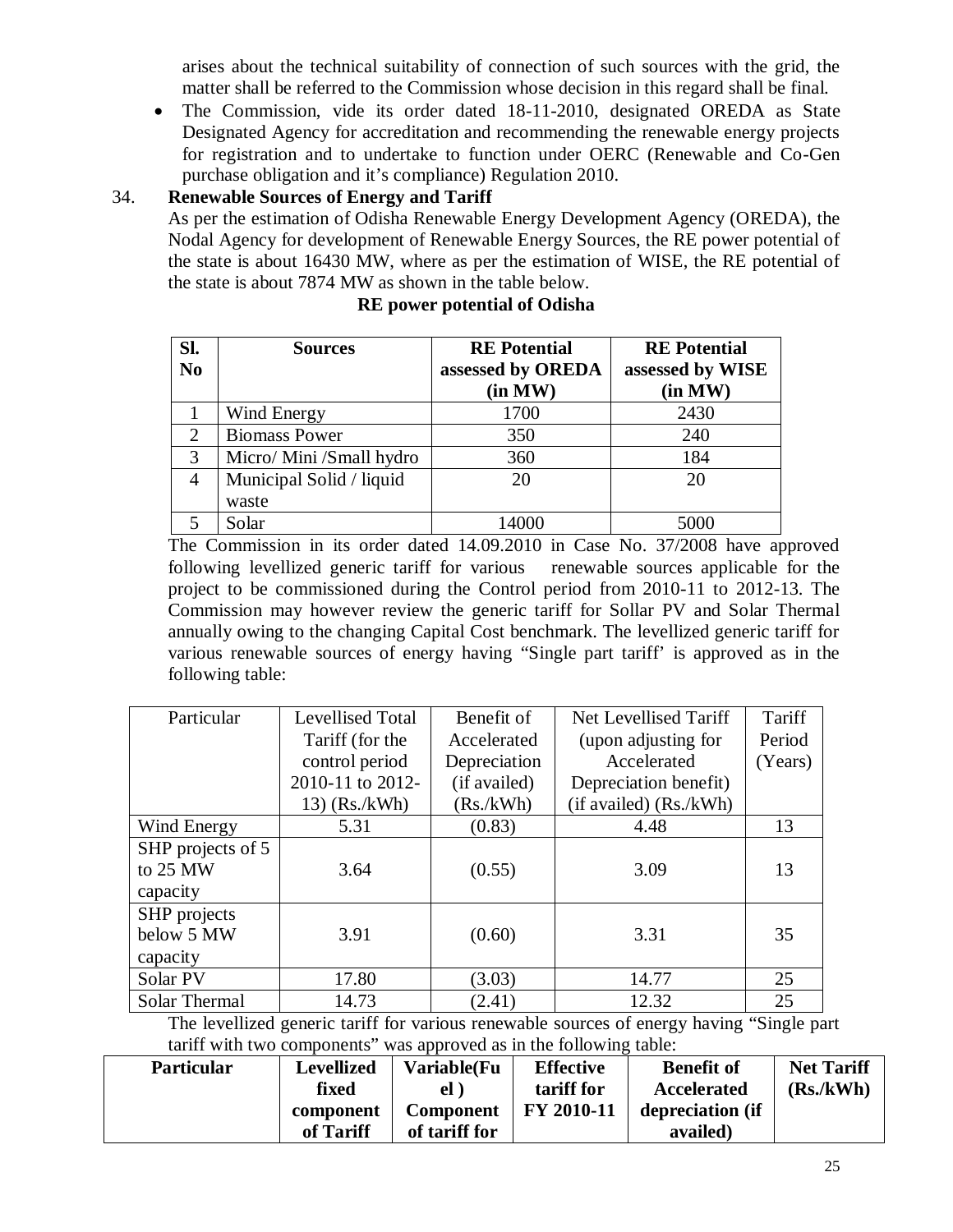|                                        | (Rs./kWh) | FY 2010-11 |      | (Rs./kWh) |      |
|----------------------------------------|-----------|------------|------|-----------|------|
| <b>Biomass</b>                         | 1.95      | 2.14       | 4.09 | (0.21)    | 3.88 |
| Non-fossil fuel<br>based co-generation | 2.26      | 2.14       | 4.40 | (0.28)    | 4.12 |

**Note**: *1. For Biomass projects the tariff approved above including levellized fixed component and variable (fuel component) for FY 2010-11 has been shown. The approved tariff year-wise for entire tariff period i.e.13 years is shown in the output table at Appendix-3 of the detailed Order.* 

*2. For Non-fossil fuel based co-generation projects the above approved tariff including levellized fixed component and variable (fuel component) for FY 2010- 11 has been shown. The approved tariff year-wise for entire tariff period i.e.13 years is shown in the output table at Appendix-4 of the detailed Order.* 

Further, the Commission in its order dated 23.09.2011 in Case No. 151-155/2010 has revised the generic tariff of Bio-mass projects commissioned during the control period of 2010-11 to 2012-13 as given in the table below: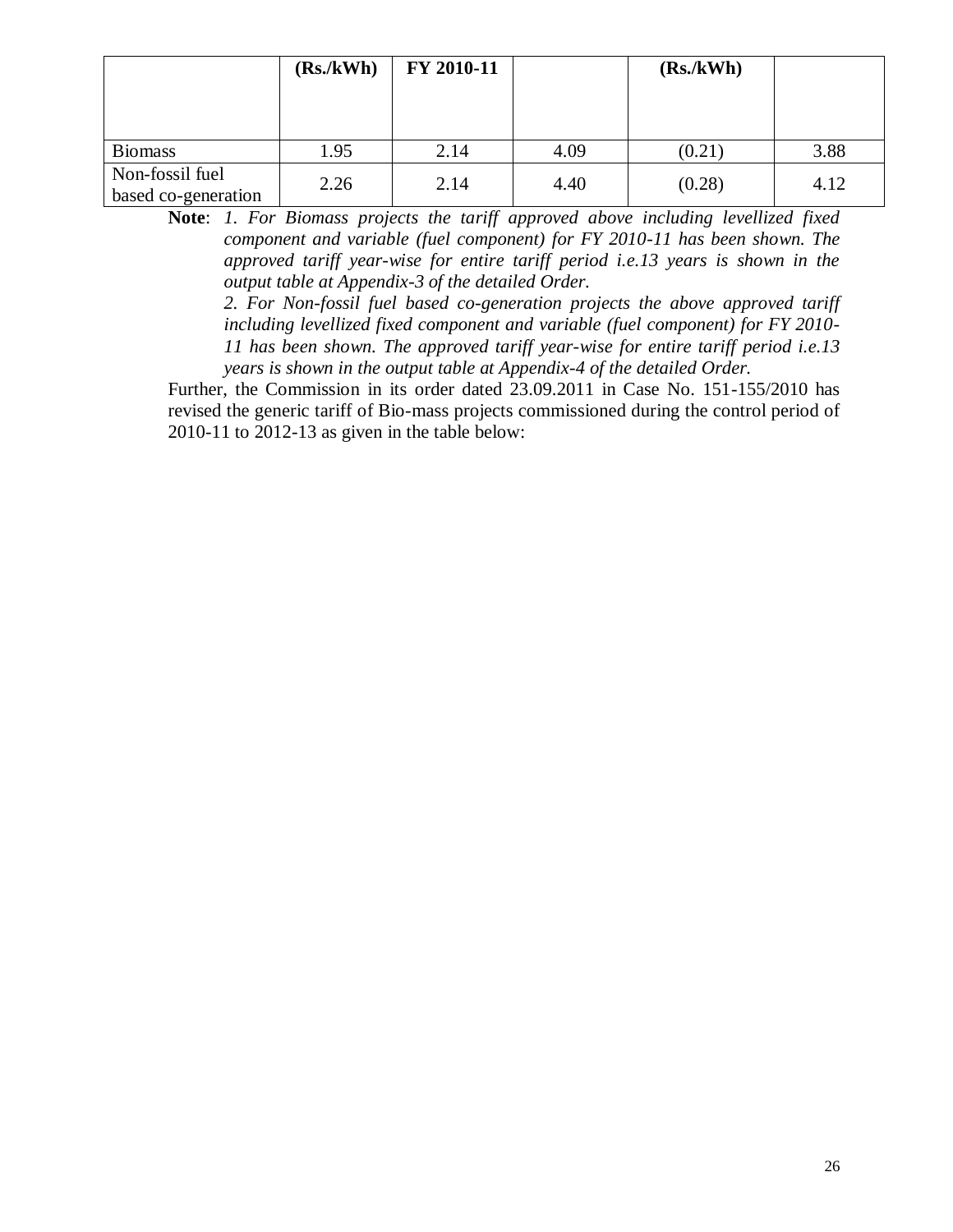| Year         | $2011 -$ | 2012- | 2013- | 2014- | $2015 -$ | 2016- | $2017 -$ | 2018- | 2019- | 2020- | 2021- | 2022- | 2023- |
|--------------|----------|-------|-------|-------|----------|-------|----------|-------|-------|-------|-------|-------|-------|
|              | 12       | 13    | 14    | 15    | 16       | 17    | 18       | 19    | 20    | 21    | 22    | 23    | 24    |
| Variable     | 2.92     | 3.06  | 3.21  | 3.37  | 3.54     | 3.72  | 3.91     | 4.10  | 4.31  | 4.52  | 4.75  | 4.99  | 5.24  |
| tariff       |          |       |       |       |          |       |          |       |       |       |       |       |       |
| Levellised   | 1.95     | 1.95  | 1.95  | 1.95  | 1.95     | 1.95  | 1.95     | 1.95  | 1.95  | 1.95  | 1.95  | 1.95  | 1.95  |
| fixed Tariff |          |       |       |       |          |       |          |       |       |       |       |       |       |
| Year-wise    | 4.87     | 5.01  | 5.16  | 5.32  | 5.49     | 5.67  | 5.86     | 6.05  | 6.26  | 6.47  | 6.70  | 6.94  | 7.19  |
| Tariff       |          |       |       |       |          |       |          |       |       |       |       |       |       |
| Benefit of   | 0.21     | 0.21  | 0.21  | 0.21  | 0.21     | 0.21  | 0.21     | 0.21  | 0.21  | 0.21  | 0.21  | 0.21  | 0.21  |
| Accel.       |          |       |       |       |          |       |          |       |       |       |       |       |       |
| Deprn        |          |       |       |       |          |       |          |       |       |       |       |       |       |
| Year-wise    | 4.66     | 4.80  | 4.95  | 5.11  | 5.28     | 5.46  | 5.65     | 5.84  | 6.05  | 6.26  | 6.49  | 6.73  | 6.98  |
| tariff after |          |       |       |       |          |       |          |       |       |       |       |       |       |
| Accel        |          |       |       |       |          |       |          |       |       |       |       |       |       |
| Deprn.       |          |       |       |       |          |       |          |       |       |       |       |       |       |

The Commission vide its order dated 20.06.2012 in Case No. 1 of 2012 has redetermined the generic tariff of Solar PV and Solar Thermal Projects commissioned during the FY 2012-13 as given in the table below.

| <b>Particular</b> | <b>Levellised</b><br><b>Tariff</b><br>(Rs./kWh) | <b>Benefit of</b><br><b>Accelerated</b><br><b>Depreciation</b><br>(Rs./kWh) | <b>Net Levellised Tariff</b><br>(Benefit of Accelerated<br><b>Depreciation if availed)</b><br>(Rs./kWh) | <b>Tariff</b><br><b>Period</b><br>(Years) |
|-------------------|-------------------------------------------------|-----------------------------------------------------------------------------|---------------------------------------------------------------------------------------------------------|-------------------------------------------|
| Solar PV          | 13.34                                           | (1.75)                                                                      | 11.59                                                                                                   | 12                                        |
|                   | 8.74                                            |                                                                             | 8.74                                                                                                    | 13                                        |
| Solar             | 14.81                                           | (1.96)                                                                      | 12.85                                                                                                   | 12                                        |
| Thermal           | 10.91                                           |                                                                             | 10.91                                                                                                   |                                           |

In a Suo-motu proceeding for finalization of Generic Tariff of Renewable Energy Sources including Cogeneration for the Second Control Period from 2013-14 to 2017-18 in Case No 80 of 2013, the Commission passed an Order on 15.01.2014 which is applicable to the Renewable Power Projects to be set up in the State of Odisha for the Second Control Period from 2013-14 to 2017-

The summary of the Generic tariff for renewable technologies for the second control period from 2013-14 to 2017-18 is as follows:

(i) The levellized generic tariff for various renewable sources of energy having "Single part tariff' is approved as in the following table: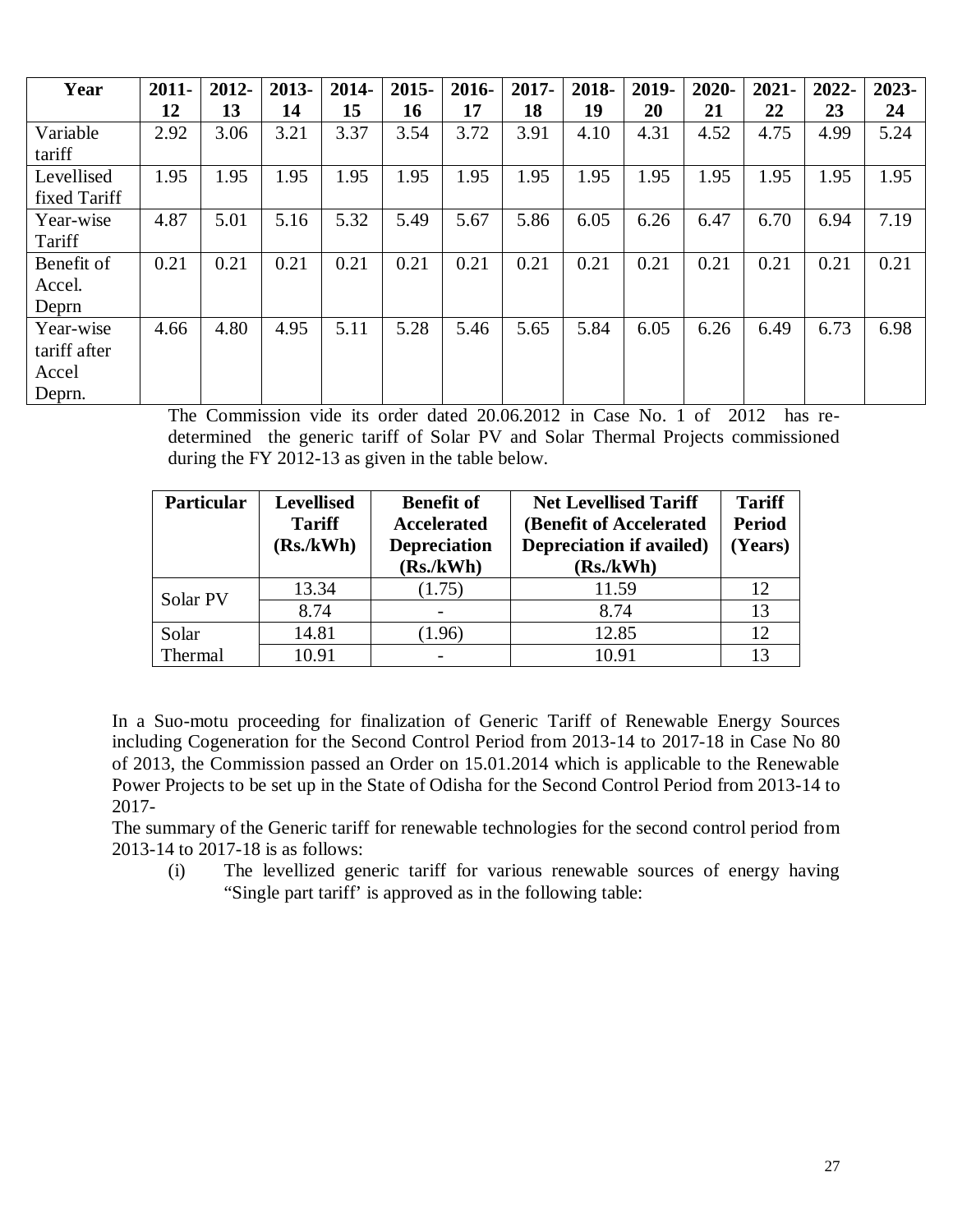| <b>Particular</b>                                                         | <b>Levellised Total</b><br><b>Tariff</b><br>(for the $1st$ year of<br>current control<br>period (Rs./kWh) | <b>Benefit of</b><br><b>Accelerated</b><br><b>Depreciation</b><br>(Rs./kWh) | <b>Net Levellised Tariff</b><br>(upon adjusting for<br><b>Accelerated</b><br><b>Depreciation benefit)</b><br>(Rs./kWh) | <b>Tariff</b><br><b>Period</b><br>(Years) |
|---------------------------------------------------------------------------|-----------------------------------------------------------------------------------------------------------|-----------------------------------------------------------------------------|------------------------------------------------------------------------------------------------------------------------|-------------------------------------------|
| Wind Energy                                                               | 6.24                                                                                                      | (0.45)                                                                      | 5.79                                                                                                                   | 13                                        |
| SHP projects of 5<br>to 25 MW capacity                                    | 4.26                                                                                                      | (0.48)                                                                      | 3.78                                                                                                                   | 25                                        |
| <b>SHP</b><br>projects<br><b>MW</b><br>below<br>$\mathcal{F}$<br>capacity | 4.89                                                                                                      | (0.52)                                                                      | 4.37                                                                                                                   | 25                                        |
| Solar PV                                                                  | 11.44                                                                                                     | (1.12)                                                                      | 10.32                                                                                                                  | First 12 yrs                              |
|                                                                           | 6.78                                                                                                      |                                                                             | 6.78                                                                                                                   | Next 13<br><b>yrs</b>                     |
| Solar Thermal                                                             | 9.52                                                                                                      | (1.70)                                                                      | 7.82                                                                                                                   | First 12 yrs                              |
|                                                                           | 5.26                                                                                                      |                                                                             | 5.26                                                                                                                   | Next13 yrs                                |

(ii) The levellized generic tariff for various renewable sources of energy having "Single part tariff with two components " is approved as in the following table:

| Particular                             | <b>Levellized</b><br>fixed<br>component<br>of Tariff<br>(Rs./kWh) | Variable(Fuel)<br><b>Component of</b><br>tariff | <b>Effective</b><br>tariff | <b>Benefit of</b><br><b>Accelerated</b><br>depreciation<br>(Rs./kWh) | <b>Net Tariff</b><br>(Rs./kWh) |
|----------------------------------------|-------------------------------------------------------------------|-------------------------------------------------|----------------------------|----------------------------------------------------------------------|--------------------------------|
| <b>Biomass</b>                         | 2.13                                                              | 3.20                                            | 5.33                       | (0.15)                                                               | 5.18                           |
| Non-fossil fuel<br>based co-generation | 2.34                                                              | 2.77                                            | 5.11                       | (0.28)                                                               | 4.83                           |

Note: *1. For Biomass projects, the tariff approved above including levellized fixed component and variable (fuel component) for FY 2013-14 has been shown. The approved tariff year-wise for entire tariff period i.e.13 years is shown in the output table at Appendix-3.*

*2. For Non-fossil fuel based co-generation projects the above approved tariff including levellized fixed component and variable (fuel component) for FY 2013-14 has been shown. The approved tariff year-wise for entire tariff period i.e.13 years is shown in the output table at Appendix-4.*

- The impact of additional power purchase cost arising out of meeting the RPO obligation shall be factored in to the ARR of GRIDCO each year.
- The Commission shall take into consideration any incentive or subsidy offered by the Government of India/State Govt. including accelerated depreciation benefit if to be availed by the developer for the renewable energy power plants and such benefits shall be passed on to the consumers of the State.
- **Rebate:** For payment of bills of the RE Power Projects through letter of credit or by cash within two working days (except holidays under N.I. Act), a rebate of 2% shall be allowed. Where payments are made other than through letter of credit within a period of one month of presentation of bills by the generating company, a rebate of 1% shall be allowed.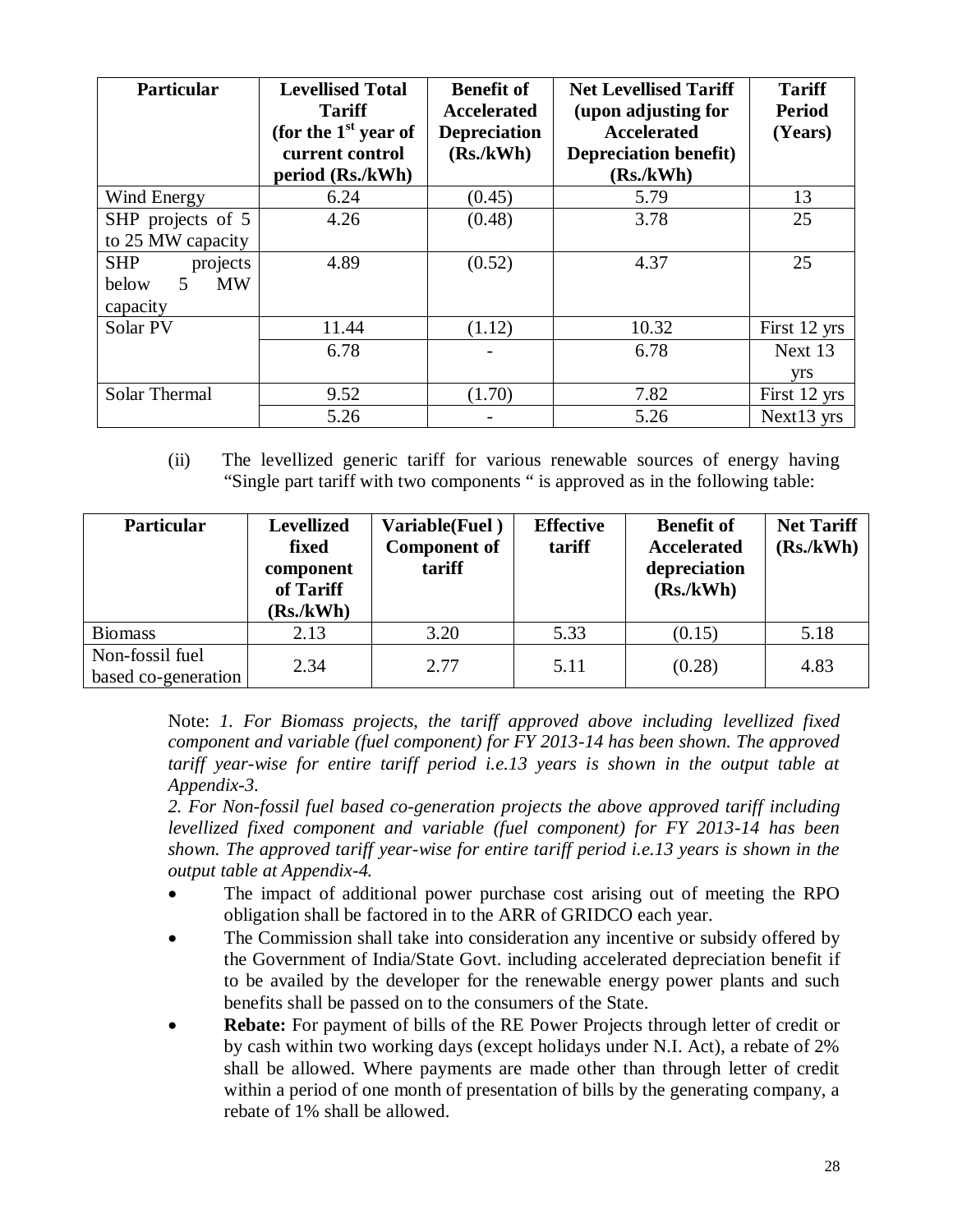**Late Payment Surcharge:** In case the payment of any bill for charges payable under these Guidelines is delayed beyond a period of 60 days from the date of billing, a late payment surcharge at the rate of 1.25% per month shall be levied by the generating company.

#### 35. **Power Purchase from Renewable Sources: Small Hydro Sources:**

 Considering the proposal of GRIDCO, the Commission has allowed GRIDCO to purchase 300 MU of renewable energy from these two SHEPs for consumption in the state during FY 2014-15.

| Sl.<br>No. | <b>Name of the SHEPs</b> | <b>Installed</b><br>Capacity<br>(MW) | <b>Energy drawl during</b><br>the 1st six months of<br>$2013-14$ (MU) | <b>Proposed Energy</b><br>procurement for FY<br>$2014 - 15$ (MU) |
|------------|--------------------------|--------------------------------------|-----------------------------------------------------------------------|------------------------------------------------------------------|
|            | Meenaskhi Small Hydro    | 37                                   | 147.35                                                                | 195.00                                                           |
| $\gamma$   | <b>SAMAL Small Hydro</b> | 20                                   | 54.51                                                                 | 105.00                                                           |
|            | <b>Total</b>             |                                      | 201.86                                                                | 300.00                                                           |

## **Proposed Drawl from Small Hydro Sources for FY 2014-15**

## 36. **Bio-mass Energy:**

 GRIDCO in its ARR application had not made any provision for purchase of renewable energy from biomass sources. After the disposal of the petition filed by M/s. Salivahan Green Ltd. (SGL) by the Commission vide its order dtd.01.03.2014, availability from this plant is estimated at 94.61 MU. Similarly, the Commission is of the view that energy may also be available from the biomass plant of M/s. Octant Industries Ltd. as submitted by GRIDCO in its rejoinder. Accordingly, the energy availability from both the plants is estimated during FY 2014-15 considering the PLF of 60% and auxiliary consumption of 10% as given in the table below.

| Sl.<br>No. | <b>Name of the Plants</b>                      | <b>Installed</b><br>Capacity<br>(MW) | <b>Proposed Energy</b><br>procurement for FY<br>2014-15 (MU) | <b>Available Energy</b><br>estimated by OERC<br>for FY 2014-15 (MU) |
|------------|------------------------------------------------|--------------------------------------|--------------------------------------------------------------|---------------------------------------------------------------------|
|            | M/s. Shalivahan Green<br><b>Energy Limited</b> | 20                                   |                                                              | 94.61                                                               |
| 2.         | M/s Octant Industries Ltd.                     | 10                                   |                                                              | 47.30                                                               |
|            | <b>Total</b>                                   | 30                                   | 210                                                          | 141.91                                                              |

## **Drawal from Bio-mass Energy Sources for FY 2014-15**

37. **Solar Energy:** 

- In its submission, GRIDCO is hopeful to procure 105 MU of Solar Energy from the following sources to meet its Solar Power Purchase Obligation during the FY 2014-15.
- 13 MU from 8 Nos. of Solar PV Projects of 1 MW capacity each commissioned in the State under 'Rooftop PV and Small Solar Power Generation Programme' (RPSSGP) guidelines of MNRE, GoI.
- 25 MU from 15 MW Solar capacity as per the Power Sale Agreement (PSA) executed with NTPC Vidyut Vyapar Nigam Limited (NVVNL) on 12th January 2011 under 'New Projects Scheme' under Phase-1 of Jawaharlal Nehru National Solar Mission (JNNSM) where Solar capacity bundled with equal quantum of thermal capacity from the unallocated quota of the NTPC Coal Based Stations is available to GRIDCO.
- 17 MU from 10 MW Solar capacity as per the PPA executed with NTPC on 26.04.2011 to procure Solar power of 5 MW each from Dadri Solar PV project at U.P. & Faridabad Solar PV Project at Haryana.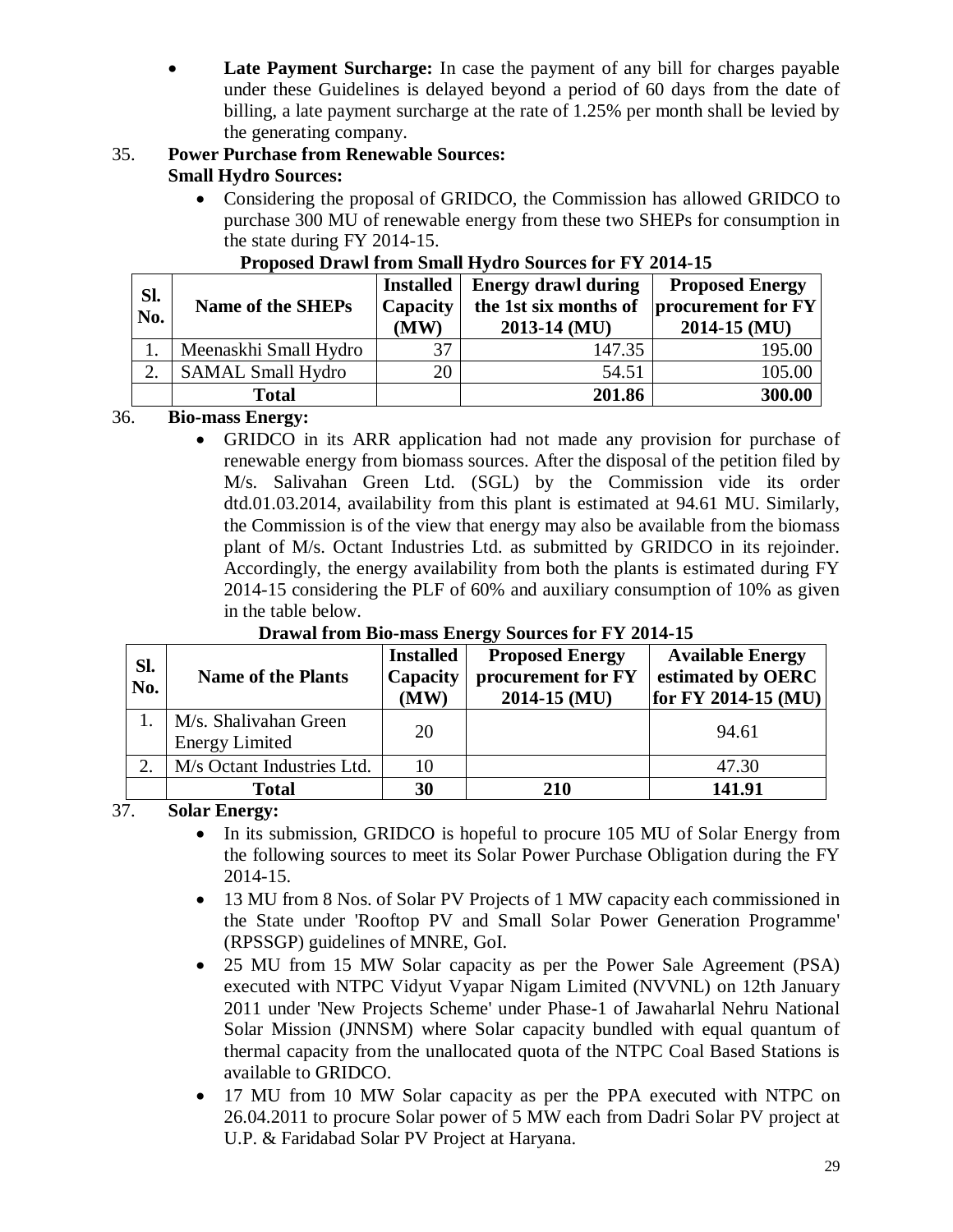- 8 MU will be made available to GRIDCO from the 5 MW Solar PV Project developed by M/s Alex Green Energy Ltd. under OREDA State Scheme at Patnagarh in Bolangir district.
- 42 MU will be made available to GRIDCO from 25 MW Solar PV Project to be developed by M/s ACME Odisha Solar Power Pvt. Ltd. in Bolangir district under OREDA State Scheme Phase-II.
- Thus, GRIDCO proposes to procure a total of 105 MU of Solar power during FY 2014-15 as given in the Table below:

| Sl.<br>No. | <b>Solar RE Sources</b>                                                            | <b>Energy Proposed for</b><br>procurement during FY<br>2014-15 (MU) |
|------------|------------------------------------------------------------------------------------|---------------------------------------------------------------------|
| 1.         | 8 Nos. of Solar PV projects of 1 MW each under<br><b>RPSSGP</b>                    | 13                                                                  |
| 2.         | 20 MW from NVVN through 'New Projects<br>scheme' under JNNSM, Phase-1              | 25                                                                  |
| 3.         | 10 MW through NTPC from Solar PV projects at<br>Dadri & Faridabad of 5 MW each     |                                                                     |
| 4.         | 5 MW from M/s Alex Green Energy Ltd. through<br><b>OREDA State Scheme</b>          |                                                                     |
| 5.         | 25 MW from SPV Project to be developed by<br>M/s ACME Odisha Solar Power Pvt. Ltd. | 42                                                                  |
|            | Total                                                                              | 105.00                                                              |

#### **Proposed Drawl of Solar Power during FY 2014-15**

 The Commission approves the above proposal of GRIDCO to procure 105.00 MU from Solar RE Sources. Thus, the total procurement of Renewable Energy during FY 2014-15 from Solar, Bio-mass & Small Hydro Sources comes to 546.91 MU. The procurement of energy from Co-generation Plants has been approved at 1160 MU. Hence, the total estimated power procurement for the purpose of RCPO comes to 1706.91 MU which is approved by the Commission for State use. The sourcewise power procurement from Renewable and Co-generation sources are indicated in the Table below:

| Sl.<br>No. | <b>RE Sources</b>            | <b>Energy approved</b><br>for Procurement<br>during FY 2014-<br>15 (MU) | Percentage<br>w.r.t. the total<br>estimated<br>drawl of<br>DISCOMs $(\% )$ | <b>RCPO</b> fixed<br>in the<br><b>Regulation</b><br>for FY 2014-<br>15(%) |
|------------|------------------------------|-------------------------------------------------------------------------|----------------------------------------------------------------------------|---------------------------------------------------------------------------|
| A.         | <b>Non-Solar RE</b>          |                                                                         |                                                                            |                                                                           |
| (i)        | Electric<br>Hydro<br>Small   | 300.00                                                                  | 1.22                                                                       |                                                                           |
|            | Project (SHEP)               |                                                                         |                                                                            |                                                                           |
| (ii)       | Energy from Bio-mass         | 141.91                                                                  | 0.58                                                                       |                                                                           |
|            | <b>Sub-Total (Non-Solar)</b> | 441.91                                                                  | 1.80                                                                       | 1.80                                                                      |
| <b>B.</b>  | Solar RE                     | 105.00                                                                  | 0.43                                                                       | 0.25                                                                      |
| C.         | Total (Solar & Non-Solar)    | 546.91                                                                  | 2.23                                                                       | 2.05                                                                      |
| D.         | Energy from Co-Generation    | 1160.00                                                                 | 4.73                                                                       | 4.45                                                                      |
|            | Plants                       |                                                                         |                                                                            |                                                                           |
| E.         | <b>Total Energy for RCPO</b> | 1706.91                                                                 | 6.96                                                                       | 6.50                                                                      |

**Drawl from Renewable Energy Sources during FY 2014-15**

(\*) Total purchase of DISCOMs has been estimated to 24530 MU.

However, the Commission observed that the estimated sale of power to DISCOMs is 24530 MU for state consumption and the estimated quantum of energy available to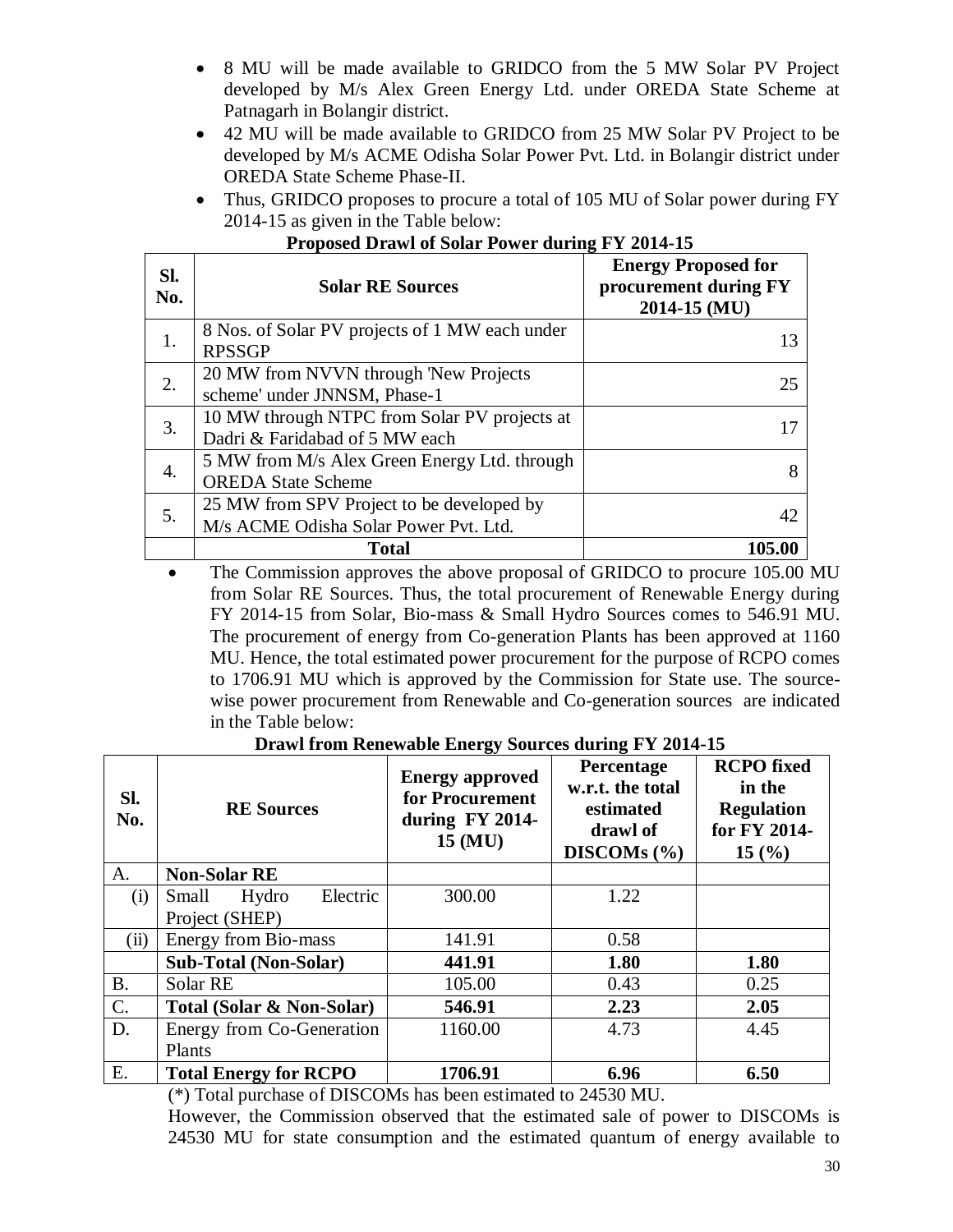GRIDCO from Co-generation and Renewable Sources is adequate to meet the Renewable and Co-gen purchase obligation fixed by the Commission for the FY 2014-15. The approval of energy from Solar  $&$  Co-gen sources is at little higher side, keeping in view mandate in Electricity Act 2003, for promotion of Co-generation and Generation of Electricity from Renewable Sources of Energy.

## 38. **SLDC to function as Independent System Operator (ISO)**

- Section 31 and 32 of the Electricity Act, 2003 contemplate SLDC as an Independent Apex Body to ensure integrated operation of the power system in the State. The Act also provides for financial independence of SLDC under Section 32 (3) by way of levy and collection of fees and charges from generating companies and the licensees using the Intra-State transmissions network. OERC has formulated the OERC (Fees and Charges of SLDC and other Related matters) Regulations, 2010 for implementation of levy of annual fee and charges for SLDC functions in Odisha.
- The Commission vide Order dtd. 22.03.2014 approved ARR of Rs.8.56 crore comprising System Operation Charges (SOC) of Rs.6.85 Crore per annum and Market Operation Charges (MOC) of Rs 1.71 Crore per annum for 2014-15.

#### 39. **System Operation Charges (SOC)**

The System Operation Charges (SOC) of Rs.685.14 lakh/ annum or Rs.57.10 lakh/ month shall be apportioned for collection from the following stakeholders as under:

- Intra –State Transmission Licensee @ 10% of SOC- Rs.68.51 lakh/ annum or Rs.5.71 lakh/ month.
- Generating Stations & Sellers @ 45% of SOC........... Rs.308.31 lakh/ annum or

Rs.25.69 lakh month.

 DISCOMs & Buyers @ 45% of SOC........................ Rs.308.31 lakh/ annum or

Rs.25.69 lakh month.

#### 40. **Market Operation Charges (MOC)**

The Market Operation Charges (MOC) of Rs.171.29 lakh/annum or Rs.14.27 lakh shall be apportioned for collection from the following stakeholders as under:

 Generating Stations & Sellers @ 50% of MOC........... Rs.85.64 lakh / annum or

Rs.7.14 lakh / month

 DISCOMs & Buyers @ 50% of MOC........................ Rs.85.64 lakh / annum or

Rs. 7.14 lakh / month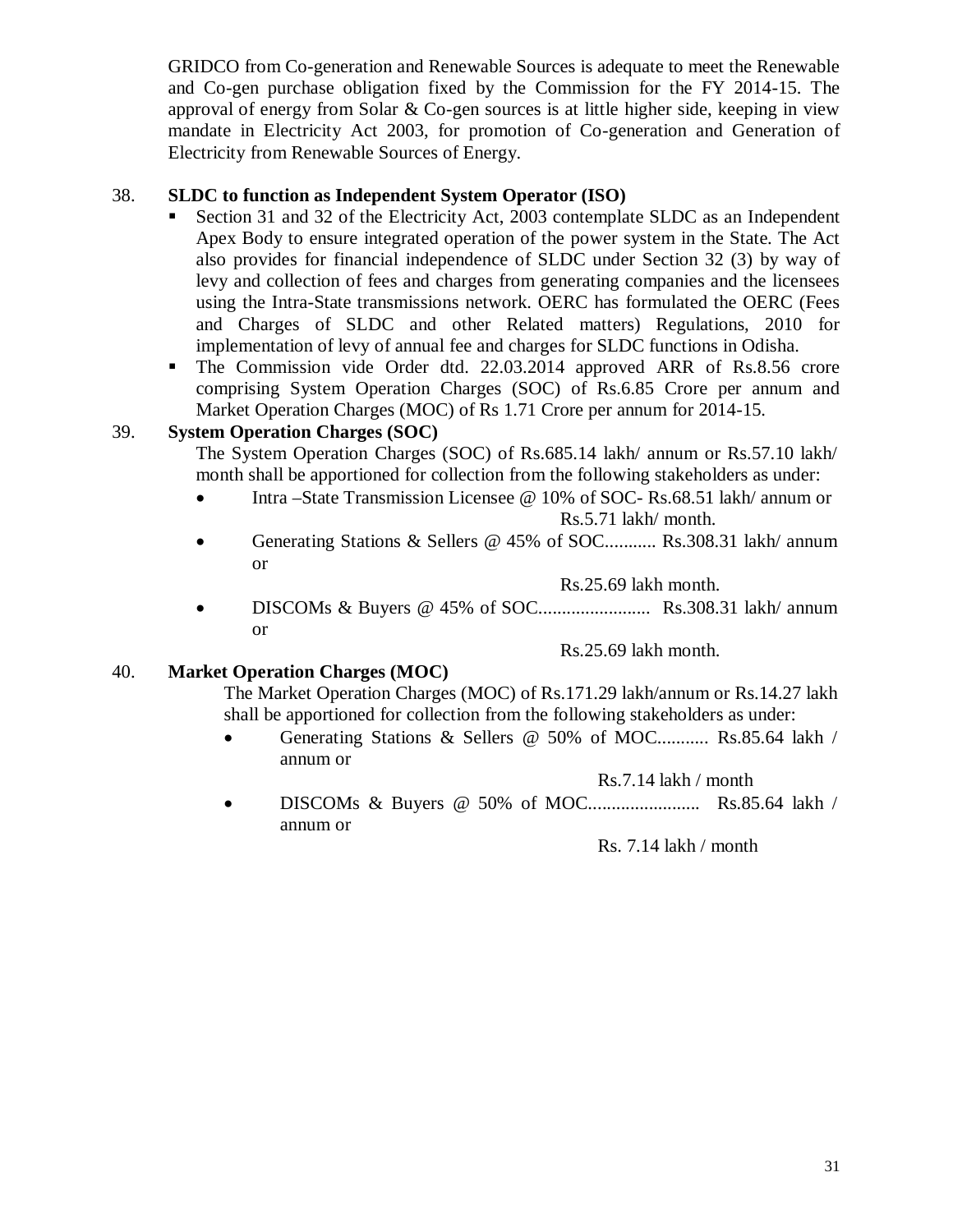## 41. **Open Access in Transmission and Distribution:**

- OERC has issued OERC (Terms and Conditions for Open Access) Regulations, 2005 on 06.06.2005 for introduction of Open Access to the intra-state transmission and distribution system in Odisha effective from 21.06.2005.
- As per that Regulation, consumers seeking Open Access to the distribution and/or intra-state transmission system can avail supply of electricity exceeding 1 MW from any licensee other than the Distribution Licensee of the respective area of supply w.e.f. 01.04.2008 and from a generating company w.e.f. 01.01.2009.
- The Commission has also issued OERC (Determination of Open Access Charges) Regulation, 2006 on 06.06.2006 which is made effective from 18.07.2006.
- As per this Regulation transmission charges (payable to STU), wheeling charges and cross subsidy surcharges (payable to DISCOMs) are being notified by the Commission for Open Access consumer every financial years w.e.f. FY 2008-09.

## **Present status of Open Access**

- All the STOA applications for inter-State / intra-State Open Access have been processed by SLDC.
- In the year 2009-10, 315 numbers of applications were received for STOA in Inter State Transmission system. Consent had been accorded for 301 numbers of applications. The remaining 14 numbers have been rejected due to non compliance of Provisions of CERC (Open Access in Inter state Transmission) Regulations.
- In the year 2010-11, 132 numbers of applications were received for STOA in Inter State Transmission system. Consent had been accorded for 101 numbers of applications. The remaining 31 numbers have been rejected due to non compliance of Provisions of CERC (Open Access in Inter state Transmission) Regulations.
- In the year 2011-12, 127 numbers of applications were received for STOA in Inter State Transmission system. Consent had been accorded for 104 numbers of applications. The remaining 23 numbers have been rejected.
- 2 nos. of intra-state STOA are allowed.
- In the year 2012-13, 332 numbers of applications were received for STOA / MTOA in Inter State Transmission system. Consent had been accorded for 308 numbers of applications. The remaining 24 numbers have been rejected.
- 8 nos. of intra-state STOA are allowed.
- In the year 2013-14, 739 numbers of applications were received for STOA / MTOA in Inter State Transmission system. Consent had been accorded for 664 numbers of applications. The remaining 75 numbers have been rejected / withdrawn by applicant.
- 19 nos. of intra-state STOA are allowed against total 22 nos. of applications.
- No application is pending with SLDC. Generally the status of the applications is conveyed to the applicant within three days by SLDC as per the Regulation.
- Some of the STOA applications have been denied by SLDC for noncompliance of SCADA and other provisions of Indian Electricity Grid Code (IEGC) and Odisha Grid Code (OGC).
- There are two other long term captive consumers such as M/s ICCL and NALCO which have been availing Open Access since OSEB days.

## 42. **Franchisee:**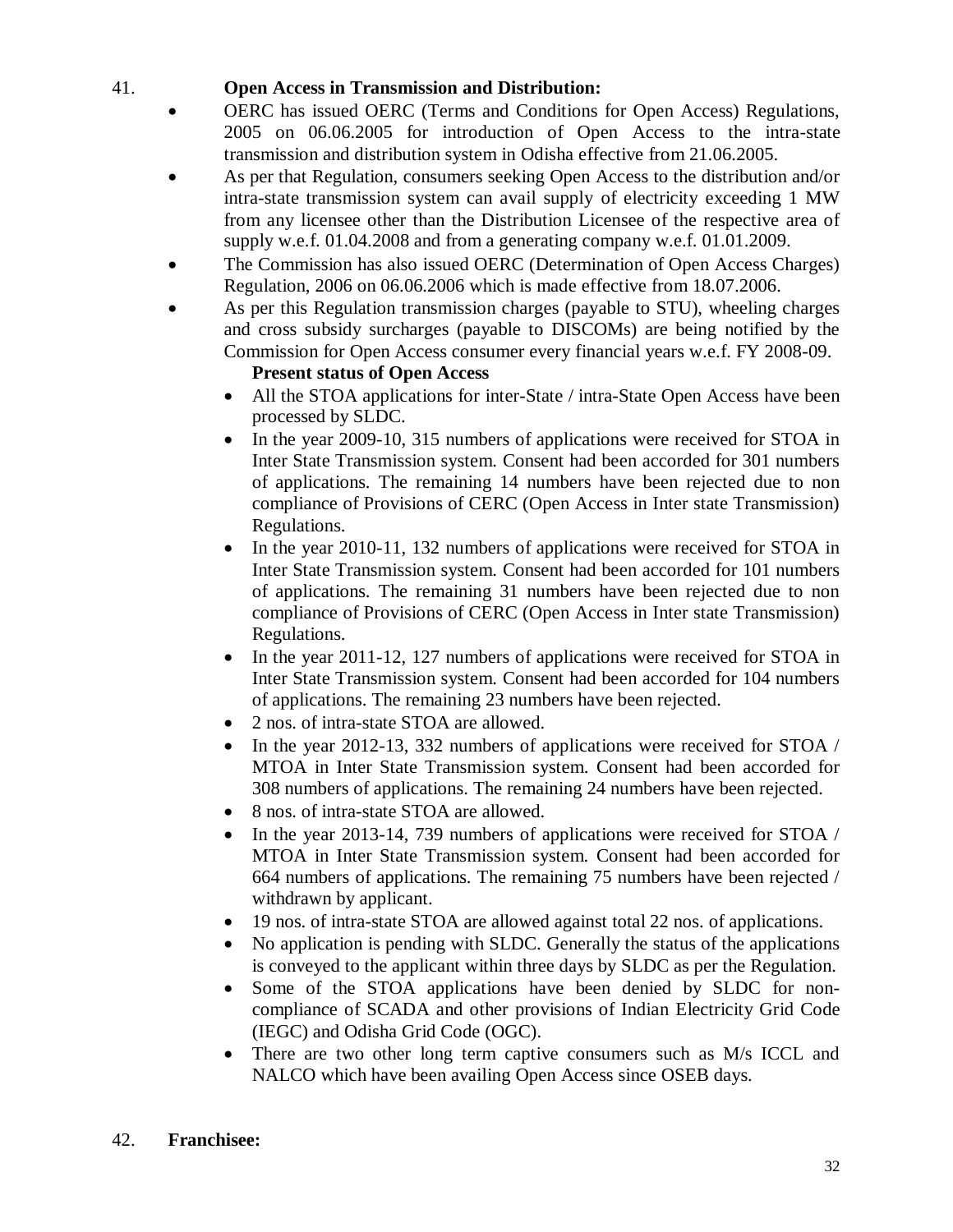The status of franchisees as on  $31<sup>st</sup>$  March, 2014 is as given bellow.

| <b>Franchisee Activity as on 31st March-2014*</b>                              |             |        |                |        |         |  |  |  |  |  |
|--------------------------------------------------------------------------------|-------------|--------|----------------|--------|---------|--|--|--|--|--|
| <b>NESCO</b><br><b>WESCO</b><br><b>CESU</b><br><b>ODISHA</b><br><b>SOUTHCO</b> |             |        |                |        |         |  |  |  |  |  |
| No of Micro-                                                                   |             |        |                |        |         |  |  |  |  |  |
| Franchisees                                                                    |             | 16     | 48             | 347    | 411     |  |  |  |  |  |
| No of Consumers                                                                |             |        |                |        |         |  |  |  |  |  |
| Covered                                                                        |             | 25166  | 12451          | 248738 | 286355  |  |  |  |  |  |
| No of Macro-                                                                   |             |        |                |        |         |  |  |  |  |  |
| Franchisees                                                                    | 5           | 8      | 3              |        | 16      |  |  |  |  |  |
| No of Consumers                                                                |             |        |                |        |         |  |  |  |  |  |
| Covered                                                                        | 6294        | 60388  | 46505          |        | 113187  |  |  |  |  |  |
| No of Input Based-                                                             |             |        |                |        |         |  |  |  |  |  |
| Franchisees                                                                    | 14          |        | $\overline{A}$ |        | 19      |  |  |  |  |  |
| No of Consumers                                                                |             |        |                |        |         |  |  |  |  |  |
| Covered                                                                        | 14, 17, 209 | 31227  | 15234          |        | 1463670 |  |  |  |  |  |
| Total no of consumers                                                          |             |        |                |        |         |  |  |  |  |  |
| covered under                                                                  |             |        |                |        |         |  |  |  |  |  |
| Franchisee                                                                     | 14,10,915   | 116781 | 74190          | 248738 | 1850624 |  |  |  |  |  |

\* Based on performance review data.

#### 43. **Functioning of the Energy Police Station & Vigilance and Antitheft Measures** The Commission had reviewed the progress of Licensees in controlling theft of electricity with the help of Energy Police Stations. The performances of DISCOMs with respect to reducing theft as on  $31<sup>st</sup>$  March, 2014 for complete year is as given bellow.

| <b>Anti Theft Measures*</b>                               | <b>CESU</b> | <b>NESCO</b> | <b>WESCO</b> | <b>SOUTHCO</b> | All<br>Odisha |
|-----------------------------------------------------------|-------------|--------------|--------------|----------------|---------------|
| No of cases Finalized under<br>Section 126 & 135          | 1006        | 6651         | 16661        | 8367           | 32685         |
| Amount Finalized (Rs. cr)                                 | 9           | 11           | 15.86        | 9              | 44.22         |
| Amount Assessed during filing<br>of case (Rs Cr)          | 9           | 19           | 15.86        | 15             | 58.39         |
| No of Connection Regularized                              | 2805        | 1792         | 18459        | 106            | 23162         |
| Amount Collected (Cr.)                                    | 2           |              | 7.21         | 6              | 21.95         |
| NO. of FIR Lodged                                         | 405         | 161          | 161          | 113            | 840           |
| No. of illegal consumers<br>prosecuted/Initiated in Court |             | 85           | 64           | 67             | 216           |
| Number of disconnection made                              |             | 18218        | 138753       | 17805          | 174776        |
| Revenue realized (Rs. Cr.)                                |             | 22           | 39.23        | 3              | 63.57         |

\* Based on performance review data.

## **Monitoring of the performance of the Licensees**

**Performance Review During the FY 2012-13 –** The Commission monitors the performance of the utilities under various financial & technical parameters, including distribution loss, AT&C loss, collection efficiency, license conditions and performance standards, etc. Interruptions in Distribution System are measured in terms of Reliability Indices. The performance of DISCOMs for FY 2013-14 is summarized as follows:-

**Overall Performance of DISCOMs**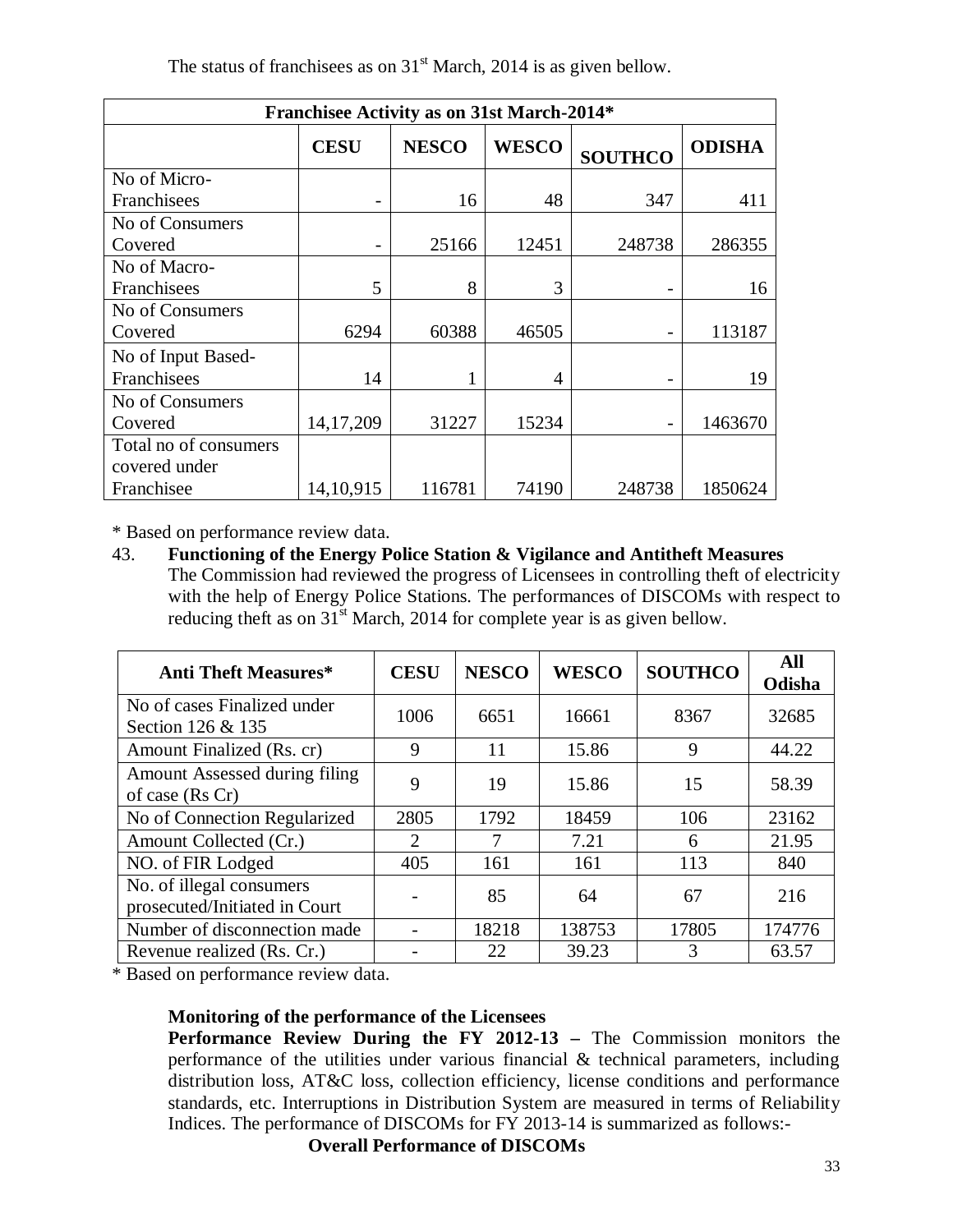|                                     | 2010-11                      |               | 2011-12                 |               | 2012-13                        |        | 2013-14                        |             | 2014-15  |
|-------------------------------------|------------------------------|---------------|-------------------------|---------------|--------------------------------|--------|--------------------------------|-------------|----------|
|                                     | <b>OERC</b><br>Approval      | <b>Actual</b> | <b>OERC</b><br>Approval | <b>Actual</b> | <b>OERC</b><br><b>Approval</b> | Actual | <b>OERC</b><br><b>Approval</b> | Provisional | Approval |
| A.                                  | <b>DISTRIBUTION LOSS (%)</b> |               |                         |               |                                |        |                                |             |          |
| <b>CESU</b>                         | 25.37%                       | 38.30%        | 24.00%                  | 38.20%        | 23.00%                         | 37.00% | 23.00%                         | 34.64%      | 23.00%   |
| <b>NESCO</b>                        | 18.46%                       | 32.75%        | 18.40%                  | 34.28%        | 18.35%                         | 34.93% | 18.35%                         | 33.84%      | 18.35%   |
| <b>WESCO</b>                        | 19.93%                       | 38.89%        | 19.70%                  | 38.89%        | 19.60%                         | 38.27% | 19.60%                         | 36.57%      | 19.60%   |
| <b>SOUTHCO</b>                      | 27.82%                       | 48.22%        | 26.50%*                 | 46.42%        | 25.50%                         | 43.68% | 25.50%                         | 40.99%      | 25.50%   |
| <b>ALL</b><br><b>ODISHA</b>         | 22.22%                       | 38.34%        | 21.71%                  | 38.56%        | 21.30%                         | 37.80% | 21.30%                         | 35.85%      | 21.38%   |
| <b>B. COLLECTION EFFICIENCY (%)</b> |                              |               |                         |               |                                |        |                                |             |          |
| <b>CESU</b>                         | 98.00%                       | 92.62%        | 99.00%                  | 97.14%        | 99.00%                         | 93.44% | 99.00%                         | 94.63%      | 99.00%   |
| <b>NESCO</b>                        | 98.00%                       | 92.38%        | 99.00%                  | 100.56%       | 99.00%                         | 91.63% | 99.00%                         | 96.85%      | 99.00%   |
| <b>WESCO</b>                        | 98.00%                       | 91.32%        | 99.00%                  | 97.13%        | 99.00%                         | 92.79% | 99.00%                         | 92.28%      | 99.00%   |
| <b>SOUTHCO</b>                      | 98.00%                       | 91.54%        | 99.00%                  | 97.80%        | 99.00%                         | 93.88% | 99.00%                         | 90.85%      | 99.00%   |
| <b>ALL</b><br><b>ODISHA</b>         | 98.00%                       | 92.05%        | 99.00%                  | 98.08%        | 99.00%                         | 92.86% | 99.00%                         | 94.02%      | 99.00%   |
| C. AT & CLOSS $(\%$                 |                              |               |                         |               |                                |        |                                |             |          |
| <b>CESU</b>                         | 26.86%                       | 42.85%        | 24.76%                  | 39.97%        | 23.77%                         | 41.14% | 23.77%                         | 38.15%      | 23.77%   |
| <b>NESCO</b>                        | 20.09%                       | 37.87%        | 19.22%                  | 33.91%        | 19.17%                         | 40.38% | 19.17%                         | 35.93%      | 19.17%   |
| <b>WESCO</b>                        | 21.53%                       | 44.19%        | 20.50%                  | 40.65%        | 20.40%                         | 42.72% | 20.40%                         | 41.47%      | 20.40%   |
| <b>SOUTHCO</b>                      | 29.27%                       | 52.60%        | 27.24%                  | 47.60%        | 26.25%                         | 47.13% | 26.25%                         | 46.39%      | 26.25%   |
| <b>ALL</b><br><b>ODISHA</b>         | 23.77%                       | 43.24%        | 22.49%                  | 39.74%        | 22.09%                         | 42.24% | 22.09%                         | 39.69%      | 22.17%   |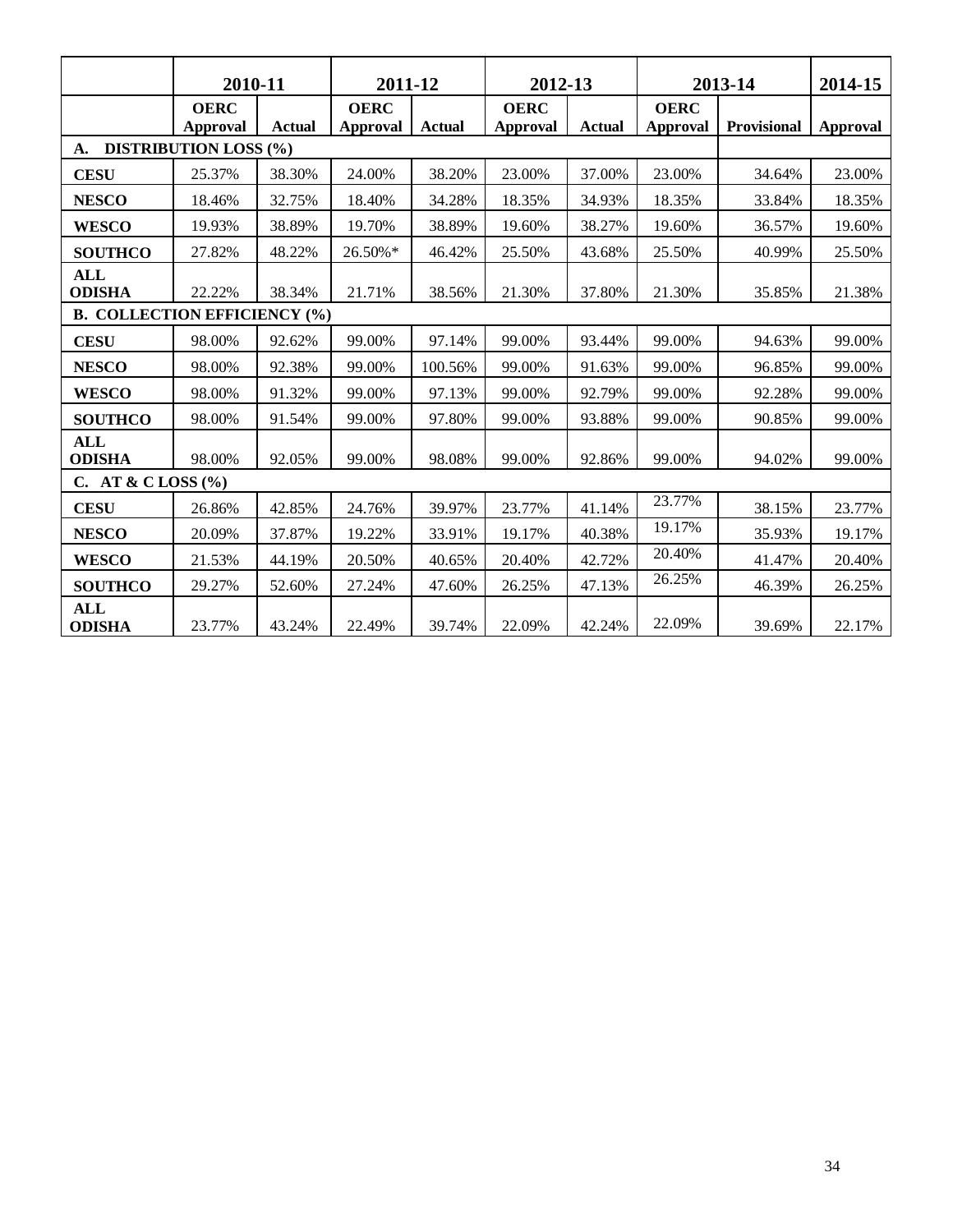#### **ENGINEERING DIVISION**

#### 44. **Major Activities of Engineering Division (FY 2013-14)**

This Division provides vital technical input for grant, revocation, amendment or exemption of license. It monitors the performance of the utilities [i.e. Bulk Supply (Trading) Licensee, Transmission Licensee and Distribution Licensees] under various technical parameters, including license conditions and performance standards. Interruptions in Distribution System are measured in terms of Interruption Reliability Indices (known as SAIFI, SAIDI and MAIFI), for which the Distribution Licensees submit their monthly, quarterly and annual performance report including the interruption ones in a report every quarter and a consolidated annual report in every financial year. This Division also looks into general complaints of technical nature affecting large areas / industrial / group of consumers.

- 45. The Annual Guaranteed and Overall Performance report for the year 2012-13 were submitted by the DISCOMs. The consolidated Annual Guaranteed Performance report was published in the OERC website and Overall Performance report was published in daily newspapers on 25.01.2014 and also in the OERC website. The Overall Standards of Performance of DISCOMs, as reported and furnished through affidavit for the year 2012- 13 is placed as ANNEXURE.
- 46. OPTCL has inherited from GRIDCO a considerable ageing transmission network. Continuous up-gradation and regular repairs and maintenance are required to keep the network in a safe and operational condition and to meet the growing requirements of DISCOMs' demand as well as to fulfill the Commission's and consumers' expectations on quality of supply, performance standards and availability of transmission network. As a result of this, the Commission, over the past several years, has been allowing a significantly higher amount for R&M expenses for encouraging the Licensee to undertake regular & adequate maintenance. Timely maintenance of equipment can prolong the longevity of the equipments, reduce downtime and provide quality supply.
- 47. The Commission has directed OPTCL that DISCOMs are to be intimated well before the completion of any transmission project so that they should be prepared for receiving power from those and accordingly build their downstream distribution lines for evacuation of power. OPTCL should discuss with the DISCOMs before submission of transmission projects for approval of OERC, so that the investment on s/s should not be left idle due to non-completion of inter linking transmission lines. Further, OPTCL should regularly monitor the progress of all its on-going projects to avoid in-ordinate delay. Projects should be completed within the time schedule to avoid cost and time overrun and overloading of existing system due to growth in demand. OPTCL should prioritize the projects in terms of requirement and draw a phase wise project implantation schedule with specific time-line.
- 48. There is a substantial loss to the OPTCL transmission system due to severe cyclone 'PHAILIN' during October, 2013. The Commission opined that the amount spent by OPTCL for restoration of damaged transmission system may add additional burden to the consumers, if passed through tariff. Since, it is a Force Majeure condition, the amount may be availed from the State Govt. as a grant from Disaster Mitigation Fund. Hence, OPTCL may approach the State Govt for release of some funds to OPTCL as a grant for repair/restoration work. OPTCL is also directed to constitute an in-house investigation team to enquire and report on the possible reasons of large scale tower failure in a particular corridor. The team may also recommend the actions required to avoid such type of failures in future.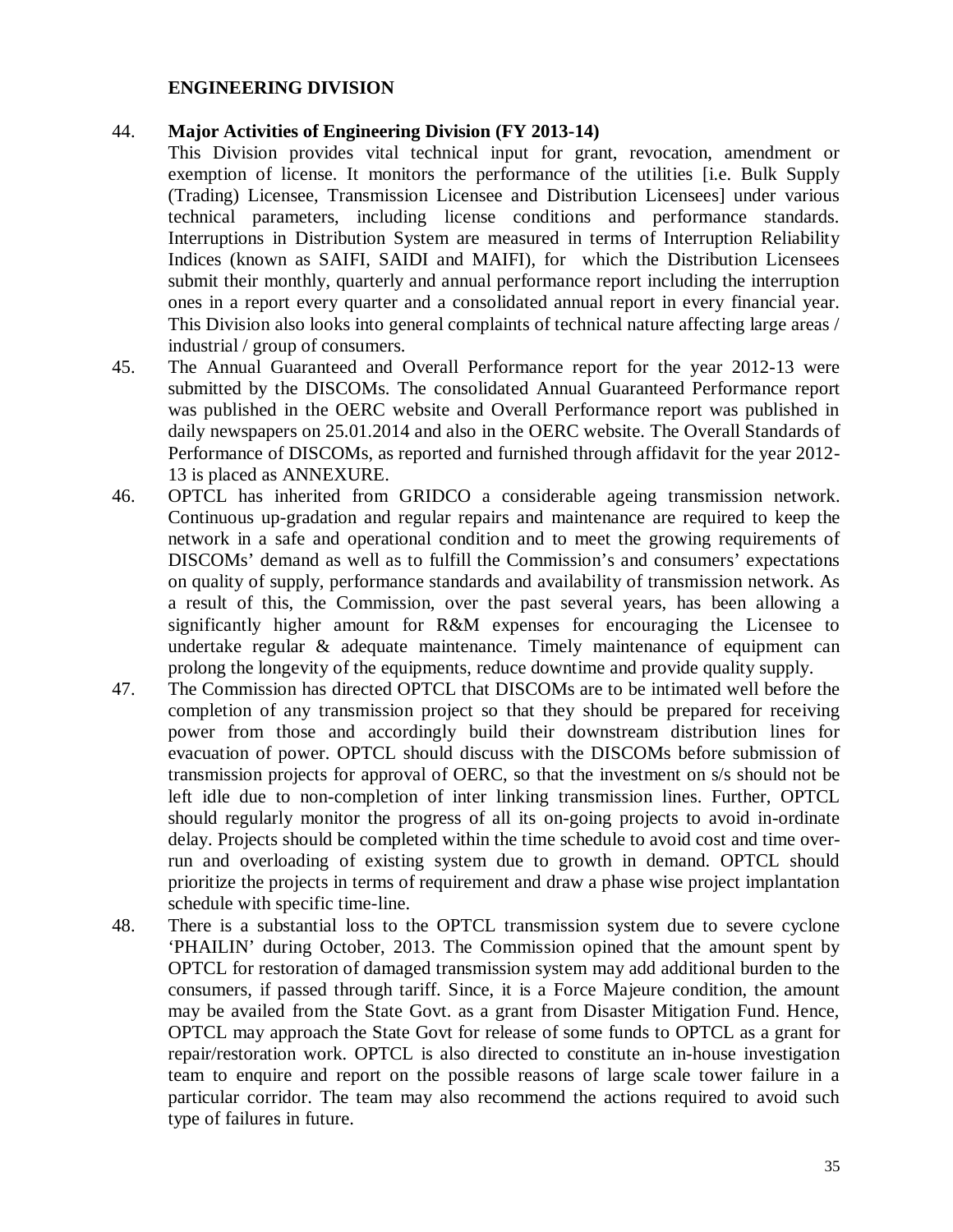- 49. DISCOMs were also directed to take up the issue of damages during the cyclonic storm PHAILIN and cost of restoration of power with Govt. of Odisha to declare the event as force majeure for appropriate treatment of unforeseen expenditure to avoid upfront loading into retail supply tariff.
- 50. In order to extend quality & reliable power to the consumers of the state, distribution licensees are to comply the following recommendations:
	- Pro-active action for disconnection of such consumers whose bills are not paid continuously for last 6 months (including Govt Connections). Apart from that, initiatives should be taken to install pre-paid meters in all Govt. Offices in accordance with the decision of the Govt. of Odisha.
	- To undertake energy audit in massive scale. To start with at least one 33/11 KV substation should be considered to carry out complete energy audit.
	- Maintenance of Sales Database of all it's consumers every month.
	- Collection of arrear especially the current bill amount of 2013-14 should be collected through special drive and monitored in order not let arrear accumulate. Newspaper advertisement about arrear should be flashed.
	- Vigilance and Energy Police Station (EPS) should be given monthly target and those targets are to be monitored by the CEO/MD periodically. Official involvement should be enquired into and tangible and demonstrative action needs to be taken for non performance. Loss report of the area should go to Energy Police Station (EPS). Executive Engineers and Vigilance Wing to monitor them the loss reduction target.
	- Regular measurement of earthing at every locations and proper record keeping.
	- Regular checking of connectors and joints and replacement of worn out arcing AB switches.
	- Operation of all breakers and their mechanism must be checked at least once in a month.
	- Proper fencing and compound walls should be provided in all S/Ss for safety & security.
	- Long, overloaded 11 kV feeders should be provided with intermittent S/Ss.
	- Load balancing, pruning of tree branches, replacement of damaged insulators  $\&$ lightning arrestors
	- Initiation of one pilot scheme to provide smart meters for all LT consumers connected to one 33/11 kV substation or at least to one 11 kV feeder. All these LT single/3-phase consumers who are connected complete with smart metering for the entire 33/11 kV sub-station area or 11 kV feeder area for energy auditing shall be eligible for a special rebate of 25 P/U opting for smart meters/pre-paid meters.
	- DISCOMs are also directed to maintain an inventory of electric meters with facilities of meter reading without human interface (IR port facility/downloading) and/or smart meters to replace the existing faulty meters as well as giving new connection. As far as practicable consumers shall not be forced to buy its own meter.

The Commission expects that with continuous monitoring, the system will revive and continue to give good service to the consumers if certain vital elements of the system are taken care of. The Commission may also engage the services of independent expert teams and /or Commission's officials in future to verify the correctness of the compliance reported/to be reported by the licensees.

- 51. The Engg. Division took up the following other activities during the FY 2013-14:
- **(a) Odisha Grid Code (OGC) Regulations, 2006 and its Amendment.**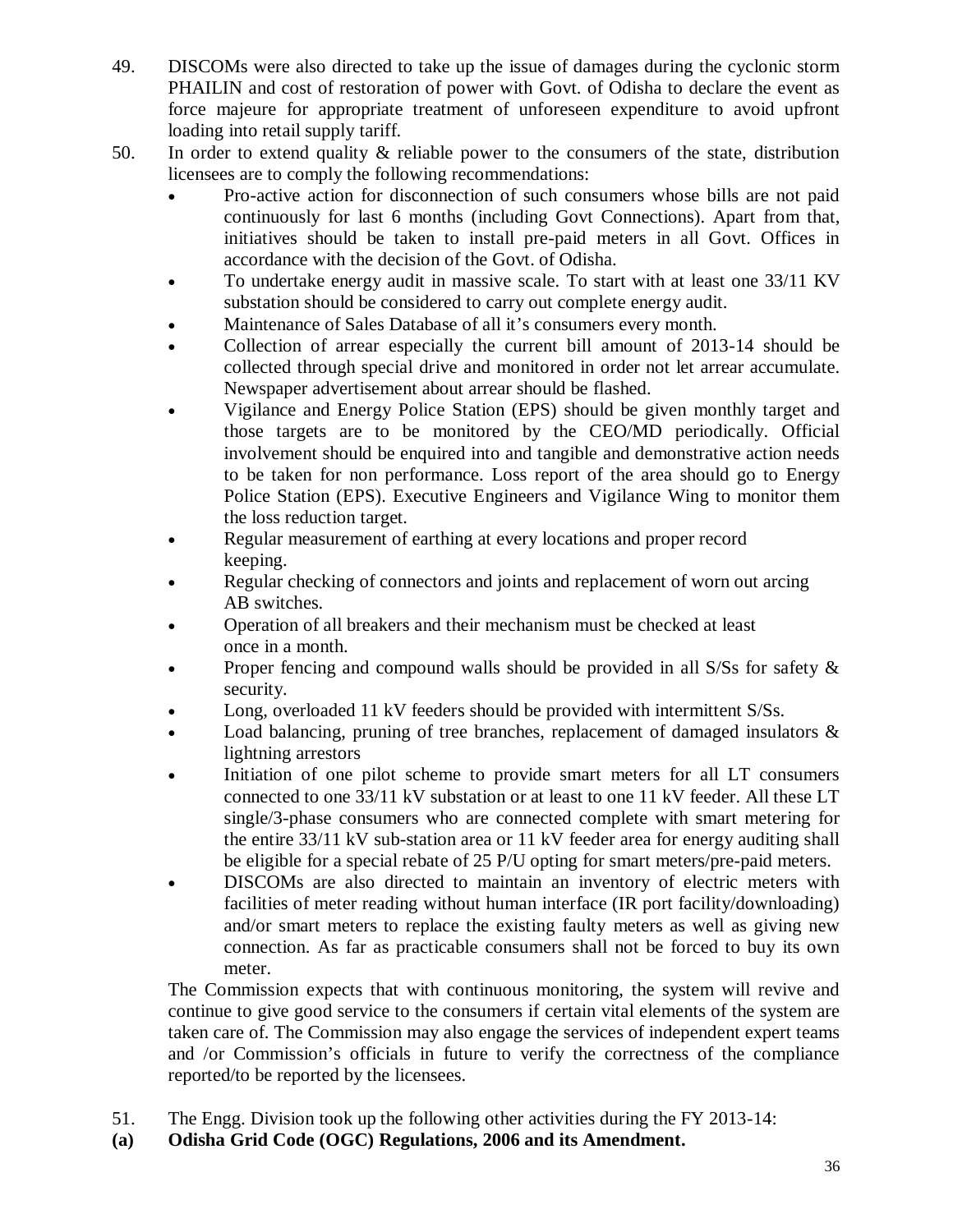i) The Commission has framed the Odisha Grid Code (OGC) Regulation, 2006 (effective 14.06.06) and has amended the same from time to time based upon the proposals from the stakeholder, recommendations of the Grid Coordination Committee and orders of OERC issued in different cases for its amendment. The OGC, 2006 was framed when IEGC, 2006 was in force. Now, various new developments have cropped up in view of CERC orders/guidelines, CEA Regulations on grid connectivity, Manual on Transmission Planning Criteria, Stringent Frequency Condition for Operational Safety and Grid Discipline, connectivity of the renewable generators with the grid and Scheduling/ Despatch thereof etc. These new developments associated with framing of IEGC, 2010 necessitates that the OGC, 2006 be amended to make them compatible with the new developments. With the aforesaid objective, the Commission as per section 181(3) of the Electricity Act, 2003, circulated the draft OGC -2014 and has invited opinion from the stake holders through the previous publication. The Commission has received the response of some stakeholders. The same is under scrutiny and approved Odisha Grid Code Regulations will be published in the official gazette for information of all concerned.

ii) In view of the provisions contained in Regulation 7 of the CEA(Measures relating to safety and Electric Supply) Regulations, 2010, the licensees should take appropriate actions as regards to safety measures for operation and maintenance of transmission, distribution system. The Commission has asked the DISCOMs that the safety officers should inspect the installations and ensure adherence of safety parameters to minimize Electrical Accidents. Further, DISCOMs should make provisions for safety measures in their respective business plan.

#### **(b) Constitution of Fact finding Team:**

The Commission had constituted a Fact Finding Team after it conducted ARR and Tariff Hearing for SOUTHCO for 2013-14 at Koraput. The Team visited the places starting from Tentulikhunti till the tail end and prepared report with immediate short/mid-term /long term recommendations. Thereafter, the Commission has been continuously monitoring the compliances and directing OPTCL and SOUTHCO for taking various measures and furnishing compliance thereto. The Chairperson, OERC has also written a D.O. letter to the Development Commissioner-cum- Addl. Chief Secretary, Planning & Coordination Department, GoO **for** consideration of a special grant from RLTAP or any other source to be available to SOUTHCO to take up the work. In the meantime, OPTCL and SOUTHCO has taken some actions commensurate with the requirement of the report of the Fact Finding Team. OPTCL and SOUTHCO are also taking actions to comply the long term recommendations of the team. As reported, both the licensees are fully geared to extend the benefit to the downstream consumers with proper quality supply.

## **(c) Notification for appointment of an Adjudicating Officer under Section 27 of the Energy Conservation Act, 2001.**

For promoting efficient use of energy and its conservation, Govt. of India has framed the Energy Conservation Act, 2001. Section 14 and 15 of the Act details the power of the central and state Govt. respectively to enforce efficient use of energy and its conservation. As per the provision in Section 26 which deals with penalty to be imposed on any person on failure to comply with provisions of Section 14 and 15. There is also a provision of adjudication under Section 27 against Section 26. As per Section 27, Member (Technical), Odisha Electricity Regulatory Commission has been appointed as the Adjudicating Officer for the purpose of adjudicating under Section 26 of the above Act.

#### **(d) Publication of System Performance during FY 2012-13 of OPTCL**

The annual system performance of OPTCL for the year 2012-13 was submitted by OPTCL on 25.07.2012 and subsequently the supporting data. The consolidated statement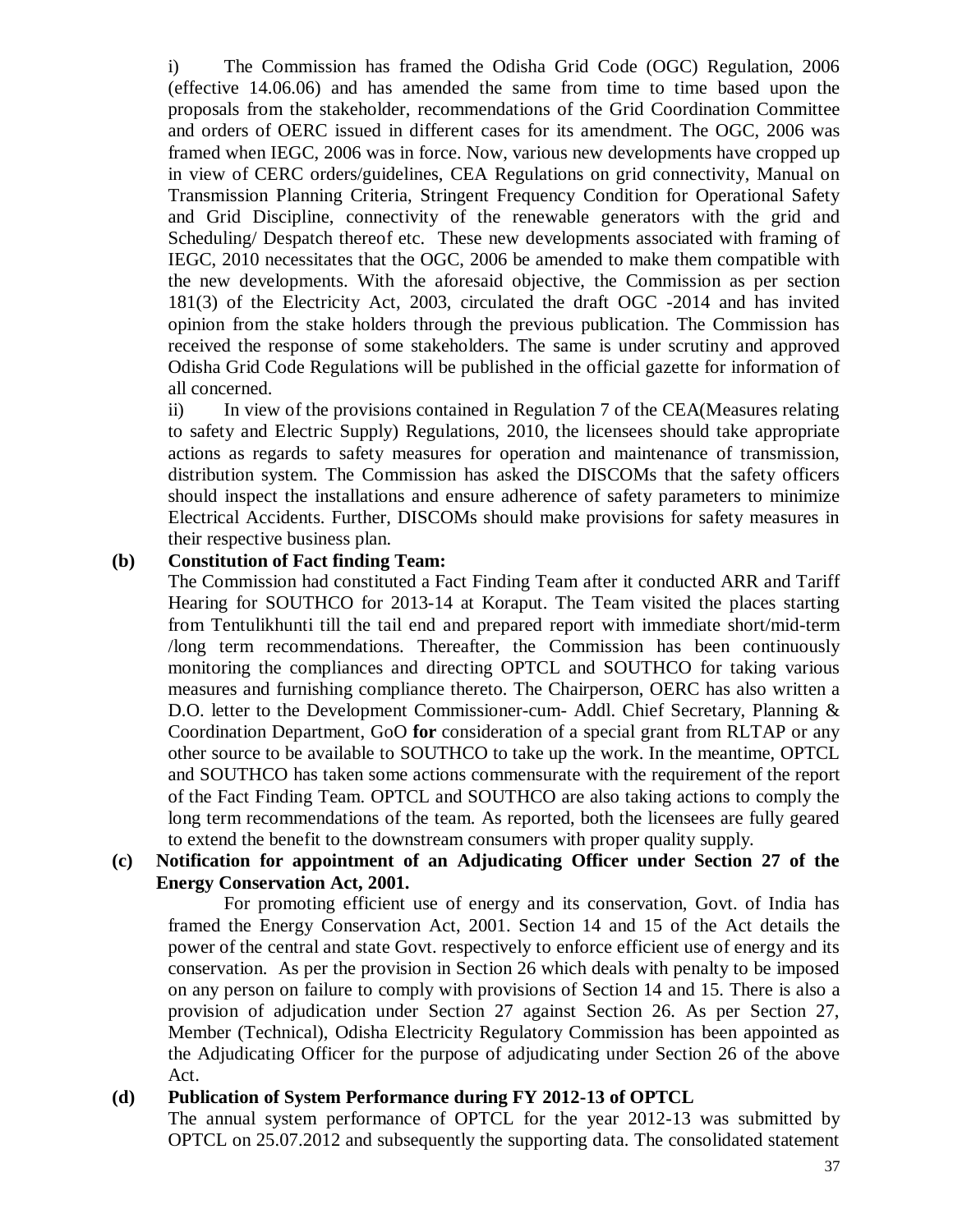of system performance was examined and approved along with the observations by OERC on 27.09.2013 for publication.

The summary findings of Transmission and Bulk Supply Performance as submitted by OPTCL are as below:

- i) The annual peak demand of OPTCL was 3580 MW during 2012-13 as compared to 3511 MW during 2011-12.
- ii) GRIDCO had drawn 16310.39 MU from the State sector and 7605.497 MU from the Central sector and 185.794 MU as net banking and IEX power import during 2012-13, whereas it had drawn 15280.45 MU, 7453.907 MU and 186.906 MU respectively from the State, Central sector and banking power during 2011-12.
- iii) During this period, OPTCL made addition of 99.663 Ckt km of 220 kV lines. As on 01.04.2013, OPTCL is having total 518.234 ckt. km of 400 KV lines, 5585.988 ckt. km of 220 KV lines and 5281.856 ckt km of 132 KV lines. There was capacity addition of 1 nos. of 132/33 KV S/S and 1 nos. of 132 kV LILO S/S of industries during the said period.
- iv) During 2011-12, 22.5 hours of load restriction was clamped on rotation basis to curtail demand due to non-availability of generation/failure of generating stations and no restriction was clamped due to non-availability of transmission capacity. Also, there was no rescheduling of generation on account of non-availability of transmission capacity.

## **(e) Other important tasks carried out by the Engineering Division during 2013-14 include:**

- i. Annual System Performance of OPTCL.
- ii. Long Term Demand Forecast and Transmission Plan for the State of Odisha.
- iii. Finalization of Intra Sate Transmission plan.
- iv. Amendment/Up-dating of Odisha Grid Code, after analyzing the proposal either by Grid Co-ordination Committee or by the orders of the Commission after following the due procedure.
- v. Periodic amendment of OERC (Conditions of Supply) Code, 2004/ Standard of Performance Regulation.
- vi. Monitoring the implementation of the recommendations made by the Working Group constituted for "Technical Loss Reduction".
- vii. Analysis of Electrical Accidents and issue of specific guidelines on receipt of Consumer Complaints in order to improve power supply situation in various Licensee's area.
- viii. Review of electrical accidents and issues regarding inspection of electrical installations for safety in electric supply in the backdrop of notification of Regulations by the Central Electricity Authority (CEA) in this regard and consequent issues of advice to the government of Odisha.
- ix. CEA, CERC, FOR, Assembly Questions, Parliament Questions, Press Releases on technical issues.
- x. General Consumer Complaints.
- xi. Monitoring of License Fees.
- xii. Technical visit to licensee area, S/S and Electrical Installation.
- xiii. Energy Conservation and DSM.
- xiv. Renewable Energy Certificate Mechanism
- xv. Investment approval of the licensees.
- xvi. Approval, review & implementation of Distribution (Planning & Operation) Code.
- xvii. Cost Data for OPTCL and DISCOMs.
- xviii. Investigation into power supply problems in different areas of the DISCOMs.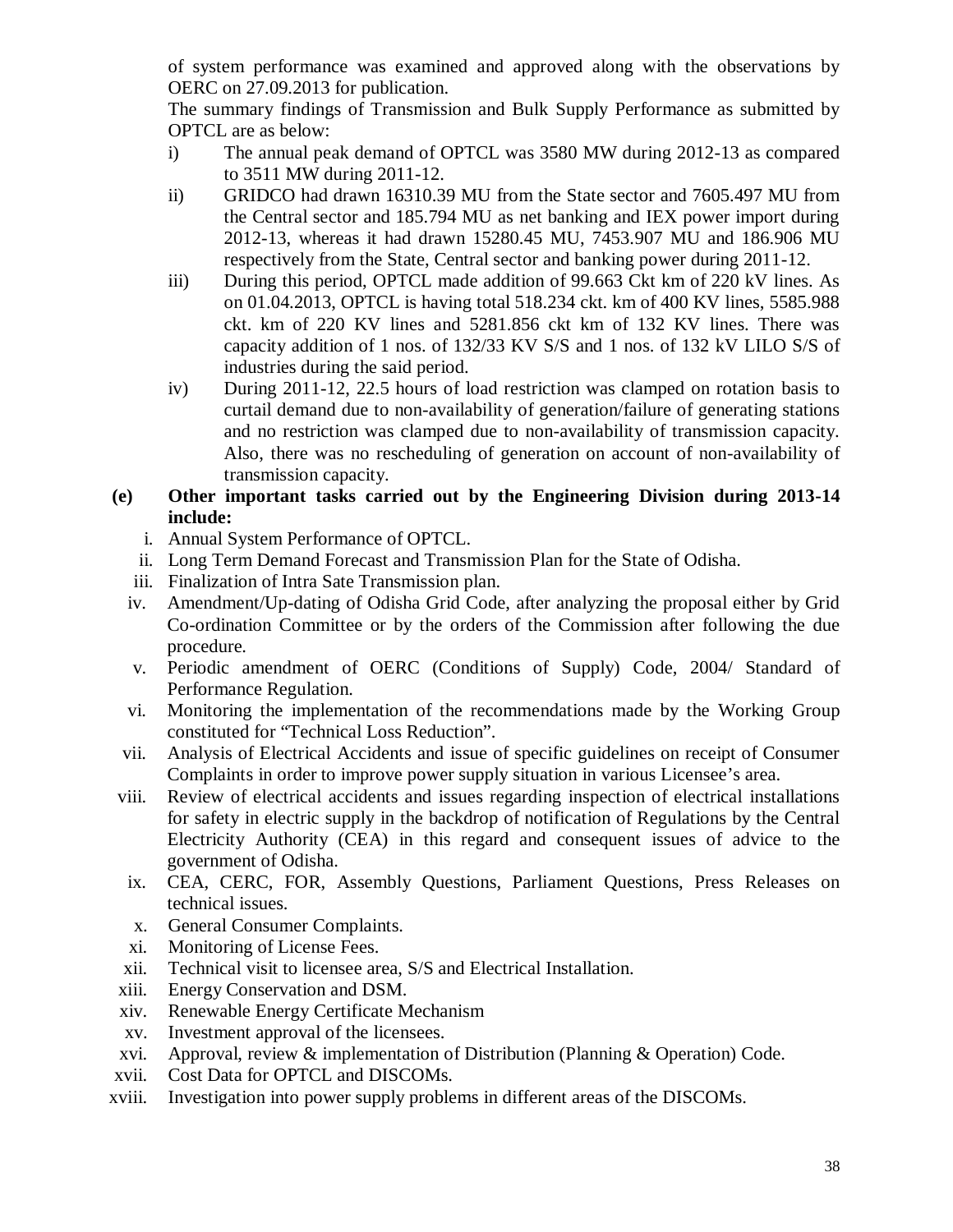## 52. **Major Activities of IT Section (FY 2013-14) Procurement of IT Equipments and Services**

- (a) Three computers of Lenovo make with Intel core i3-2100, 2 GB RAM, 320 GB HDD  $\&$ TFT monitor with pre-loaded Windows 7 Professional were procured for Rs.1.03 lac.
- (b) One Laser Printer (HP Laserjet Pro 400 Series) was procured for Rs.30,500 and was installed in room no. 202.
- (c) The existing single-user Tally software (ERP 9)was upgraded to its multi-user model for a consideration of Rs.38,000/-.
- (d) Quick Heal Total Internet Security software (40 Users) were purchased for Rs.24,450/ and were installed in the existing computers.
- (e)The contract for Leasing of 100 GB web space and hosting existing portal of OERC (www.orierc.org) along with mission-critical applications on Oracle was renewed for a period of one year with the existing terms and conditions including the same financial provision of Rs.1,98,540**/-** (inclusive of all charges and taxes).

## **Advising Commission & Utilities on IT Projects**

IT section advised the Commission and also, the utilities in the matters of information and communication technologies especially in Smart Grid and Enterprise Resource Planning (ERP).

## **Acquisition of Roof Top Solar Data**

The data from the Roof Top Solar station (10 KW) at OERC office was collected every day. The data is used to verify the generation, export / import and detect any anomaly in the system.

## **Maintaining Monthly Data of Discoms (Financial & Technical) in Oracle**

The month wise data received from each Discom was maintained in the Oracle Database for security and retrieval as and when required by the Commission. These data relate to important financial, commercial and technical requirements reflecting number of consumers, billing, purchase, loss, arrear, metering of feeders, DTRs, interruption and length of new conductors added etc.

## **Analysis of Energy Audit and Dump Data of Discoms**

It provided MIS reports on poor bill distribution/EC collection and high distribution loss of DISCOMs. The analysis of dump data especially the tampering events over a period of time pointed to a pattern of malpractices by some high-value consumers warranting action by the concerned discom.

## **Entry/Updation/Maintenance of Data in Case Tracking System**

IT section made the entry / updation of details related to the cases including the orders on regular basis. The uploading of the data maintained in the local server was effected every day to our website making the data about the cases available to the public. MIS reports for pending cases, final cases and cases whose hearing are concluded and order reserved were provided to RA (Regulatory Affairs) division for taking necessary action at their end.

## **Maintenance of Database, Hardware and Software**

a) Maintenance of Database entailed the following activities

- Cesu Billing System data transfer from DBF to text
- Converting Data to Oracle format
- Exporting data from Local Server
- Importing & configuring Data in Web Server
- Regular backup of
	- CBIS (Cesu Billing Information System)
	- RIMS (Regulatory Information Management System)
	- Savior System (Attendance Recording System)
	- CTS (Case Tracking System)

b) Hardware Maintenance involved the following activities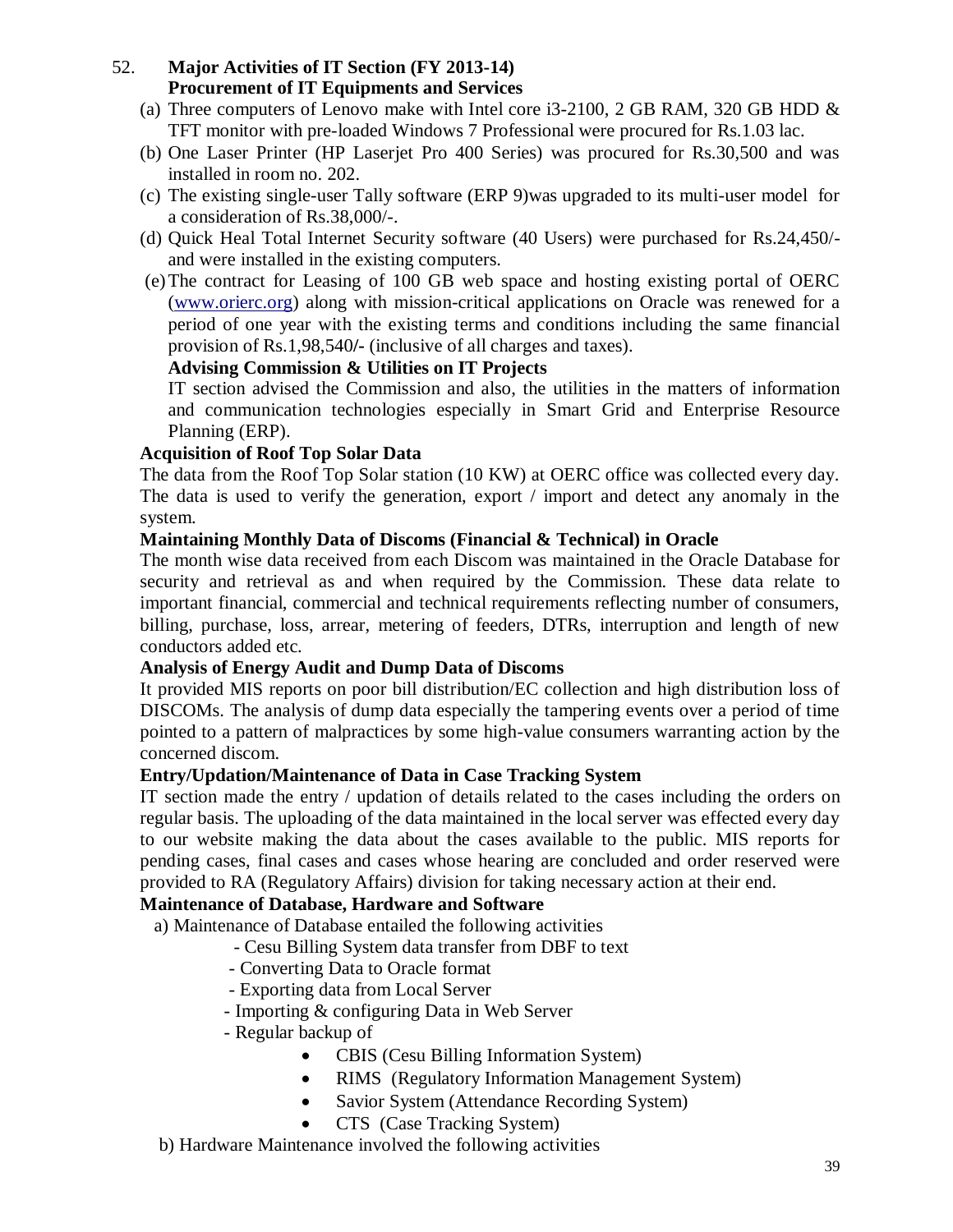- Solving Computer Booting/Shutdown/Hang problems
- Resolving Network problems
- Fixing of Printer and Monitor related problems
- Maintenance of Oracle Server, Internet Server, Switch, HUB, Modem, Mail Server etc.
- c) Software Maintenance entailed the following activities
	- Installation of software including Operating System and Application Software
	- Up gradation of software including anti-virus

## **Managing OERC Pension Fund Trusts**

The Group Superannuation Cash Accumulation (GSCA) Plan and Group Leave Encashment Scheme (GLES) of the LIC of India have been adopted by OERC for its employees. As per the actuarial estimation made by LIC towards superannuation of employees of OERC, a sum of Rs.19.26 lac was transferred to GSCA fund of LIC on 14-08-2013. Again, Rs.22 lakh was deposited in GSCA fund of LIC on 19-03-2014 to include 8 new members in the existing scheme. This increased the total number of members under the GSCA scheme from 25 to 33. The balance of that fund at the end of the FY 2013-14 stood at Rs.5.33 crore. Moreover, the GLES fund, at the end of FY 2013-14, had a balance of Rs.76 lac.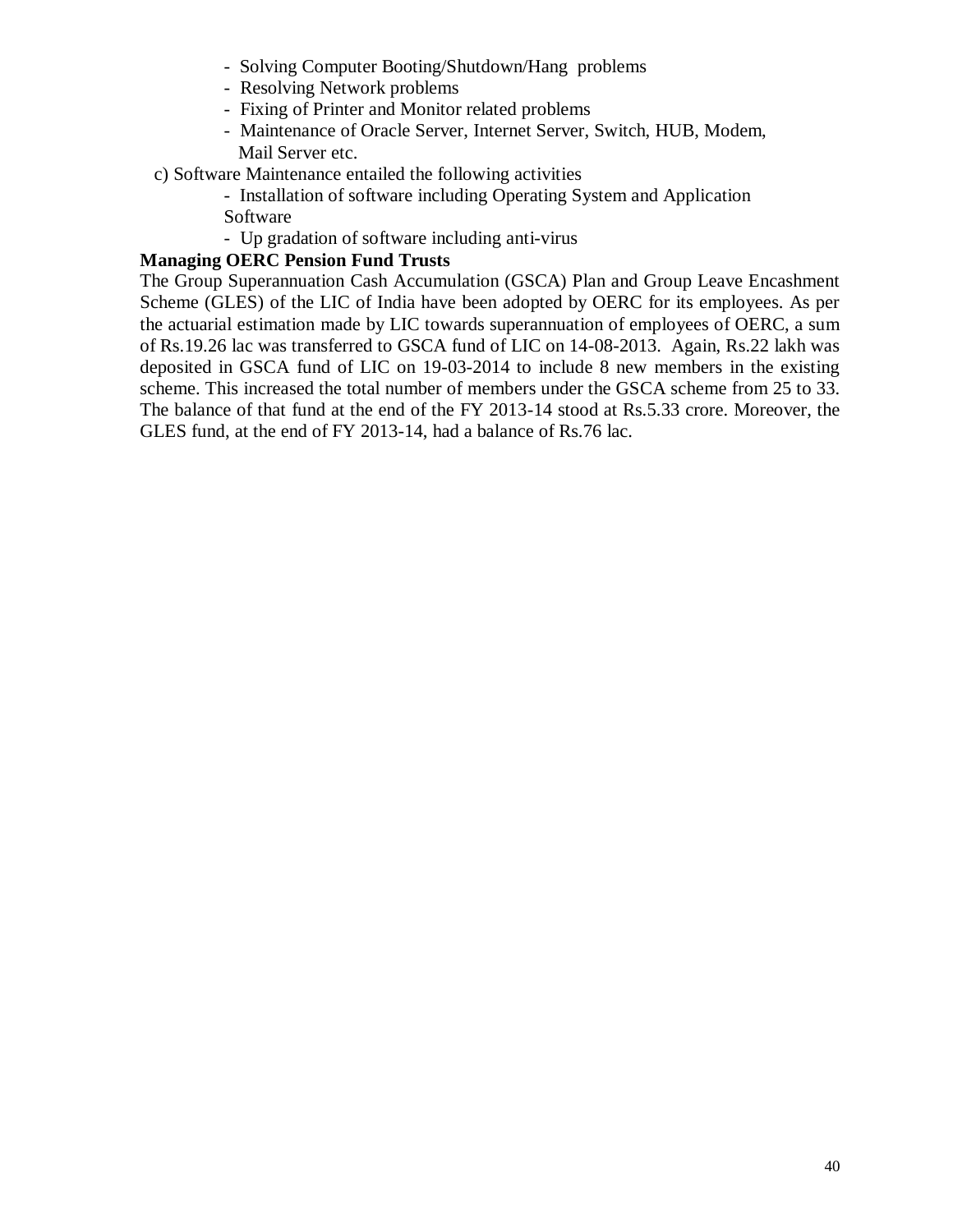#### **REGULATORY AFFAIRS DIVISION**

- 53. The Regulatory Affairs Division was created with re-designation of vacant post of Director (Law) as Director (Regulatory Affairs) by the State Govt. The Director (Regulatory Affairs) joined in the Division on 04.04.2012. The function of the Division is multi-disciplinary in nature which involves Legal, Engineering and Finance discipline etc. The Regulatory Affairs Division deals with all legal matters pertaining to the functions of the Commission. It also scrutinizes applications / replies/objections filed before the Commission, rendering necessary legal advice on various matters. The Division engages Advocates for representing the Commission in various Courts, Fora and Tribunals including liaisoning with legal counsels. Drafting and vetting of Regulations, Tariff Orders, practice directions, notifications; maintaining relevant legal information, participating in Commission's proceedings are the prime functions of this Division.
- 54. Case matters before the High Court/Supreme Court/ATE (During FY 2013-14)

During the year 2013-14 the Commission had received notices in 22 no .of cases from the Hon'ble High Court of Orissa. The Commission also received notices in 13 no. of appeals from the Appellate Tribunal for Electricity (ATE), New Delhi and received notices in 9 no. of Civil Appeals from the Hon'ble Supreme Court of India, & also the Commission has preferred Civil Appeals in 7 nos. cases against the judgement of the Hon'ble ATE before the Hon'ble Supreme Court of India.

The Commission had engaged Shri Rutwik Panda, Advocate- on- Record and Shri P. Ramesh Bhatt, Sr. Advocate, Shri K.K.Venugopal, Sr. Advocate, and Sri Prasanto Sen, Advocate and Shri G.Umapathy, Sr. Advocate in Supreme Court of India/ Appellate Tribunal for Electricity, New Delhi as its Legal Counsels.

55. Status Regulations Framed under Electricity Act, 2003 by OERC

Consequent upon implementation of the Electricity Act, 2003, the Odisha Electricity Regulatory Commission has framed a number of Regulations which are shown in the Table below:

| <b>SI</b>        | <b>Name of the Regulations</b>                                                            | <b>Odisha Notification</b>    | <b>Published in Orissa</b>  |
|------------------|-------------------------------------------------------------------------------------------|-------------------------------|-----------------------------|
| No.              |                                                                                           | Date                          | <b>Gazette No. and Date</b> |
| 1.               | OERC (Conditions of Supply) Code, 2004.                                                   | $21st$ May, 2004              | $28^{th}$ May, 2004         |
| 2.               | <b>OERC</b> (Licensees Standards of Performance)<br>Regulations, 2004.                    | $21st$ May, 2004              | $28^{th}$ May, 2004         |
| 3.               | <b>OERC</b><br>Redressal<br>(Grievances)<br>Forum<br>and<br>Ombudsman) Regulations, 2004. | $5th$ April, 2004             | $17th$ May, 2004            |
| $\overline{4}$ . | OERC (Terms and Conditions for Determination of<br>Tariff) Regulations, 2004.             | $9th$ June, 2004              | $10^{th}$ June, 2004        |
| 5.               | OERC (Procedure for filing appeal before the<br>Appellate Authority) Regulations, 2004.   | $21st$ May, 2004              | 28 <sup>th</sup> May, 2004  |
| 6.               | OERC (State Advisory Committee) Regulations,<br>2004.                                     | $21^{\rm st}$ May, 2004       | $28^{th}$ May, 2004         |
| 7.               | OERC (Conduct of Business) Regulations, 2004.                                             | $21st$ May, 2004              | 28 <sup>th</sup> May, 2004  |
| 8.               | OERC (Terms and Conditions for Open Access)<br>Regulations, 2005.                         | $6^{\text{th}}$<br>June, 2005 | $21st$ June, 2005           |
| 9.               | OERC (Determination of Open Access Charges)<br>Regulations, 2006                          | 6 <sup>th</sup><br>June, 2006 | $18^{th}$ July, 2006        |
| 10.              | Odisha Grid Code Regulation, 2006                                                         |                               | $14^{\text{th}}$ June, 2006 |
| 11.              | OERC (Intra-State ABT) Regulations, 2007                                                  | $17th$ Dec., 2007             | $14^{th}$ Feb., 2008        |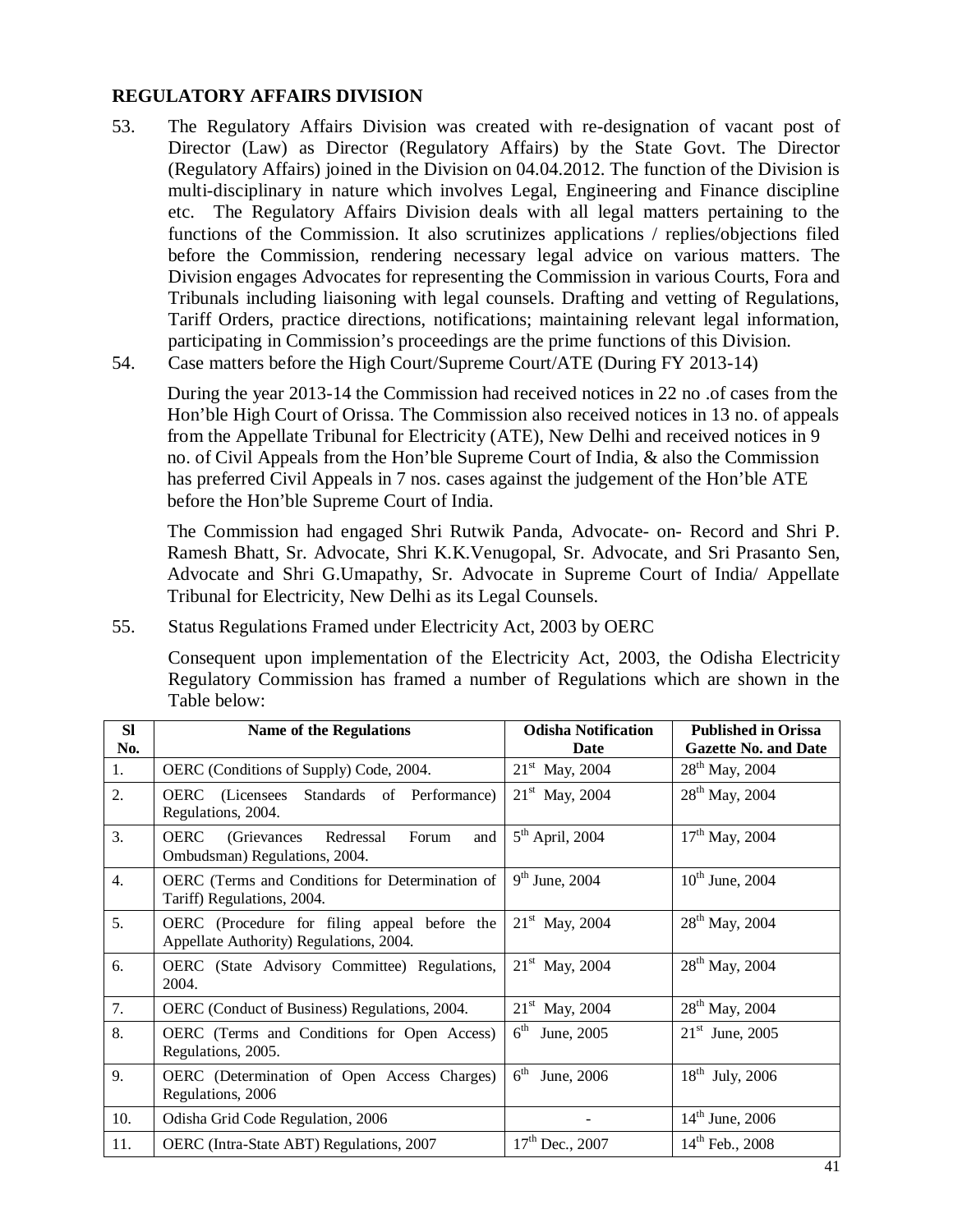| <b>SI</b><br>No. | <b>Name of the Regulations</b>                                                                       | <b>Odisha Notification</b><br>Date | <b>Published in Orissa</b><br><b>Gazette No. and Date</b> |
|------------------|------------------------------------------------------------------------------------------------------|------------------------------------|-----------------------------------------------------------|
| 12.              | OERC(Fees and Charges of State Load Despatch<br>Centre and other related matters) Regulation, 2010   | $6th$ June, 2010                   | $18th$ November, 2010                                     |
| 13.              | <b>OERC</b> (Renewable and Co-generation Purchase<br>Obligation and its Compliance) Regulation, 2010 | $30^{th}$ Sept., 2010              | $14^{th}$ Dec., 2010                                      |
| 14.              | OERC (Demand Side Management) Regulation,<br>2011                                                    | $20th$ August, 2011                | $16^{th}$ Nov., 2011                                      |

The above Regulations are available in the commission's website –www.orierc.org.

## 56. **Amendment of Regulations**

- i. The Commission have framed draft OERC (Terms and Conditions for Determination of Wheeling Tariff and Retail Supply Tariff) Regulations, 2013 which was pre-published u/S. 181 (3) of the Electricity Act, 2003 vide Public Notice dated 07.11.2013. According to the public notice Commission has received objection/suggestions from the general public/stakeholders/licensees which are under consideration of the commission. After finalization of the above draft Regulation by the Commission, the same may be sent to the Govt. press for Gazette Notification.
- ii. The Commission have framed draft OERC (Terms and Conditions for Determination of Generation Tariff) Regulations, 2013 which was pre-published u/S. 181 (3) of the Electricity Act, 2003 vide Public Notice dated 26.09.2013 and also revised draft OERC (Terms and Conditions for Determination of Generation Tariff) Regulations, 2013 vide Public Notice dated 04.06.2014. According to the public notice Commission has received objection/suggestions from the general public/stakeholders/licensees which are under consideration of the commission. After finalization of the above draft Regulation by the Commission, the same may be sent to the Govt. press for notification.
- iii. The Commission have framed draft OERC (Terms and Conditions for Determination of Transmission Tariff) Regulations, 2014 which was prepublished u/S. 181 (3) of the Electricity Act, 2003 vide Public Notice dated 15.02.2014. According to the public notice Commission has received objection/suggestions from the general public/stakeholders/licensees which are under consideration of the Commission. After finalization of the above draft Regulation by the Commission, the same may be sent to the Govt. press for notification.

## 57. **Fees for filing of the petition or applications**

In exercise of power under S.  $86(1)(g)$  of the Electricity Act, 2003 read with Regulation 10(5) of the OERC (Conduct of Business) Regulations, 2004 the Commission vide its Notification dated 31.08.2009 published in Orissa Gazette No. 1500 dtd. 07.10.2009 has prescribed the Schedule of Fees for filing of the petition or applications before the Commission.

## 58. **Proceedings before the Commission**

The Regulatory Affairs Division examined and scrutinized petitions/ replies/ objections filed before the Commission.

The Division advised and rendered legal opinion on matters referred to it by the Engineering, Tariff, Secretarial and Administrative Divisions.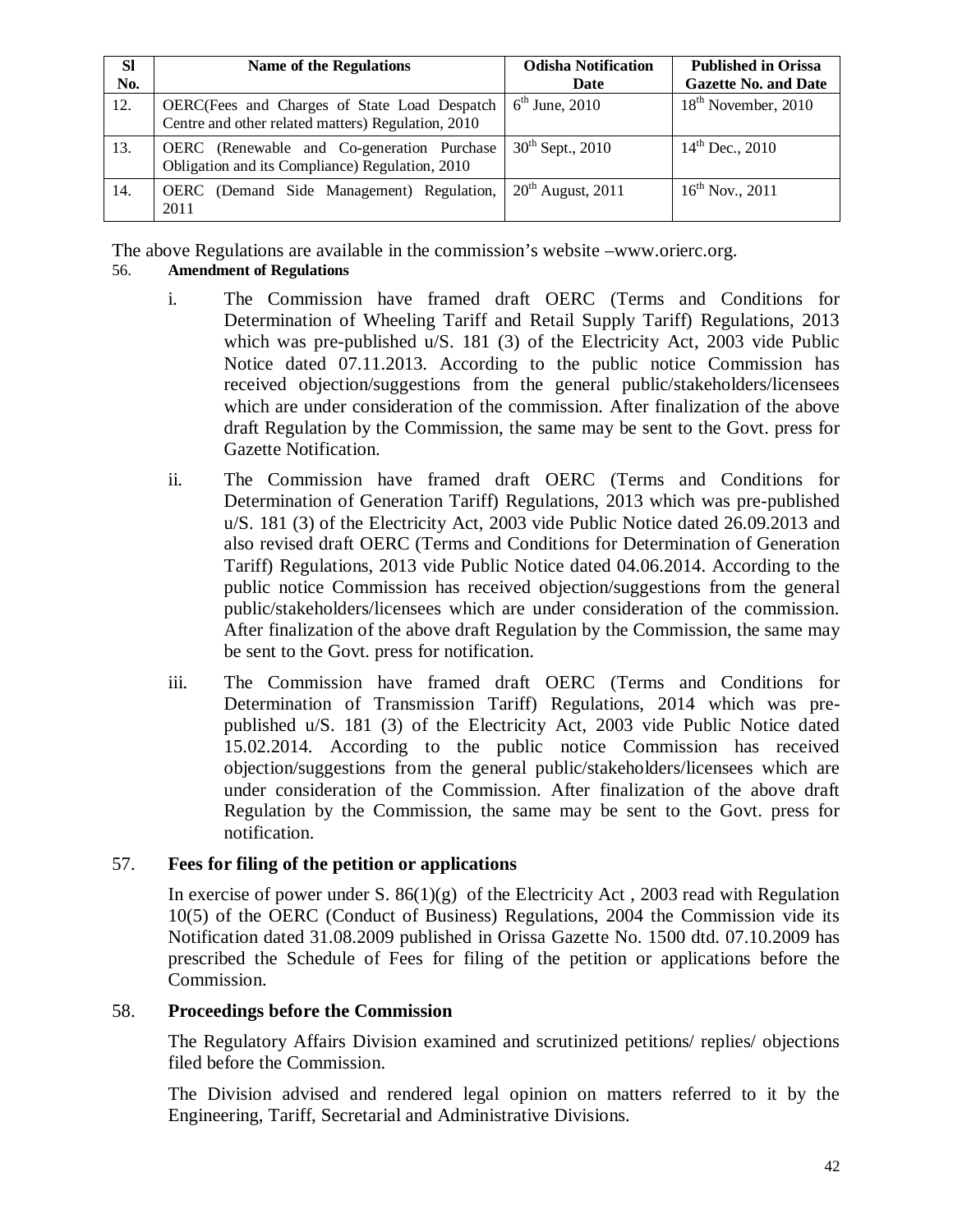There are 131 no. of Cases were registered and 80 no. of Cases were disposed of by the OERC during the period from 01.04.2013 to 31.03.2014.

| Sl. No.        | Case No.<br>(No/Year) | Petitioner                                                                                                    | <b>Subject</b>                                                                                                                                                                                                                                                                                  |
|----------------|-----------------------|---------------------------------------------------------------------------------------------------------------|-------------------------------------------------------------------------------------------------------------------------------------------------------------------------------------------------------------------------------------------------------------------------------------------------|
| 1              | 54/2007               | Project Development Consultants, F/6,<br><b>BJB</b> Nagar, Bhubaneswar                                        | For execution of order dt.20.08.2005 passed by the<br>Commission in Case No.14 of 2005                                                                                                                                                                                                          |
| $\overline{2}$ | 117/2009              | C.M.D GRIDCO,<br>Janpath, Bhubaneswar                                                                         | For seeking approval of the Commission to PPA dated<br>28.09.06 and the Amendment PPA dt.20.08.2009<br>executed between M/s Sterlite Energy and GRIDCO                                                                                                                                          |
| 3              | 38/2009               | WESCO, Burla, Sambalpur                                                                                       | Change of Tariff Structure                                                                                                                                                                                                                                                                      |
| $\overline{4}$ | 39/2009               | WESCO, Burla, Sambalpur                                                                                       | Change of Tariff Structure                                                                                                                                                                                                                                                                      |
| 5              | 40/2009               | WESCO, Burla, Sambalpur                                                                                       | Change of Tariff Structure                                                                                                                                                                                                                                                                      |
| 6              | 41/2009               | WESCO, Burla, Sambalpu                                                                                        | Change of Tariff Structure                                                                                                                                                                                                                                                                      |
| 7              | 90/2009               | <b>WESTERN ORISSA COLD</b><br>STORAGE ASSN., Cold Storage<br>Complex, PO-Baraipali-768006, Dist-<br>Sambalpur | Review of RST order dated 20.03.2009 for FY 2009-10<br>in Case No.66, 67, 68 & 69 of 2008.                                                                                                                                                                                                      |
| 8              | 91/2009               | <b>ACTION ISPAT &amp; POWER (P) LTD.,</b><br>32 HIG, BDA Colony, Jayadev Vihar,<br>BBST-13                    | For adjudication of a dispute $u/s$ 86(1)(f) of the<br>Electricity Act, 2003                                                                                                                                                                                                                    |
| 9              | 28/2010               | GRIDCO,                                                                                                       | U/S 86 of the EA-2003 read with S.21 of the OER<br>Act, 1995 & other enabling provisions seeking approval<br>of PPA                                                                                                                                                                             |
| 10             | 29/2010               | GRIDCO,                                                                                                       | For procurement of power from the proposed 50MW<br>thermal power plant at Ghantikhal, Cuttack                                                                                                                                                                                                   |
| 11             | 31/2010               | GRIDCO,                                                                                                       | For approval of provisional tariff for procurement of<br>power from the proposed 2,400MW Thermal power<br>plant at Brundama                                                                                                                                                                     |
| 12             | 107/2010              | ARATI STEELS LTD.,<br>Ghantikal, Cuttack                                                                      | For determination of final tariff in view of and Order<br>dtd.04.05.2010 passed in Case No.28 & 29 of 2010                                                                                                                                                                                      |
| 13             | 108/2010              | Arati Steels Ltd., Ghantikal, Cuttack                                                                         | For review of order dtd.04.05.2010 passed in Case<br>No.28 & 29 of 2010                                                                                                                                                                                                                         |
| 14             | 46/2012               | OPTCL,                                                                                                        | An application for levy of GRID Support Charges<br>(GSC) for the Captive Generating Plants running in<br>parallel with the grid of the OPTCL                                                                                                                                                    |
| 15             | 54/2012               | Naba Bharat Ventures Ltd, (Formerly<br>M/s.Nava Bharat Ferro Alloys Ltd)                                      | U/s. 86 of the Electricity Act, 2003, Rules and Reg.<br>made there under to quash Clause-2 (iii) of the Letter of<br>Intent dated 10.02.2011 and 11.05.2011 of GRIDCO in<br>respect of Sale of Power fixing Unscheduled<br>Interchange Charges to meet Open Access Schedule.                    |
| 16             | 56/2012               | Sterlite Energy Ltd, 92, Marker<br>Chamber-III, Nariman Point, Mumbai-<br>400021                              | An Application for review of the order dated<br>04.04.2012 of the Commission passed in Case No. 117<br>of 2009, under Section. 94 (f) of the Electricity Act,<br>2003, read with Regulation 70 of the OERC (Conduct<br>of Business) Regulations, 2004.                                          |
| 17             | 71/2012               | Reliance Management DISCOMS, N-<br>1/22, Nayapalli, Bhubaneswar                                               | Application under Regulation 76 of OERC (Conduct of<br>Business) Reg, 2004 relating to creation of Regulatory<br>Assets for recovery of under provisioning towards<br>Actuarial Valuation and bad & doubtful debt as on<br>31.03.1999 as per the settlement with GRIDCO and 3<br><b>DISCOMs</b> |
| 18             | 88/2012               | New Laxmi Steel & Power Ltd., At.<br>Saura Industrial Estate, Po.<br>Saura, Dist. Khurda                      | An application under Section 142 of the Electricity Act,<br>2003 for non-implementation of the OERC Order dated<br>22.07.2006 passed in Case No. 36 of 2005 & also order<br>dated 26.04.2011 of the Commission passed in Case<br>Nos. 63/2006 & 03/2007 by the respondents.                     |

**Important Orders passed during 1st April, 2013 to 31st March, 2014.**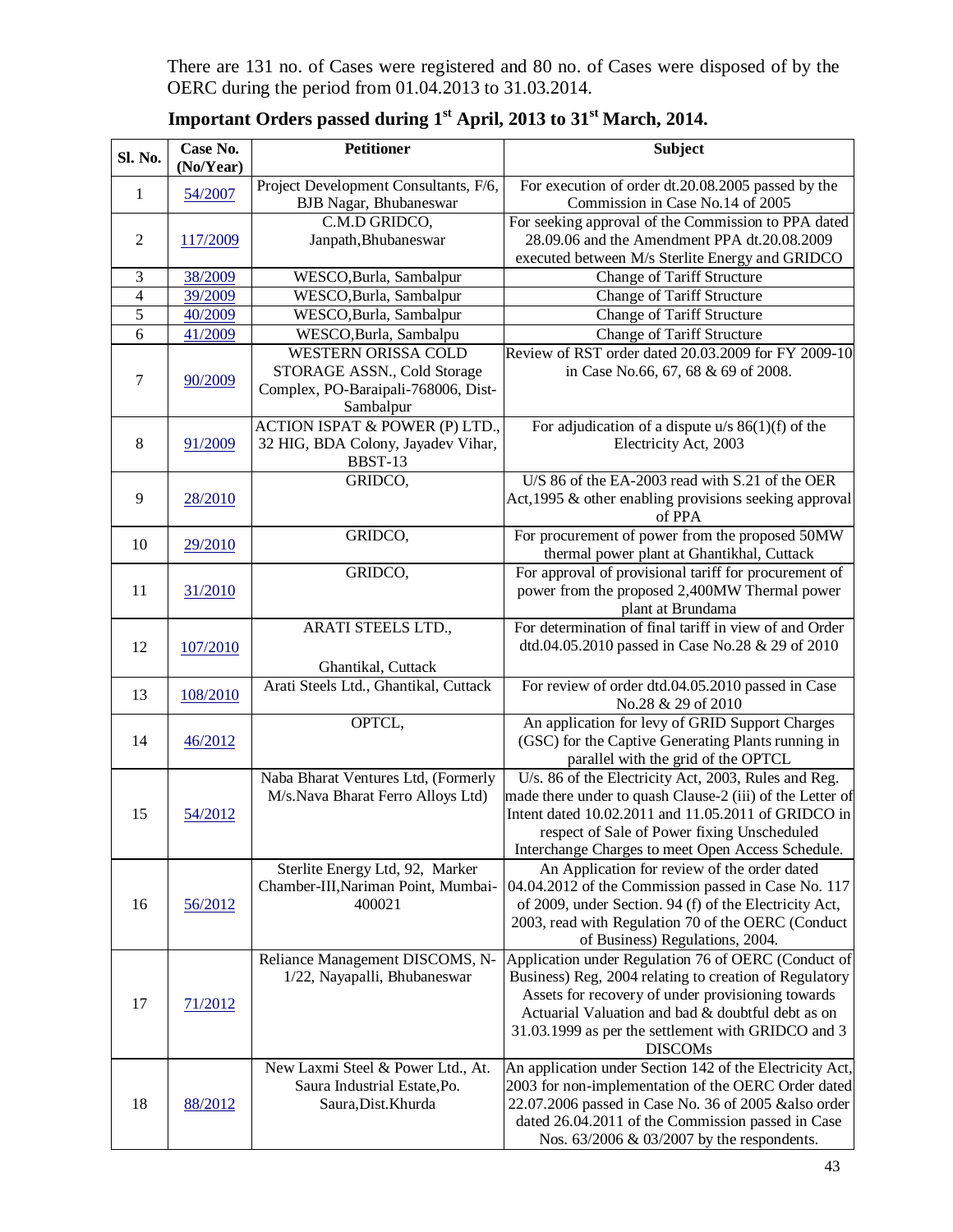| Sl. No. | Case No.<br>(No/Year) | <b>Petitioner</b>                                                                                      | <b>Subject</b>                                                                                                                                                                                                                                                                                                         |
|---------|-----------------------|--------------------------------------------------------------------------------------------------------|------------------------------------------------------------------------------------------------------------------------------------------------------------------------------------------------------------------------------------------------------------------------------------------------------------------------|
| 19      | 89/2012               | NESCO,<br>Balasore                                                                                     | Application under Regulation 18 & 19 of the<br>OERC(terms & Conditions for open Access)<br>Regulations, 2005 for payment of cross-subsidy                                                                                                                                                                              |
|         |                       | Pgcil,                                                                                                 | surcharge thereof by M/s. Jindal Steel & Power Ltd.<br>An application under Section 14 $&$ 15 of the Electricity                                                                                                                                                                                                       |
| 20      | 91/2012               | R.O.: B-9, Qutab Institutional Area,<br>Katwaria Sarai, New Delhi-16                                   | Act, 2003 read with Section 26 of the OERC (Conduct<br>of Business) Regulations, 2004 for grant of Distribution<br>License for carrying out "Wires Business" only in the<br>supply area of CESU.                                                                                                                       |
| 21      | 92/2012               | Nihar Ranjan Kar,<br>At/Po.<br>Gabasahi, Dist-Bhadra                                                   | Application under Sec. 142 of EA, 2003 for non-<br>implementation of Order dated 25.08.2012 of the<br>Appellate Authority-cum-Dy. Electrical Inspector (<br>T&D), Jajpur Road passed in Case No. AAC No. 05 of<br>2012.                                                                                                |
| 22      | 94/2012               | Nishakar Muduli,<br>$At-$<br>Balipari, Po- Chatua, Via- Kujang, Dist-<br>Jagatsinghpur                 | Application under Sections 142 and 146 of the<br>Electricity Act, 2003 for non-implementation of order<br>dated 02.02.2009 of the GRF, Paradeep passed in<br>C.C.Case no.422 of 2008 and order dated 07.10.2009 of<br>the Ombudsman-I passed in C.R.Case No. 35 of 2009                                                |
| 23      | 95/2012               | Krupalu Rice Industries Pvt. Ltd,<br>At/Po-Panikoili, Dist-Jajpur                                      | U/s 142 $&$ 146 of Electricity Act, 2003                                                                                                                                                                                                                                                                               |
| 24      | 96/2012               | Narayan Chandra Dhalsamanta,<br>Pathapur-I LI Point, At- Charigharia<br>P.O: Gayalbank, Dist - Cuttack | U/S 142 of Electricity Act, 2003                                                                                                                                                                                                                                                                                       |
| 25      | 112/2012              | Bibhu Prasad Das, Odisha State<br><b>Electricity Corp. Engineers</b>                                   | U/s 142 of Electricity Act, 2003                                                                                                                                                                                                                                                                                       |
| 26      | 113/2012              | OPTCL,                                                                                                 | An application under condition 10 of its License<br>Conditions for investment proposal to be taken up from<br>the FY 2012-13 for construction of 220/33 kV,<br>220/132/33 kV and 132/33 kV S/S along with<br>association transmission lines on availing loan<br>assistance from suitable funding agency.               |
| 16      | 114/2012              | Kalinga Bidyut Prasaran Private Ltd,<br>27, Shahid Nagar, Bhubaneswar                                  | For grant of Transmission License for intra-state<br>transmission                                                                                                                                                                                                                                                      |
| 28      | 02/2013               | OPTCL,                                                                                                 | An application under condition 10 of License<br>Conditions for Investment proposal to be taken up from<br>the Fiscal year 2012-13 for construction of<br>220/132/33kV, 220/33kV & 132/33kV grid sub-<br>stations along with associated transmission lines on<br>availing loan assistance from suitable funding agency. |
| 29      | 03/2013               | <b>OPTCL</b>                                                                                           | An application under condition 10 of License<br>Conditions for Investment proposal to be taken up from<br>the FY2012-13 for construction of 400/220kV,<br>220/132/33kV,220/33kV& 132/33kV grid SS along<br>with associated transmission lines on availing loan<br>assistance from suitable funding agency.             |
| 30      | 05/2013               | NESCO, Balasore                                                                                        | Approval of Business Plan for 3rd MYT Control Period<br>starting from 2013-14 to 2017-18 in conformity with<br>the provisions of OERC (terms and Conditions for<br>Determination of Tariff) Reg., 2004 and as per<br>direction of the Commission vide letter no. DIR<br>(T)/394/2012/3277 dtd 17.05.2012               |
| 31      | 06/2013               | SOUTHCO, Courtpeta, Berhampur                                                                          | Application for approval of Business Plan for 3rd MYT<br>Control Period starting from 2013-14 to 2017-18 in<br>conformity with the provisions of OERC (terms and<br>Conditions for Determination of Tariff) Reg, 2004 and<br>as per direction of the Commission vide letter no. DIR                                    |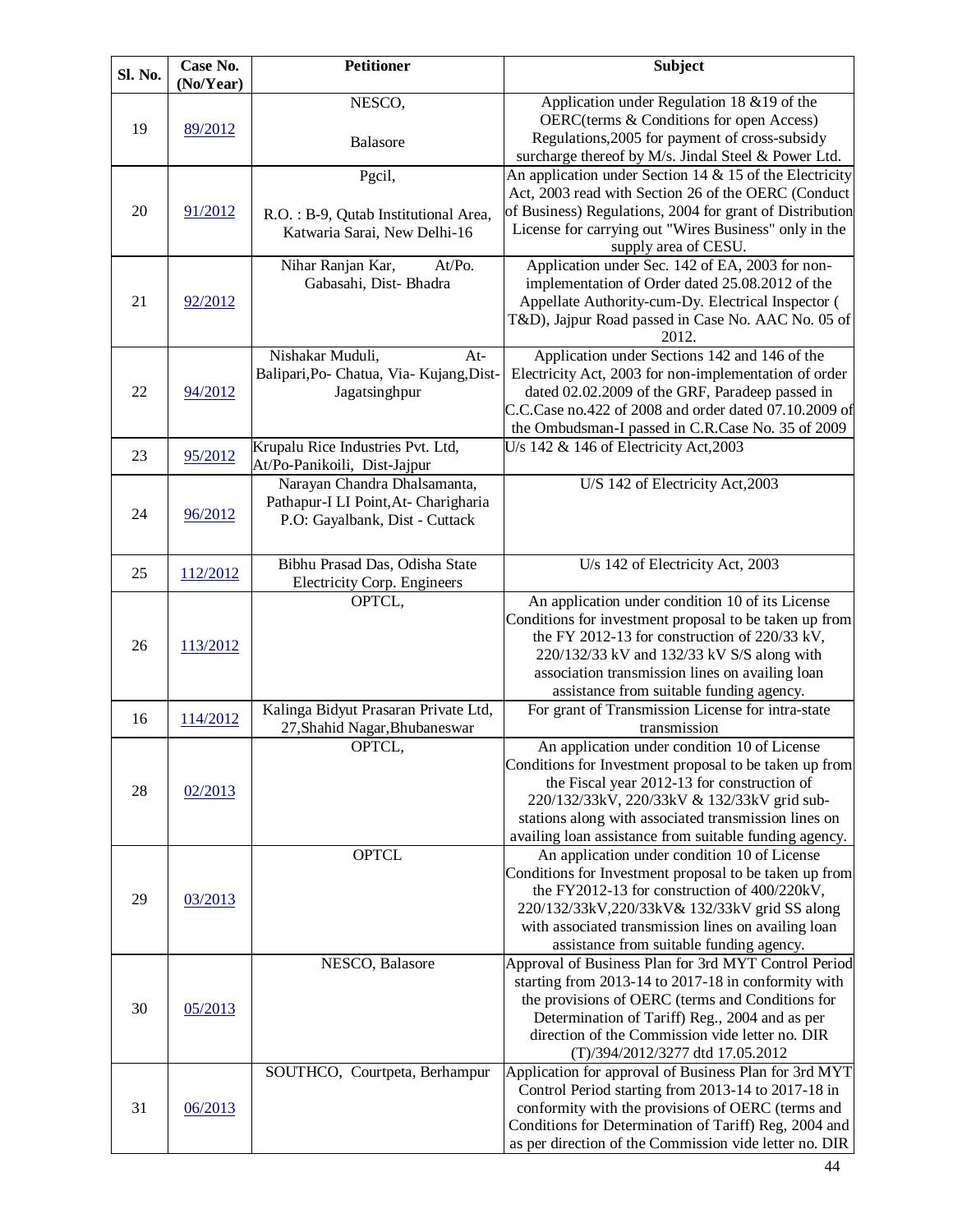| Sl. No. | Case No.<br>(No/Year) | <b>Petitioner</b>                                                                 | <b>Subject</b>                                                                                                                                                                                                                                                           |
|---------|-----------------------|-----------------------------------------------------------------------------------|--------------------------------------------------------------------------------------------------------------------------------------------------------------------------------------------------------------------------------------------------------------------------|
|         |                       |                                                                                   | (T)/394/2012/3277, dtd 17.05.2012.                                                                                                                                                                                                                                       |
| 32      | 07/2013               | WESCO, Burla, Sambalpu                                                            | Approval of Business Plan for 3rd MYT Control Period<br>starting from 2013-14 to 2017-18 in conformity with<br>the provisions of OERC (terms and Conditions for<br>Determination of Tariff) Regs, 2004 and as per<br>direction of the Commission vide letter no. DIR     |
| 33      | 09/2013               | OHPC,                                                                             | (T)/394/2012/3277, dtd 17.05.2012<br>Submission of review petition regarding approval to<br>carry out renovation, modernization and up rating of<br>2X37.5 MW Units 5 & 6 of HHEP, Burla.                                                                                |
| 34      | 10/2013               | GRIDCO,                                                                           | An Application under Clause (1) of Sub-Sec. (h) of<br>Sec(2) of OERC (RPO and its Compliance)<br>Regulations, 2010 dated 30.09.2010 on behalf of the<br>DISCOMs for the FY 2011-12.                                                                                      |
| 35      | 15/2013               | Krushna Chandra Sahoo, Bhagaban<br>Sahoo, At/Po- Ghasipura, Dist- Keonjhar        | U/s $142 \& 146$ of Electricity Act, 2003                                                                                                                                                                                                                                |
| 36      | 16/2013               | Shalivahna Green Energy Ltd., 7th<br>Floor, Minerva Complex, Secunderabad         | For determination of tariff for Bio-mass Power Plants<br>for the next Control Period starting from FY 2013-14<br>based on the order dated 14.09.2010 passed in Case No.<br>37/2008 for finalizing the policy on harnessing of<br>power from Renewable sources of energy. |
| 37      | 17/2013               | CESU,                                                                             | An Application under S.86(1)(f) of the Electricity Act,<br>2003 read with Section 11(2) of the Orissa Electricity<br>Reform Act, 1995                                                                                                                                    |
| 38      | 18/2013               | CESU,                                                                             | An Application under S.86(1)(f) of the Electricity Act,<br>2003 read with Section 11(2) of the Orissa Electricity<br>Reform Act, 1995.                                                                                                                                   |
| 39      | 19/2013               | CESU,                                                                             | An Application under S.86(1)(f) of the Electricity Act,<br>2003 read with Section 11(2) of the Orissa Electricity<br>Reform Act, 1995.                                                                                                                                   |
| 40      | 21/2013               | NALCO,                                                                            | An Application u/S. 86(1) (e) of the EA, 2003 read with<br>Chapter-2 Regulation, 8,9 of the OERC (Conduct of<br>Business) Regulations, 2004 for exemption/waiver of<br>the RPO for FY 2011-12 and 2012-13.                                                               |
| 41      | 22/2013               | Msp Sponge Iron Ltd.,<br>At:Haladiaguna,Po:<br>Goberdhan, Dist: Keonjhar          | U/c 1.8 of OGC Regulation, 2006 for installation $\&$<br>commissioning of PLCC equipments.                                                                                                                                                                               |
| 42      | 23/2013               | T.S Alloys Ltd., At: N-3/24, Irc<br>Village, Nayapalli, Bbsr-12                   | An Application to pass consequential orders keeping in<br>view of the Judgment dated 21.12.2012 passed by the<br>Hon'ble ATE in Appeal No.94 of 2011 & judgment<br>dated 14.12.2012 passed in Appeal No.30 of 2012.                                                      |
| 43      | 24/2013               | SWARNAYOTHI AGRO EXPERT<br>LTD, D No: A-20 2nd Floor, IA<br><b>Housing Colony</b> | An application U/s. 86(1) (f) of EA, 2003 for resolution<br>of dispute between the petitioner and GRIDCO<br>regarding opening of Letter of Credit by entering into a<br>separate agreement for financial assistant from REC.                                             |
| 44      | 25/2013               | CESU,                                                                             | An Application $u/s.86(1)(b)$ read with S.62(4) of the<br>Electricity Act, 2003 for revision of Bulk Supply Price<br>of GRIDCO vide Order dated 23.03.2012 passed in<br>Case No. 91 of 2011 for the financial year 2012-13                                               |
| 45      | 28/2013               | Jayashree Chemicals Ltd, Jayashree-<br>761025, Dist-Ganjam                        | Application to consider fixing Special Tariff for FY<br>2013-14                                                                                                                                                                                                          |
| 46      | 31/2013               | Reliance Management Discoms, N-<br>1/22, Nayapalli, Bhubaneswar                   | An Application u/S. $86(1)(b)$ read with $86(1)(f)$ of the<br>Electricity Act, 2003 for adjustment of surplus revenue<br>of GRIDCO through reduction of Bulk Supply Price<br>(BSP) of the Distribution Licensees for the FY 2012-13                                      |
| 47      | 32/2013               | Bijaya Kumar Mohapatra,<br>Qr<br>No:E/286, Unit-8                                 | U/s 142&146of Electricity Act, 2003                                                                                                                                                                                                                                      |
| 48      | 33/2013               | GRIDCO,                                                                           | Application under S.86 of the EA, 2003 read with S.21                                                                                                                                                                                                                    |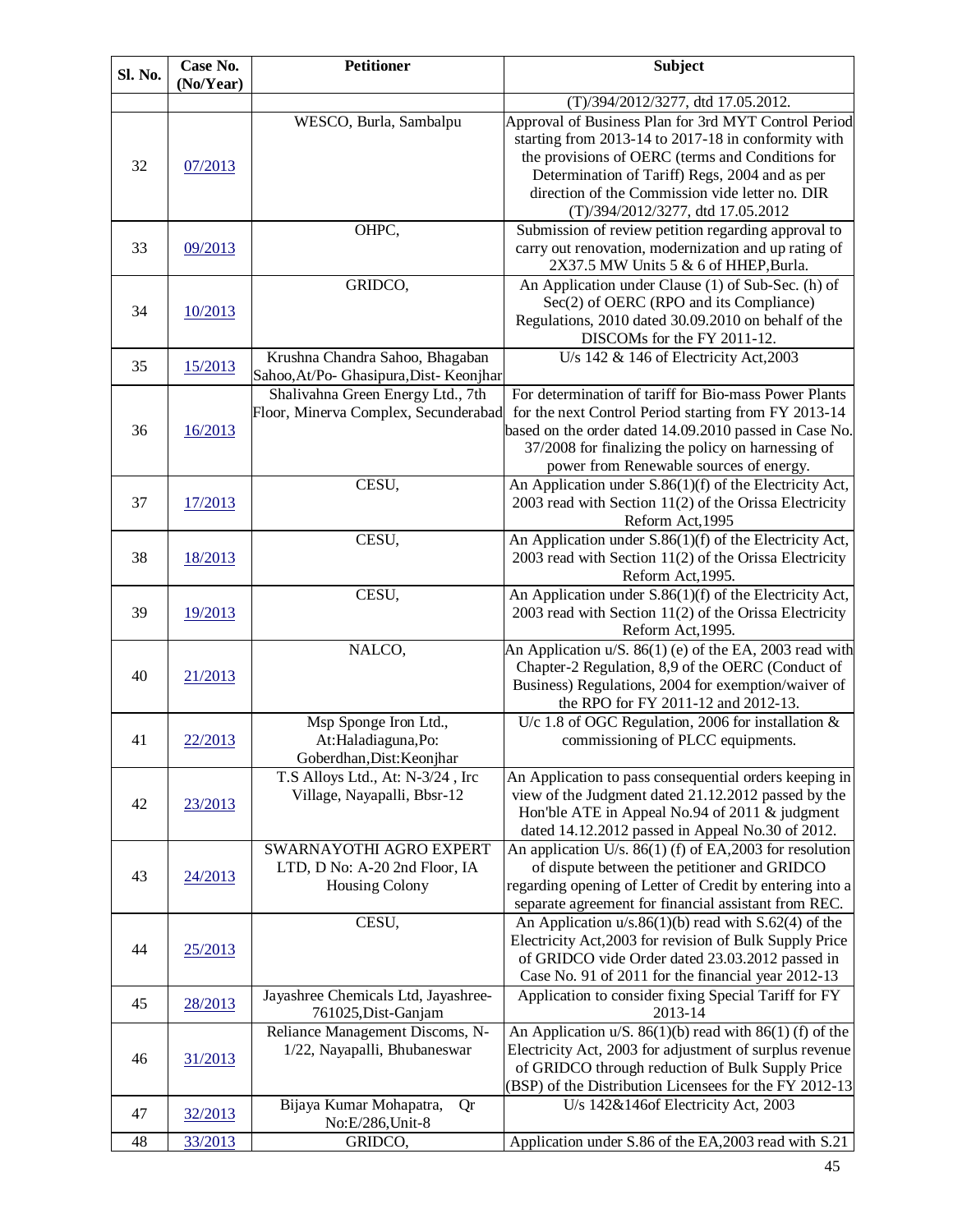| Sl. No. | Case No.<br>(No/Year) | <b>Petitioner</b>                                                                          | <b>Subject</b>                                                                                                                                                                                                                                                                                                      |
|---------|-----------------------|--------------------------------------------------------------------------------------------|---------------------------------------------------------------------------------------------------------------------------------------------------------------------------------------------------------------------------------------------------------------------------------------------------------------------|
|         |                       |                                                                                            | of the OER Act, 1995 and other enabling provisions for<br>approval of PPAs executed between the petitioner and<br>NTPC Ltd. for procurement of power from the 5MW<br>Dadri Solar PV power station at Ghaziabad & 5MW<br>Solar PV power station at Faridabad.                                                        |
| 49      | 35/2013               | C/O-Saurav<br>Sonthalia Rice Mill,<br>Agarwal, S-3/36, Sector-A, Zone-B                    | Application u/S. 142 of the EA, 2003 for non-<br>implementation of Order dated 19.01.2013 of the<br>OERC passed in Case no.75 of 2012 and order dated<br>07.09.2011 of the GRF, Bhubaneswar passed in<br>C.C.Case No. 62/2011.                                                                                      |
| 50      | 36/2013               | GRIDCO,                                                                                    | An application seeking direction of the Commission to<br>the Solar PV Developers under RPSSGP Scheme who<br>have commissioned their Rooftop projects in the State<br>with the benefit of Accelerated Depreciation presently<br>not being availed in conformity with order dtd<br>09.07.2010 in Case No.105 of 2010. |
| 51      | 37/2013               | Kalinga Metallics Pvt. Ltd., At.<br>Badapasi, Po- Gopalpur, Dist-<br>Keonjhar              | U/s 142 of the Electricity Act, 2003                                                                                                                                                                                                                                                                                |
| 52      | 39/2013               | Vendanta Aluminium Ltd., Jharsuguda,<br>Orissa                                             | Review of order dated 14.02.2012 in Case No. 28 of<br>2011 regarding resolution of the unresolved issued.                                                                                                                                                                                                           |
| 53      | 42/2013               | Orissa Hydro Power Corpn., Janapath,<br>Bhubaneswar                                        | For review of order dated 20-03-2013 in case no 100 of<br>2012 by the commission.                                                                                                                                                                                                                                   |
| 54      | 44/2013               | CESU,                                                                                      | Approval of Business Plan for 3rd MYT Control Period<br>starting from 2013-14 to 2017-18 in conformity with<br>the provisions of OERC (terms and Conditions for<br>Determination of Tariff) Regs, 2004 and as per<br>direction of the Commission vide letter no. DIR<br>(T)/394/2012/3277, dtd 17.05.2012.          |
| 55      | 45/2013               | Utkal Alumina International Limited,                                                       | For exemption from the provisions for installation of<br>PLCC/SCADA                                                                                                                                                                                                                                                 |
| 56      | 47/2013               | Krushna Chandra Sahoo, Bhagaban<br>Sahoo, At/Po- Ghasipura, Dist- Keonjhar                 | U/s 142 & 146 of Elecrticity Act, 2003                                                                                                                                                                                                                                                                              |
| 57      | 54/2013               | Sterlite Energy Ltd, 92, Marker<br>Chamber-Iii, Nariman Point, Mumbai-<br>400021           | For review of the order dt. 12.06.2013 in Case Nos.<br>117of 2009, 31 of 2010 and 56 of 2010                                                                                                                                                                                                                        |
| 58      | 58/2013               | Chandramani Moharana,<br>At-Balibsta<br>Po-Siaro Ps Gop Dist-Puri                          | U/s 142 of the Electricity Act-2003                                                                                                                                                                                                                                                                                 |
| 59      | 62/2013               | Orissa Hydro Power Corpn., Janapath,<br>Bhubaneswar                                        | For approval of R&M of 24 MW Units #3 of CHEP,<br>Chiplim, a as per regulation 2009                                                                                                                                                                                                                                 |
| 60      | 67/2013               | Orissa Hydro Power Corpn., Janapath,<br>Bhubaneswar                                        | For approval to carry out renovation , modernisation and<br>uprating of 2X37.5 MW unit #5 & 6                                                                                                                                                                                                                       |
| 61      | 68/2013               | Orissa Hydro Power Corpn., Janapath,<br>Bhubaneswar                                        | Approval to carry out renovation, modernisation of<br>Uniy-1 to 6 Balimela Project                                                                                                                                                                                                                                  |
| 62      | 71/2013               | Kalinga Bidyut Prasaran Private Ltd,<br>27, Shahid Nagar, Bhubaneswar                      | For review of the order dtd. 25.09.2013 of the<br>commission passed in Case No. 114/2012                                                                                                                                                                                                                            |
| 63      | 74/2013               | Ujaas Energy Ltd, Regd. Office -<br>At.211/01, Opp. Sector-C, Metalman<br>Industrial Area, | An Application under S.86(1)(e) of EA, 2003 read with<br>Regulations 7(1), (2) & (9) of the OERC (RPO and its<br>Compliance) Regulations, 2010 for non-compliance of<br>RPO by the obligated entities for FY 2011-12 to 2012-<br>13.                                                                                |
| 64      | 78/2013               | Jagannath Foods & Aqua Pvt Ltd, 98,<br>Kharvel Nagar, Bhubaneswar                          | For establishment of wind energy projects and<br>execution of PPA                                                                                                                                                                                                                                                   |
| 65      | 79/2013               | PVT LTD, 98, Kharvel Nagar<br>Bhubaneswar                                                  | INTECH KESHARI SOLAR ENERGY For establishment of wind energy project and execution<br>of PPA                                                                                                                                                                                                                        |
| 66      | 80/2013               | Odisha<br>Director (Tariff),                                                               | Suo-motu proceeding for finalization of generic tariff                                                                                                                                                                                                                                                              |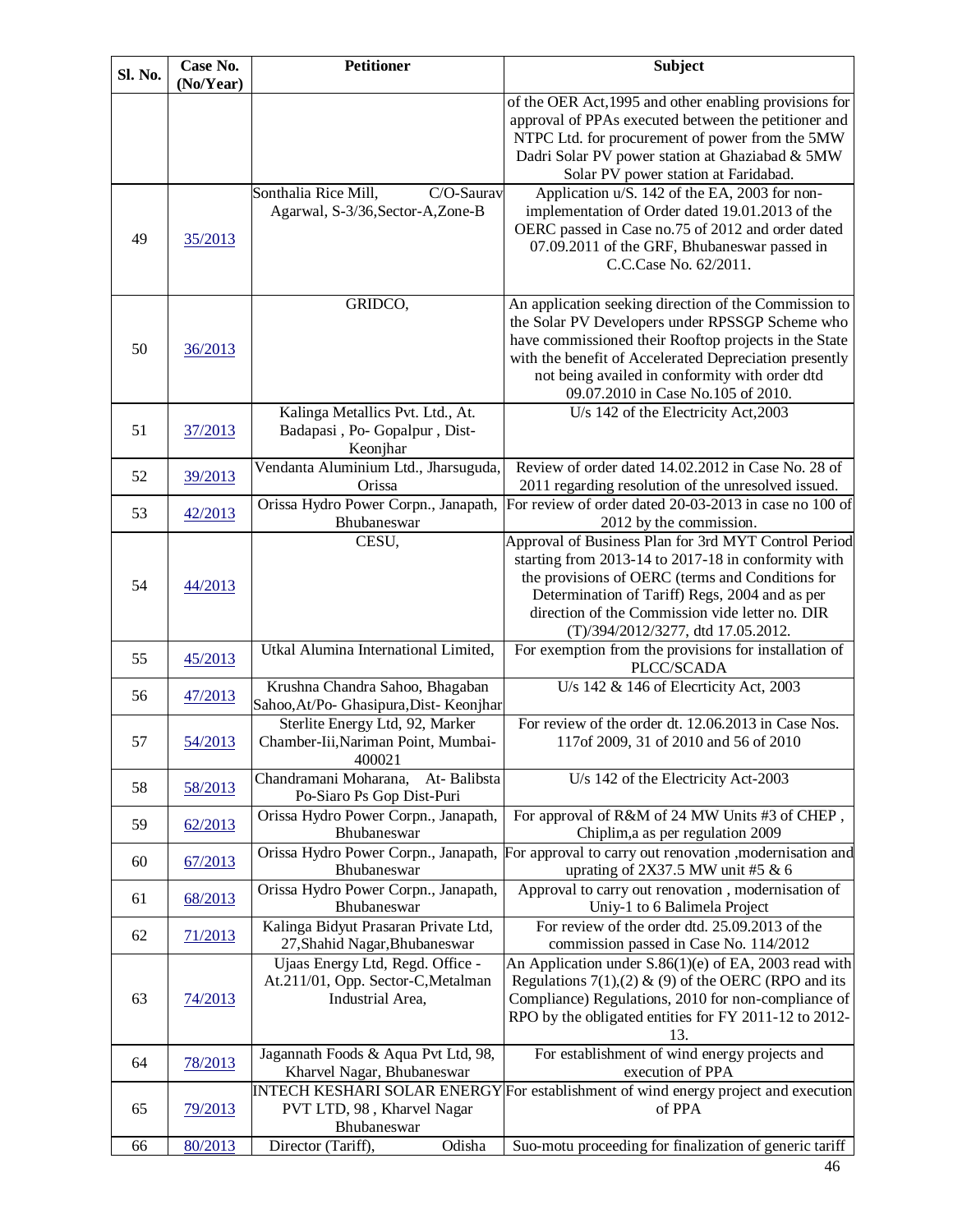| Sl. No. | Case No.<br>(No/Year) | <b>Petitioner</b>                                                       | <b>Subject</b>                                                                                                                                                                       |
|---------|-----------------------|-------------------------------------------------------------------------|--------------------------------------------------------------------------------------------------------------------------------------------------------------------------------------|
|         |                       | <b>Electricity Regulatory Commission</b>                                | of Renewable Energy Sources including Co-generation                                                                                                                                  |
|         |                       |                                                                         | for the second control period 2013-14 to 2017-18.                                                                                                                                    |
| 67      | 81/2013               | Orissa Hydro Power Corpn.,<br>Janapath, Bhubaneswar                     | <b>Annual Revenue Requirement and Tariff for the FY</b><br>2014-15 (OHPC).                                                                                                           |
| 68      | 82/2013               | Sr Gm Sldc, Mancheswar,<br><b>Bhubaneswar</b>                           | <b>Annual Fee and Operating Charges for State Load</b><br>Despatch Centre (SLDC) for FY 2014-15                                                                                      |
| 69      | 83/2013               | Optcl,                                                                  | <b>Annual Revenue Requirement and determination of</b><br>Transmission Tariff for the year 2014-15 (OPTCL)                                                                           |
| 70      | 84/2013               | GRIDCO,                                                                 | <b>Annual Revenue Requirement and Tariff for the FY</b><br>2014-15 (GRIDCO).                                                                                                         |
| 71      | 85/2013               | CESU,                                                                   | <b>Annual Revenue Requirement and Retail Supply</b><br>Tariff for the FY 2014-15.(CESU)                                                                                              |
| 72      | 86/2013               | <b>WESCO</b>                                                            | <b>Annual Revenue Requirement and Retail Supply</b><br>Tariff for the FY 2014-15.(WESCO)                                                                                             |
| 73      | 87/2013               | <b>NESCO</b>                                                            | <b>Annual Revenue Requirement and Retail Supply</b><br>Tariff for the FY 2014-15.(NESCO)                                                                                             |
| 74      | 88/2013               | <b>SOUTHCO</b>                                                          | <b>Annual Revenue Requirement and Retail Supply</b><br>Tariff for the FY 2014-15.(SOUTHCO)                                                                                           |
| 75      | 93/2013               | SHALIVAHAN GREEN ENERGY<br>LTD, 7th Floor Minerva Complex 94<br>SD Road | Application $u/s 86(1)(e) \& f$ of Electricity Act, 2003                                                                                                                             |
| 76      | 97/2013               | Tapas Kumar Bhanja, Kamarda, Po.<br>Bhograi                             | U/s 142 of Electricity Act, 2003                                                                                                                                                     |
| 77      | 05/2014               | Jagyan Balk Mohanty,<br>At:-Mill<br>Campus (Brahmanisahi), P.O- Soro    | An Application under S.142 of the Electricity Act, 2003<br>for non-implementation of order dated 05.10.2013 of<br>the Ombudsman-II, Bhubaneswar passed in C.R. Case<br>No.54 of 2013 |
| 78      | 07/2014               | Santi Sudha Sahoo, C/O-Hrudananda<br>Sahoo, Plot No: 1261/1,            | An Application under S.142 of the Electricity Act, 2003<br>for non-implementation of order dated 29.11.2013 of<br>the GRF, CESU, Cuttack passed in C.C. Case No.493 of<br>2013       |
| 79      | 11/2014               | Manaranjan Mohapatra,<br>At: Kuldiha,<br>P.O: Jharpokharia              | U/s 142 of Electricity Act, 2003                                                                                                                                                     |
| 80      | 22/2014               | Maa Jatiani Fly Ash Bricks, C/O. Smt.<br>Nirmala Devi Agarwal, Ranipur  | U/s 142 of Electricity Act, 2003                                                                                                                                                     |

#### 59. **Consumer Counsel**

The Commission had engaged World Institute for Sustainable Energy (WISE), Pune as consumer counsel for analysis tariff applications of licensees for FY 2013-14. The said consumer counsel submitted its reports & presented its views during the tariff hearing of the Commission. The Commission has also engaged 9 NGOs/persons as consumer counsel to collect necessary feedback on consumer services from WESCO, NESCO, SOUTHCO & CESU areas and participate in the tariff hearing. Out of which five consumer counsels had submitted their reports and participated in the tariff hearing of the Commission.

#### 60. **Drafting and legal vetting**

The Division drafted and also made legal vetting of public notices, show cause notices, circulars etc. and assisted the Engineering Division in amendment of Regulations.

#### 61. **Legal Information**

The Division subscribed to law journals/reports/Collected CDs such as ILR Cuttack publication, CLT, Supreme Court Cases and Energy Law Reports to update information on latest judicial precedents / legislative developments. It gathered relevant information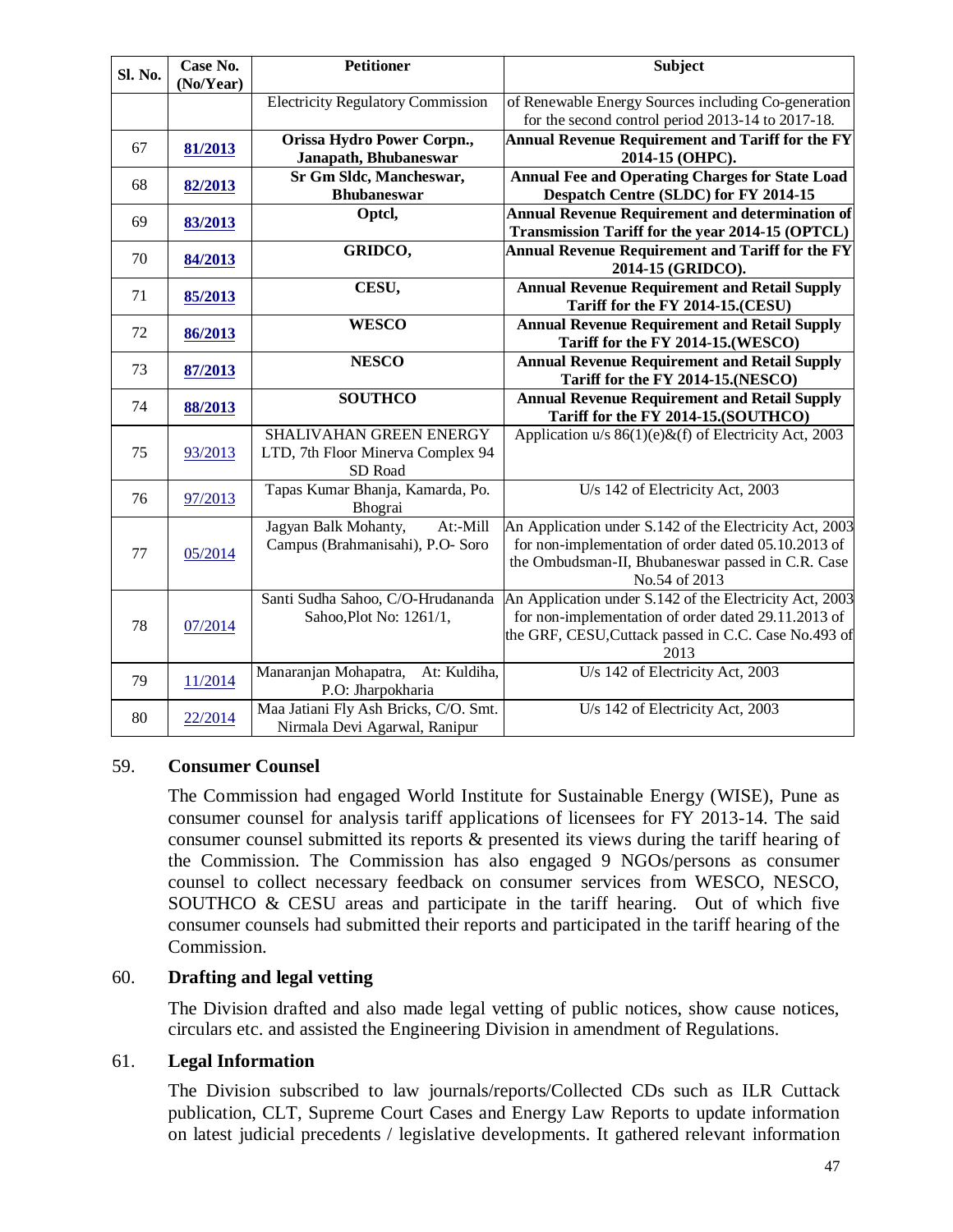on Acts, Rules, Regulations and Orders on legal and regulatory matters relating to electricity. Relevant Orders of High Courts, Supreme Court, Central Electricity Regulatory Commission (CERC), Appellate Tribunal for Electricity (ATE), Rules and Notifications of Govt. of Orissa/ Govt. of India.

62. According to Rule 11 of the Electricity Rules, 2005, formulated by the Central Govt. the jurisdictions of the courts other than the Special Courts shall not be barred under subsection(1) of Section 154 till such time the Special Court is constituted under subsection(1) of section 153 of the Act. Creation of additional number of courts is essential to meet the growing number of litigations so that natural justice is available at large to a variety of consumer class. Details of Eergy Police Stations and Special Courts are furnished in Annexure.

## 63. **Abatement**

Under Section 150 of the Electricity Act, 2003 whoever abates an offence under the said Act shall be punished as provided for the offence.

If any officer of employees of the licensee or electrical contractor abates the offence he shall be punished with imprisonment for the terms which may be extended three years, or with fine, or with both.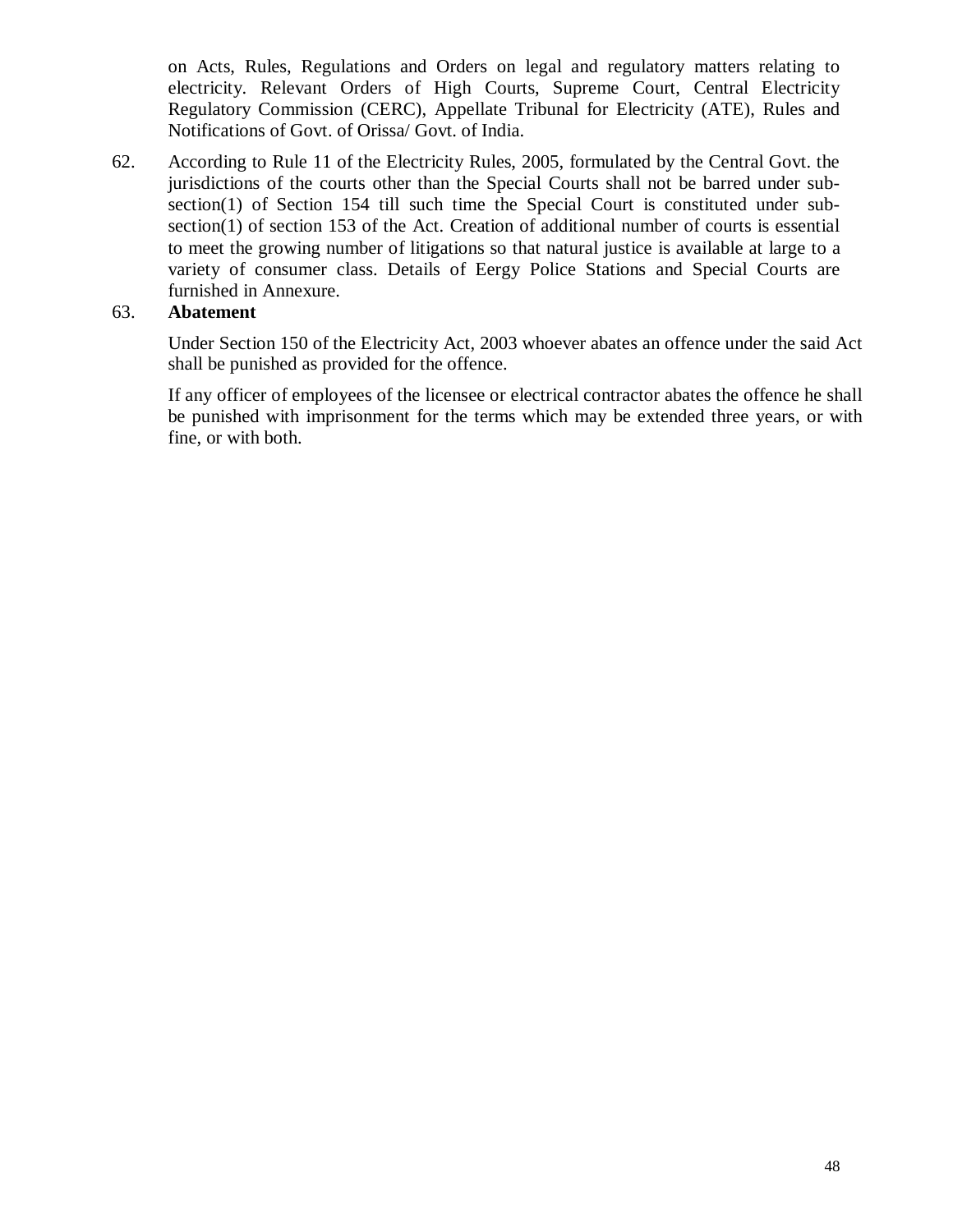#### 64. **BAR OF CIVIL COURT**

According to Section 145 of the Electricity Act, 2003, no Civil Court have jurisdiction to entertain any suit or proceeding of grant injunction in respect of any matter empowered to an Assessing officer, Appellate Authority, Adjudicating officer.

#### 65. **Important Judgments**

Following are the some of the important judgments on electricity matter pronounced by the Hon'ble Supreme Court and various High Courts & the Hon'ble ATE.

(i) Deciding the jurisdiction of the High Court to entertain the Writ Petition against the Tariff Order passed by the Odisha Electricity Regulatory Commission in Case Nos. 140, 142, 145 and 146 of 2009, the Hon'ble High Court has directed the OERC to take effective steps for implementation and compliance of its own Orders by giving a time-frame to the respective parties, because, mere passing of orders will have no meaning if it remains unimplemented. The OERC should take effective steps, even penal action against the violators for non-compliance of its orders without showing any sympathy to them. The OERC should also take steps to direct the DISCOMs to up-grade the new distribution transformers on priority basis, complete the audit of each distribution system and also ensure that investment of funds by DISCOMs for development and improvement of the existing system of generation and transmission.

> *"At the stage, we are not inclined to accede to the prayer made by the petitioner for an investigation by CBI into the loss of public money because we hope and trust that the effort of the OERC and the State Govt. will certainly make a substantial change in the system.*

> *The writ petition is accordingly disposed of. There shall be no order as to cost."*

**( Judgment delivered on 30.03.2012 by the Hon'ble High Court of Orissa in W.P.( C ) No. 8409 of 2011 in the case of Keonjhar Navanirmana Parisad & Others Vrs. State of Odisha and others**).

(ii) Deciding the jurisdiction of the High Court to entertain the Writ Petition against the tariff order passed by the Orissa Electricity Regulatory Commission, the Hon'ble High Court has held that, as would be evident from section 111 of the Electricity Act, the person aggrieved by the tariff order can prefer an appeal before the appellate authority. Perusal of Section 111 of the Electricity Act, 2003 reveals that, the appellate authority can delve into both facts and law. The jurisdiction of this Court while exercising power under Article 226 and 227 is rather circumscribed in as much as it can neither sit in appeal against the order passed by the OERC nor it can decide disputed question of fact efficaciously.

> **( Judgment delivered on 31.3.2009 by the Hon'ble High Court of Orissa in W.P.( C ) No. 15105 of 2007 in the case of Visa Steel Vrs. State of Orissa and others**) **AIR 2009(NOC) 2091 (Orissa).**

#### (iii) **Provisional Assessment**

Applying these principles to the facts of the present case, it is obvious that no statutory appeal lay against a provisional order of the assessment and the respondents were required to file objections as contemplated u/S. 126 (3) of the Electricity Act, 2003. It was only when a final order of assessment was passed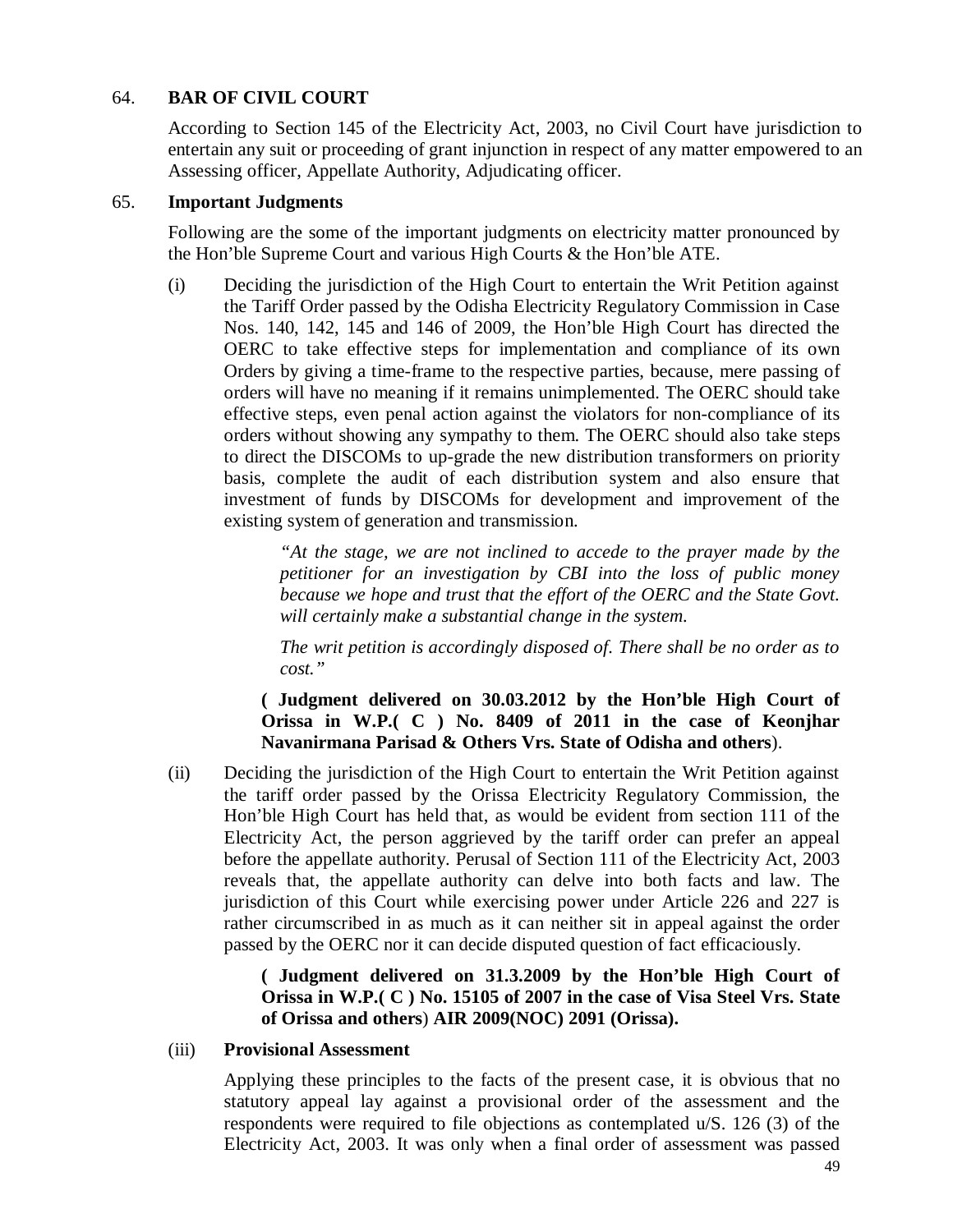that the respondents could prefer a statutory appeal which admittedly was not done in the case in hand. The High Court did not fall in error of jurisdiction in entertaining the writ petition but certainly failed to finally exercise the jurisdiction within the prescribed limitations of law for exercise of such jurisdiction. Keeping in view the functions and expertise of the specialized body constituted under the Act including the Assessing Officer, it would have been proper exercise of jurisdiction, if the High Court, upon entertaining and deciding the writ petition on a jurisdictional issue, would have remanded the matter to the Competent Authority for its adjudication on merits and in accordance with law: *Civil Appeal No. 8859 of 2011 (Executive Engineer & Another Vrs. Sitaram Rice Mill)*

In Civil Appeal No. 8859 of 2011 arising out of SLP (C) No. 36166/2010 (Executive Engineer & Another Vrs. Sitaram Rice Mill), the Hon'ble APEX Court in its conclusions observed as follows:-

- " 1. Where ever the consumer committees the breach of the terms of the agreements, regulations and the provisions of the act by consuming electricity in excess of the sanctioned and connected load, such consumer would be in blame and under liability within the ambit and scope of Section 126 of the 2003 Act.
- 2. The expression un-authorized use of electricity means as appearing in Sec. 126 of the act is an expression of wider connotation and has to be construed purposively in contrast to contextual interpretation while keeping in mind the object and purpose of the act. The cases of excess load consumption than the connected load inter alia would fall under Explanation (b) (iv) to the Section 126 of the Act, besides it being in violation of Regulations, 82 & 106 of the Regulations and terms of the Agreement.
- 3. In view of the language of Section 127 of the Act, 2003, only a final order of assessment passed under Section 126 (3) is an order appealable under Section 127 and a notice-cum-provisional assessment made under Section 126 (2) is not appealable.
- 4. Thus, the High Court should normally decline to interfere in a final order of assessment passed by the assessing officer in terms of Section 126 (3) of the 2003 Act in exercise of its jurisdiction under Article 226 of the Constitution of India.
- 5. The High Court did not commit any error of jurisdiction in entertaining the writ petition against the order raising a jurisdictional challenge to the notice/provisional assessment order dated 25.07.2009. However, the High Court transgressed its jurisdictional imitational while traveling into the exclusive domain of the Assessing Officer relating to passing of an order of assessment and determining factual controversy of the case.
- 6. The High Court having dealt with the jurisdictional issue, the appropriate course of action would have been to remand the matter to the Assessing Authority by directing the consumer to file his objections, if any, as contemplated under Section 126 (3) and require the Authority to pass a final order of assessment as contemplated under Section 126 (5) of the 2003 Act in accordance with law. "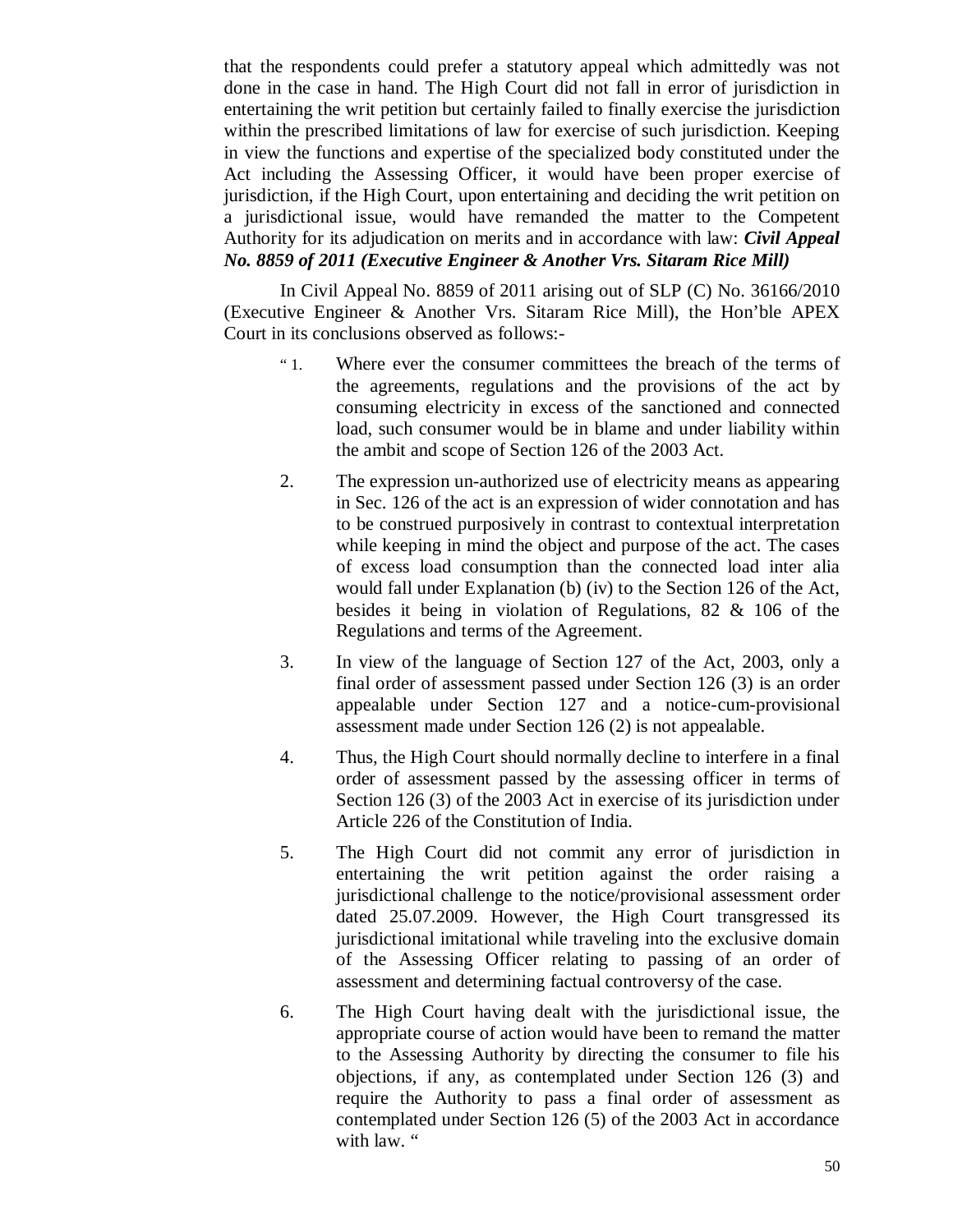For the reasons afore-recorded, the judgment of the High Court is set aside and the matter is remanded to the Assessing Officer to pass a final order of assessment expeditiously, after providing opportunity to the respondent herein to file objections, if any, to the provisional assessment order, as contemplated under Section 126 (3) of the 2003 Act.

*" The National Commission though held that the intention of the Parliament is not to bar the jurisdiction of the Consumer Forum under the Consumer Protection Act and have saved the provisions of the Consumer Protection Act, failed to notice that by virtue of Section 3 of the Consumer Protection Act, 1986 or Sections 173,174 and 175 of the Electricity Act, 2003, the Consumer Forum cannot derive power to adjudicate a dispute in relation to assessment made under Section 126 or offences under Sections 135 to 140 of the Electricity Act, as the acts of indulging in "unauthorized use of electricity" as defined under Section 126 or committing offence under Sections 135 to 140 do not fall within the meaning of "complaint" as defined under Section 2(1)(c) of the Consumer Protection Act, 1986.*

- (iv). The Hon'ble Apex Court in Civil Appeal No.5466 of 2012 arising out of SLP ( C) No. 35906 of 2011( U.P.Power Corporation Ltd.& Ors Vrs. Anis Ahmed) case has observed as follows:-
- *" 46. The acts of indulgence in "unauthorized use of electricity" by a person, as defined in clause (b) of the Explanation below Section 126 of the Electricity Act,2003 neither has any relationship with "unfair trade practice" or "restrictive trade practice" or "deficiency in service" nor does it amounts to hazardous services by the licensee. Such acts of "unauthorized use of electricity" have nothing to do with charging price in excess of the price. Therefore, acts of person in indulging in 'unauthorized use of electricity', do not fall within the meaning of "complaint", as we have noticed above and, therefore, the "complaint" against assessment under Section 126 is not maintainable before the Consumer Forum. The Commission has already noticed that the offences referred to in Sections 135 to 140 can be tried only by a Special Court constituted under Section 153 of the Electricity Act, 2003. In that view of the matter also the complaint against any action taken under Sections 135 to 140 of the Electricity Act, 2003 is not maintainable before the Consumer Forum.*

*47. In view of the observation made above, we hold that: (i) In case of inconsistency between the Electricity Act, 2003 and the Consumer Protection Act, 1986, the provisions of Consumer Protection Act will prevail, but ipso facto it will not vest the Consumer Forum with the power to redress any dispute with regard to the matters which do not come within the meaning of "service" as defined under Section 2(1)(o) or "complaint" as defined under Section 2(1)(c) of the Consumer Protection Act, 1986. (ii) A "complaint" against the assessment made by assessing officer under Section 126 or against the offences committed under Sections 135 to 140 of the Electricity Act, 2003 is not maintainable before a Consumer Forum. (iii) The Electricity Act, 2003 and the Consumer Protection Act, 1986 runs parallel for giving redressal to any person, who falls within the meaning of "consumer" under Section 2(1)(d) of the Consumer Protection Act, 1986 or the Central Government or the State Government or association of consumers but it is limited to the dispute relating to "unfair trade practice" or a "restrictive trade practice adopted by the service provider"; or "if the consumer*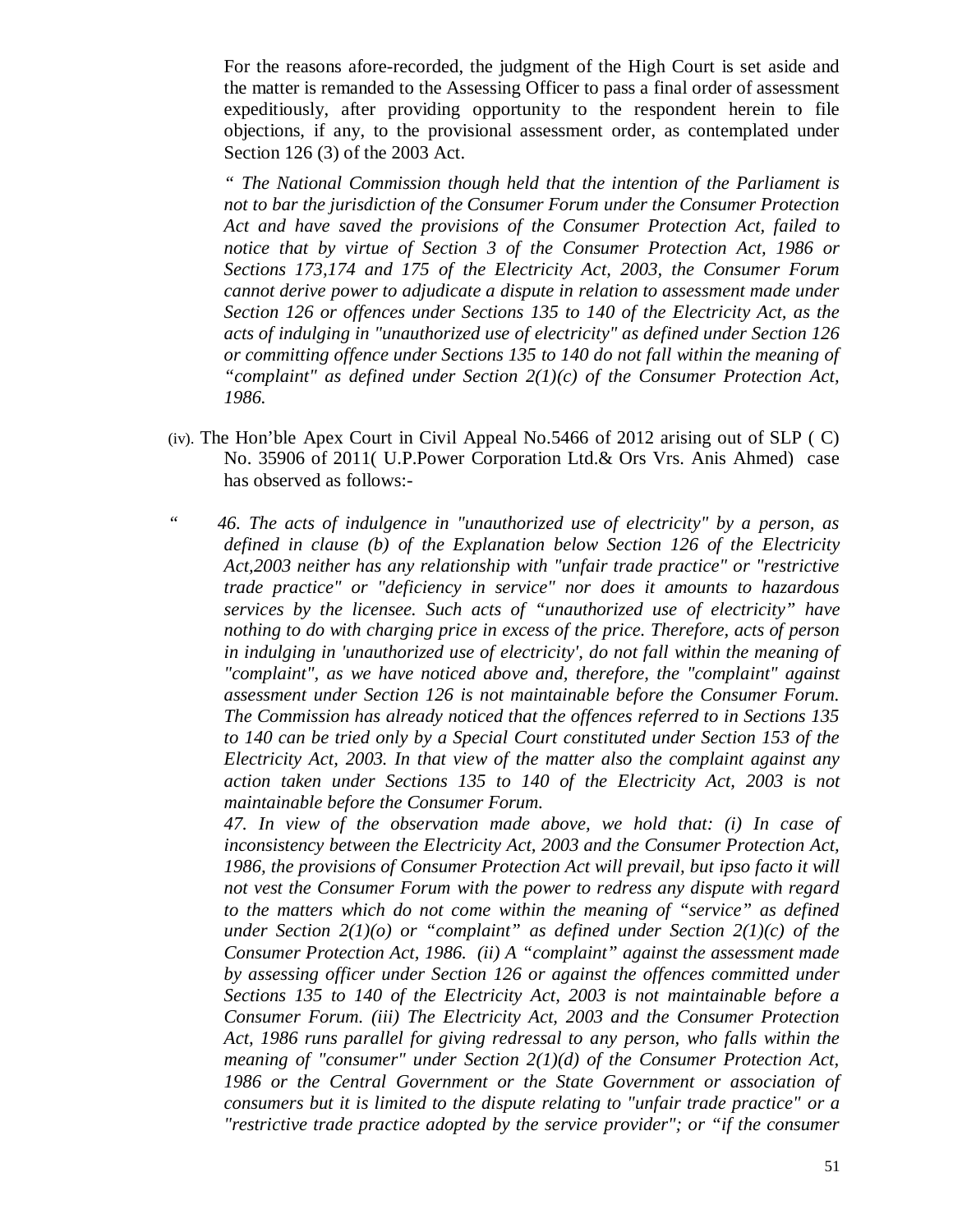*suffers from deficiency in service"; or "hazardous service"; or "the service provider has charged a price in excess of the price fixed by or under any law". 48. For the reasons as mentioned above, we have no hesitation in setting aside the orders passed by the National Commission. They are accordingly set aside. All the appeals filed by the service provider licensee are allowed, however, no order as to costs."* 

- (v). Where the provisional assessment order not disclosing as to how quantum of electricity used unauthorizedly had been arrived , consumers were also not appraised that they were entitled to file objection against provisional order. In such case non-filing of no objections cannot be ground to treat provisional order as final order. The said provisional order is liable to be quashed being violative of natural justice. **AIR 2010 Raj 86 (A).**
- (vi). Merely because final report exonerating consumer from charge of theft of electricity filed in criminal proceedings was accepted by Judicial magistrate would not mean that the consumer was not involved in power theft. It will not absolveconsumer from civil liability of payment of dues under the Act. **AIR 2003 SC 1354 Rel.on AIR 2010 All 115(DB).**
- (vii). During pendency of an Appeal U/S.127 of the Electricity Act,2003 ,proceedings initiated by the licensee for recovery of theft assessment is not proper and the licensee is to be restrained to recover the penal amount till appeal was disposed of by the Appellate Authority. **AIR 2010 (NOC) (Supp) 667(All) (DB).**

#### (viii). **Duty to supply on request**

Section 43 of the Electricity Act,2003 – advertisement by Official Liquidator inviting tenders for outright sale of movable and immovable assets/ properties of Company "as is where is" basis- the Respondent No.1 found to be the highest bidder, as such sold with and handed over possession – apply for new electricity connection- deposited security amount by executing agreement- asked by the licensee to pay electricity dues outstanding against the erstwhile Company- issue to be decided of a Company under liquidation through court auction is liable to pay the arrears of electricity dues outstanding against the erstwhile companyupholding the single Judge's order of the said Hon'ble High Court of Odisha held that the new purchaser who purchases the property in question through court auction is not liable to discharge any liabilities including the arrears of electricity charges pertaining to pre-liquidation period of the erstwhile company.

Accordingly, Regulation 13(10) (b) of the OERC (Conditions of Supply) Code, 2004 – held, not applicable to a case where fresh connection is applied for.

As per S.55 (1) (g) of the Transfer of Property Act, 1882, the seller's (previous owner) responsibility to clear up all public charges up to the date of sale.  $S.55(1)$  (g) of the said Act says the seller is bound to pay all public charges due in respect of the property up to the date of sale, when a property is sold in auction . S.55 of the said Act refers to a contract only. Unless there is a contract to the contrary, the rights and obligations of the parties to a sale would be as indicated in S.55. Such a contract to the contrary must be express and not implied, as a result whereof the meaning of the term encumbrance would be expanded. *(2009)148 Company Case 641(SC).*

**In this context the Hon'ble High court of Odisha when passing the above order in W.***A.237 of 2010 arising out of W.P.(C) No.9807 of 2010, has*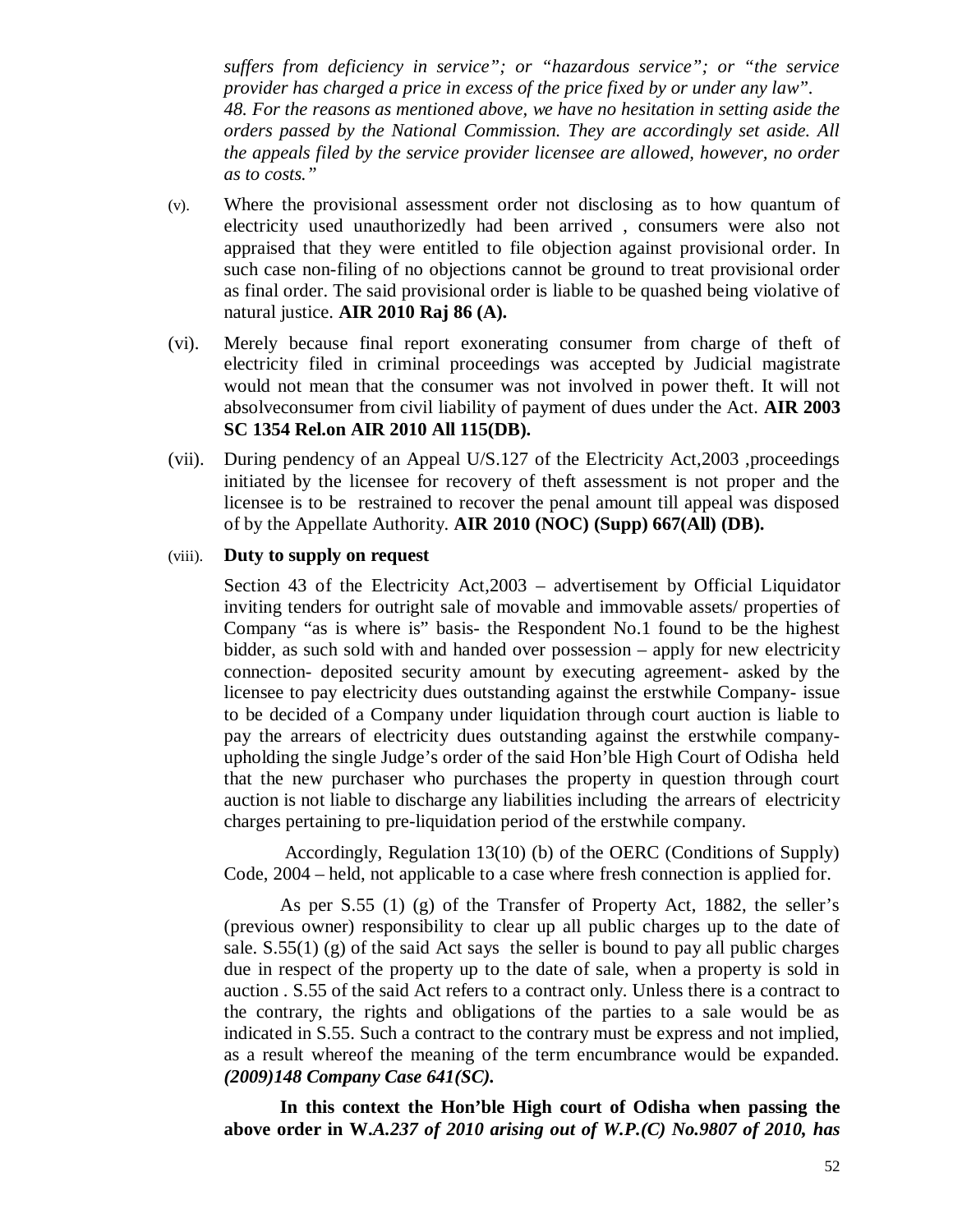#### *followed the observation of the Hon'ble Apex Court in case of Paschimancal Vidyut Vitran Nigam Ltd &ors Vs.M/s.DVS Steel & Alloys Pvt.Ltd & ors.AIR 2009 SC 647:-*

*" 9…A transferee of the premises or a subsequent occupant of a premises with whom the supplier has no privity of contract can not obviously be asked to pay the dues of his predecessor on title or possession, as the amount payable towards supply of electricity does not constitute a (charge) on the premises. A purchaser of a premises, can not be foisted with the electricity dues of any previous occupant, merely because he happens to be the current owner of the premises. The supplier can therefore neither file a suit nor initiate revenue recovery proceedings against a purchaser of a premises for the outstanding electricity dues of the vender of the premises, in the absence of any contract to the contrary".*

A statutory authority can not demand payment of arrears of the dues pertaining to the pre-liquidation period from the purchaser, who had purchased the property through court auction and the dues had to be settled by the liquidator as per the provisions of Sections 529 , 529A and 530 of the Companies Act,1956, with the prior sanction of the court. The Official liquidator was to hand over the possession of the property in question without any charge or encumbrance of sales tax, liabilities and execute the sale deed accordingly. Law is also well settled that the purchaser of the properties of a company under liquidation is entitled to get a clear title free of charges, even if , there was attachment by a statutory authority.

However, it is open to the statutory body to take such steps as may be just and proper in consonance with law for realization of the arrears of electricity dues payable to it by the erstwhile owner.

- (ix). The State Commission in law can not usurp either the jurisdiction of the Grievance Redressal forum or the Ombudsman. In respect of the grievance of the consumers, the specific forum or redressal and representation to a higher authority are provided under S.42(5) and (6) of the Electricity act,2003 and the regulatory commission has no jurisdiction apart from the fact it is either the appointing authority or the authority conferred with the powers to frame regulations, and not even an appeal power has been conferred on the State Commission with respect to consumer grievance. *2007 Aptel 356: Dakshin Harayan Bijli Vitran Nigam Ltd. Vs.DLF Service Ltd.*
- (x). The Regulatory Commission could exercise jurisdiction only when the subject matter of adjudication falls within its competence and the order that may be passed is within its authority and not otherwise on facts and in the law. All these statutory provisions conferring jurisdiction on the redressal forum, thereafter to approach the Ombudsman, it follows that the State Commission has no jurisdiction to decide the dispute raised by the consumers. *2007 Aptel 764***:** *Dakshin Harayan Bijli Vitran Nigam Ltd. Vs.Princeton Park Condominium.*
- (xi). The basic question is whether the individual consumer can approach the State Commission under the Act or not. By virtue of S.42(5), all the individual grievances of the consumers have to be raised before the Grievance Redressal Forum and the Ombudsman only. The Commission can not decide about the disputes between the licensees and the consumers. *AIR 2008 SC 1042:MSED Vs. LIoyd Steel Industries Ltd***.**
- 66. **Proceedings under S.142 of the Electricity Act,2003**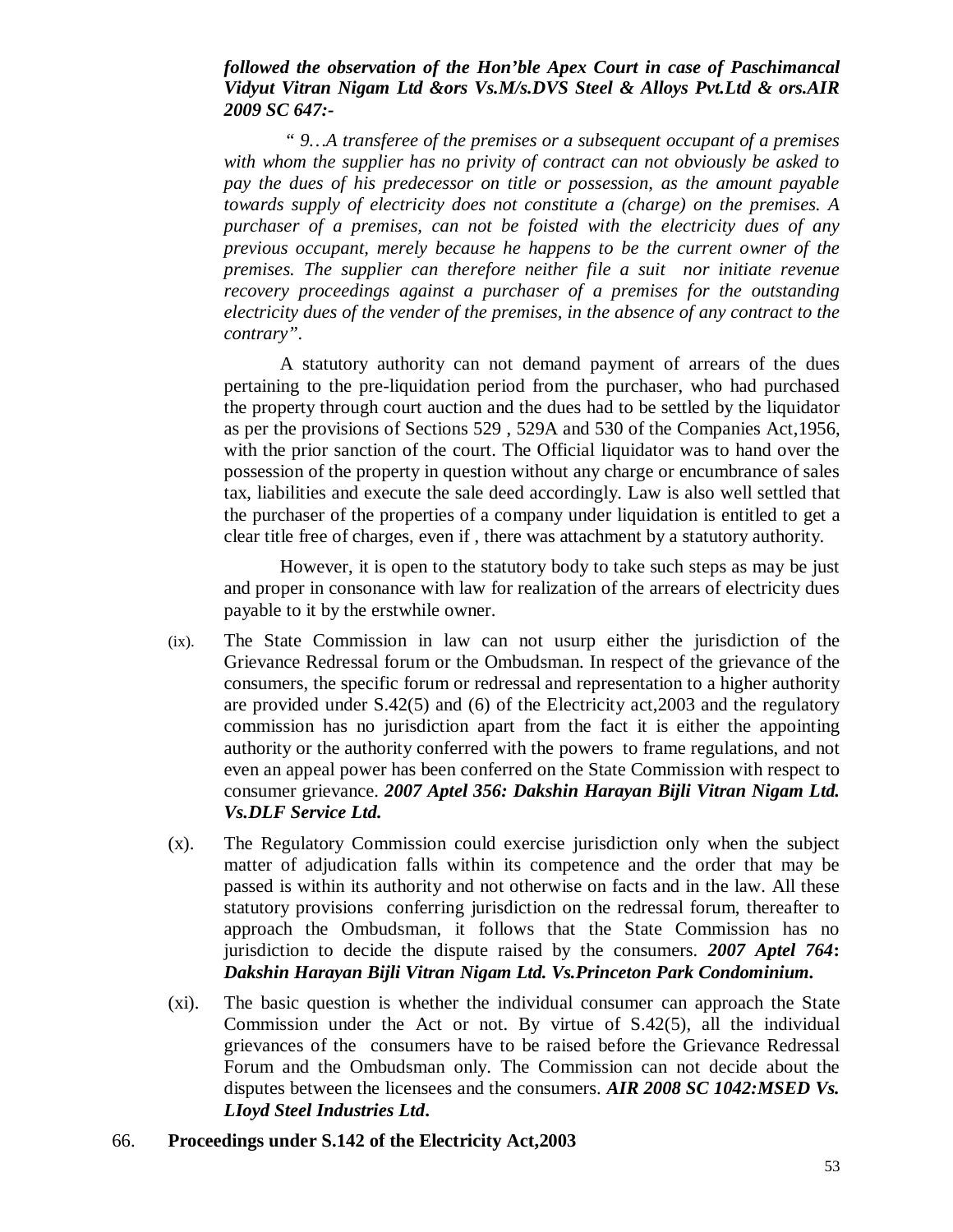In penalty proceedings under S.142 of the Electricity Act,2003, issuance of Showcause notice and necessity to follow the principles of natural justice is mandatory , which is specifically observed by the Hon'ble Apex Court . Unless the mandatory procedure of issuance of show- cause notice containing the specific allegations is followed in the penanlty proceedings, it would tatamount to violation of principles of natural justice which will vitiate the entire proceedings.

- 67. Natural justice another name for commonsense justice. Natural justice is the administration of justice in commonsense liberal way. Justice is based on natural ideasand human values. Natural justice relieves legal justice from un necessary technicality, grammatical pendatry or logical prevarication. The adherence to principles of natural justice is of supreme importance than quasi-judicial body embarks on determining dispute between the parties. The first and foremost principle is what is commonly known as *audi alteram parten rule***.** It says that no one should be condemned unheard. Notice is the first limb of this principle. It must be precise and unambiguous. It should appraise the party determinatively the case he has to meet. Time given for the purpose should be adequate so as to enable him to make his representation. In the absence of a notice of the kind and such reasonable opportunity, the order passed becomes wholly vitiated. Thus it is but essential that a party should be put on notice of the case before any adverse order is passed against him. This is one of the most important principles of natural justice. Justice should not only be done but should manifestly be seem to be done. *AIR 2009 SC 2375: Uma Nath Pandey Vs. State of U.P.*
- 68. A show-cause notice is the foundation on which the Department has to built up its case. If the allegations in the show-cause notice are not specific and are on the contrary vague, lack of details and/or un intelligible that is sufficient to hold that the notice was not given proper opportunity to meet the allegations indicated in the show-cause notice. **(Emphasis added).***2007(5) SCC 388: Commissioner of Central Excise Vs. Brindavan Beverages (P) Ltd.*
- 69. An order imposing penalty for failure to carry out the statutory obligation is the result of a quasi-criminal proceeding and penalty will not ordinarily be imposed unless the party obliged has either acted deliberately in defiance of law or was guilty of contumacious or dishonest conduct or acted in conscious disregard of its obligation. *2004(2) SC 783: Karnataka Rare Earth and another Vs. Senior Geologist, Dept. of Mines & Geology and another.*

## **(Judgment delivered on 31.3.2009 by the Hon'ble High Court of Orissa in W.P.( C ) No. 15105 of 2007 in the case of Visa Steel Vrs. State of Orissa and others**) **AIR 2009(NOC) 2091 (Orissa).**

70. The Hon'ble High Court of Orissa vide its order dated 16.03.2010 in W.P (C) Nos. 6624, 6625 & 6626 of 2008 had directed OERC to fix the cost of supply at various voltage i.e., EHT, HT, LT and also to indicate the cost of Tariff for each category, the extend of cross-subsidy existing and plan action to reduce it over a period of time as envisaged in  $S.61(g)$  of the Electricity Act, 2003 and Regulation 7(c) (iii) of OERC (Terms and Conditions for Determination of Tariff) Regulations, 2004.

## **(Judgment delivered on 16.3.2010 by the Hon'ble High Court of Orissa in W.P.( C ) Nos. 6624,6625 & 6626 of 2008 in the case of M/s. Tata Steel Ltd.& others vrs. OERC & others.**

71. When a financial assessment is under process under S. 126 of the Electricity Act, 2003, the petitioner can avail alternative remedy and there is no justification to issue direction for restoration of power supply on deposit of reasonable percentage of amount of the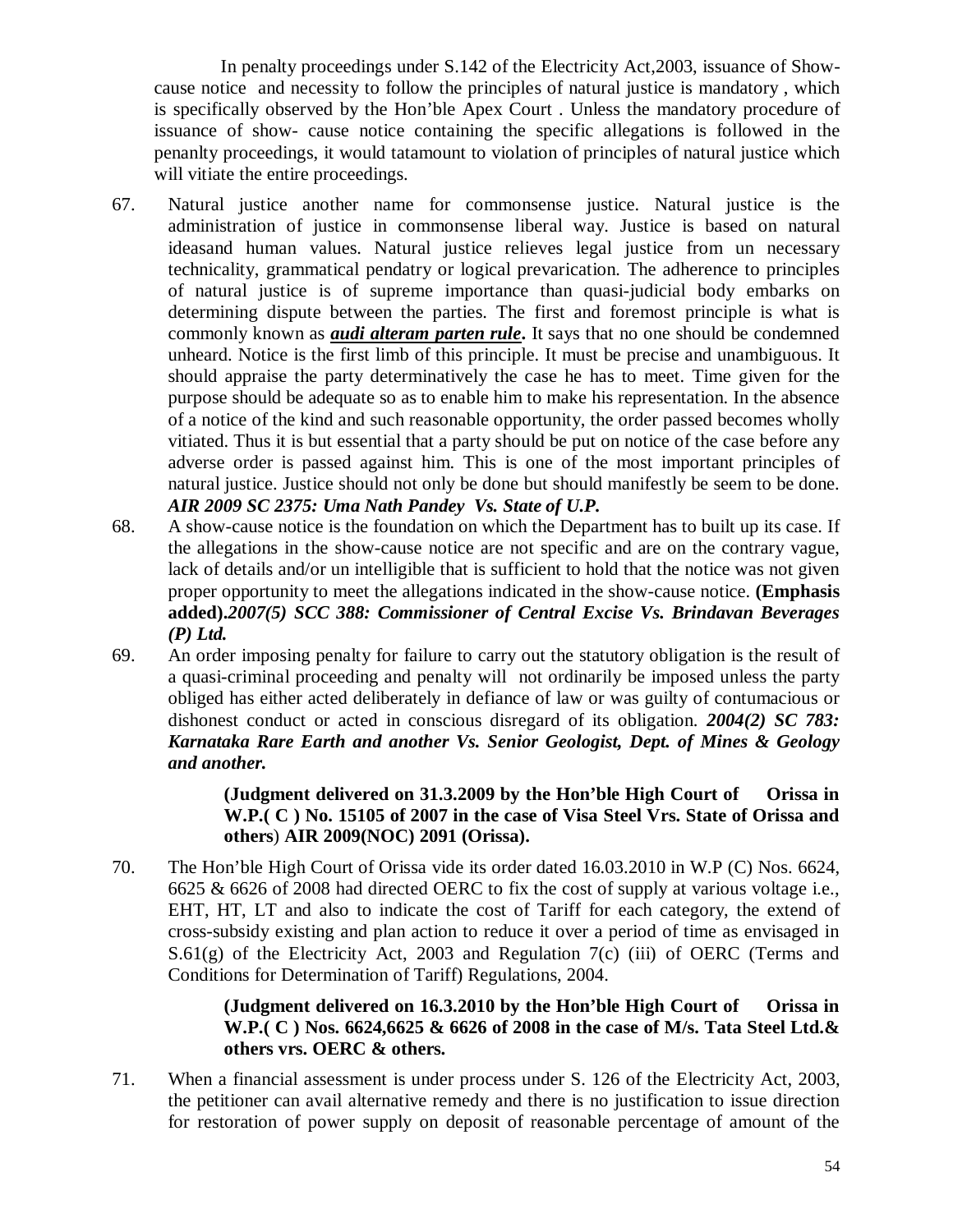provisional bill- It is not maintainable under Writ jurisdiction. *M/s Synergy Pvt. Ltd. Vrs. Jharkhanda State Electricity Board,* (**AIR 2009 (NOC) 975 Jharkhanda.)**

72. Statutory Forums established under S. 42 of the Electricity Act, 2003, are the Competent Authority for redressal of consumer grievances. The consumer is obliged to first approach such Forums. The Board has to accept the order passed by such Forums without any discretion of the matter. M/s Bikanear Plosto Flex Pvt. Ltd. Vrs.State of Bihar & other.

## **AIR 2009(NOC) 1559 (Patna).**

73. Opportunity should be given for filing of objection and personal hearing must be fulfilled before passing final assessment order under S.126 of the Electricity Act, 2003. Writ petition maintainable for non compliance of the above Statutory Provision. Radhakrishna R Vrs. G.M, BESCOM & others.

## **AIR 2009 (NOC) 1558(Karnatak).**

- 74. The person who have avail power supply by way of an "Independent Feeder" for getting uninterrupted power supply is to pay special price for the special service as per UP Electricity Supply Code. "Independent Feeder" means a feeder constructed at cost of the consumer at supplying electricity to only that consumer.
- 75. In a leading judgment the Constitution Bench of the Hon'ble Supreme Court on 15.03.2010 has held that the Appellate Tribunal for Electricity has no jurisdiction to examine the validity of Regulations framed by CERC – as these are in the nature of Sub-Ordinate Legislation. The validity of the Regulations may, however, be challenged by seeking judicial review under Article 226 of the Constitution of India.
- 76. Demand charge relates to a charge on the consumer for keeping reserve the energy to supply him to the extent of contractual demand of energy. A consumer is liable to pay the same if the energy is supplied to the consumer by the license whether he draws or utilizes the same or not as the aforesaid relationship of the consumer with the supply company arises out of a contract entered into between them having mutual obligations. *Indian Rare Earth Vrs. MD, SOUTHCO & Or. 109(2010 CLT-680.*
- 77. Tariff fixation. Procedure to be followed for determination of tariff. Regulatory Commission can alone do it

## (**2002) 8 Supreme Court Cases 715, AIR 2002 SC,3588**

78. New connection. Application by wife. Earlier connection in the name of husband disconnected for non-payment of dues. Wife suppressing fact that earlier disconnection was in the name of her husband. Denial of new connection not illegal.

## **(AIR 2003 Patna, 10)**

79. Electricity supply. Section 43 of the Electricity Act, 2003. Lawful occupier of premises, means "*actual occupier*" in settled possession. Person in settled possession of property be it trespasser, unauthorized, encroacher can apply for supply of electricity without consent of owner. He is entitled to get electricity and enjoy the same until he is evicted by due process of law.

## **(AIR 2011, Calcutta, page -64 (Full Bench)**

80. Section 126 of the Electricity Act, 2003. The legislature has intended that the assessing officer must be a person who was actually member of the inspection team at the time of detecting the pilferage or unauthorized use of electricity so that, he can pass the order of assessment not on the basis of paper before him but after actually visiting the site at the time of detection of illegality.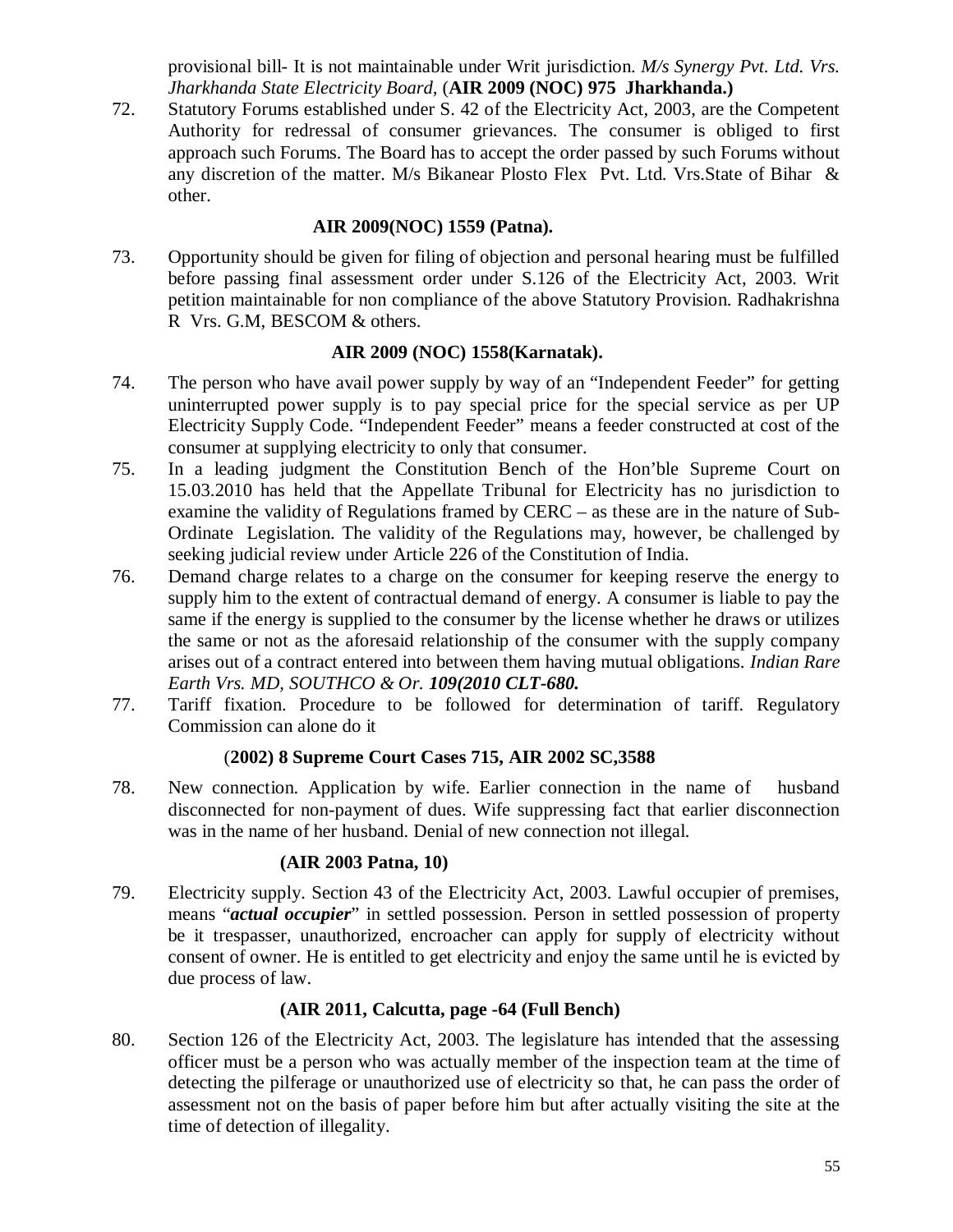#### **(AIR 2007, Calcutta, page -298)**

81. Section 126. Disconnection of electricity. Provisional assessment. Petitioner has to pay the whole of assessed amount for reconnection of supply. No order can be made directing reconnection on part payment of assessed amount.

## **(AIR 2011( NOC) 124 , Calcutta,)**

82. Constitution of India, Art.226. Section 126, 127 of Electricity Act, 2003. Writ petition. Alternative remedy available to petitioner against final assessment order u/S 126 of the Act, 2003. No appeal filed by petitioner under section 127 of the Electricity Act, 2003. Petition filed for direction of reconnection of supply. Not maintainable.

## **(AIR 2011( NOC) 124 , Calcutta,)**

83. Electricity Act 2003, Section 126. Constitution of India, Art.226. Restoration of electricity. Provisional assessment made by the assessing officer. Petitioner sought for restoration of electricity on payment of 50% of provisionally assessed amount. No provision of law provides for restoration on payment of 50% or part of the provisionally assessed amount. Whereas relevant regulations provide for restoration only on payment of whole assessed amount. Since amount is provisionally assessed as per relevant provisions, writ power cannot be exercised to direct restoration on payment of part only

#### **(AIR 2011(NOC) 127, Calcutta,)**

84. Electricity Act, 2003. Section 126(1) (b)(ii). Provisional assessment order. Unauthorized use of electricity. Over drawl of maximum demand does not come under definition of 'unauthorized use of electricity'. Provisional assessment order passed by the authority alleging "over drawl maximum demand" as ground of unauthorized use of electricity. It is without jurisdiction.

#### **(AIR 2011, Orissa, 38)**

85. Tariff. The term tariff not defined in the 2003 Act. The term tariff includes within its ambit not only the fixation of rates but also the rules and regulations relating to it. Under the 2003 Act, if one reads section 62 with section 64, it becomes clear that, although tariff fixation like price fixation is legislative in character, the same is made appellable vide section 111. These provisions namely section 61 and section 62 indicate the dual nature of functions performed by Regulatory Commission viz, decision making and specifying the terms and conditions of tariff determination

#### **[(2010) 4 Supreme Court Cases 603]**

86. Constitution of India. Art.226- Exhaustion of alternative remedy. Dispute relating to enforcement of right or obligation created under a statute. Specific remedy therefor provided in the statute. High Court may not deviate from general rule and interfere under Art.226, except a very strong case made out.

#### **[(2004) 4 Supreme Court Cases 268]**

87. Constitution of India. Art.226. Alternative remedy. Maintainability of writ petition. Validity of sales tax assessment questioned. Special and adequate remedy existing under the relevant statute containing self contained machinery. Writ not maintainable.

## **[(1983) 2 Supreme Court Cases 433]**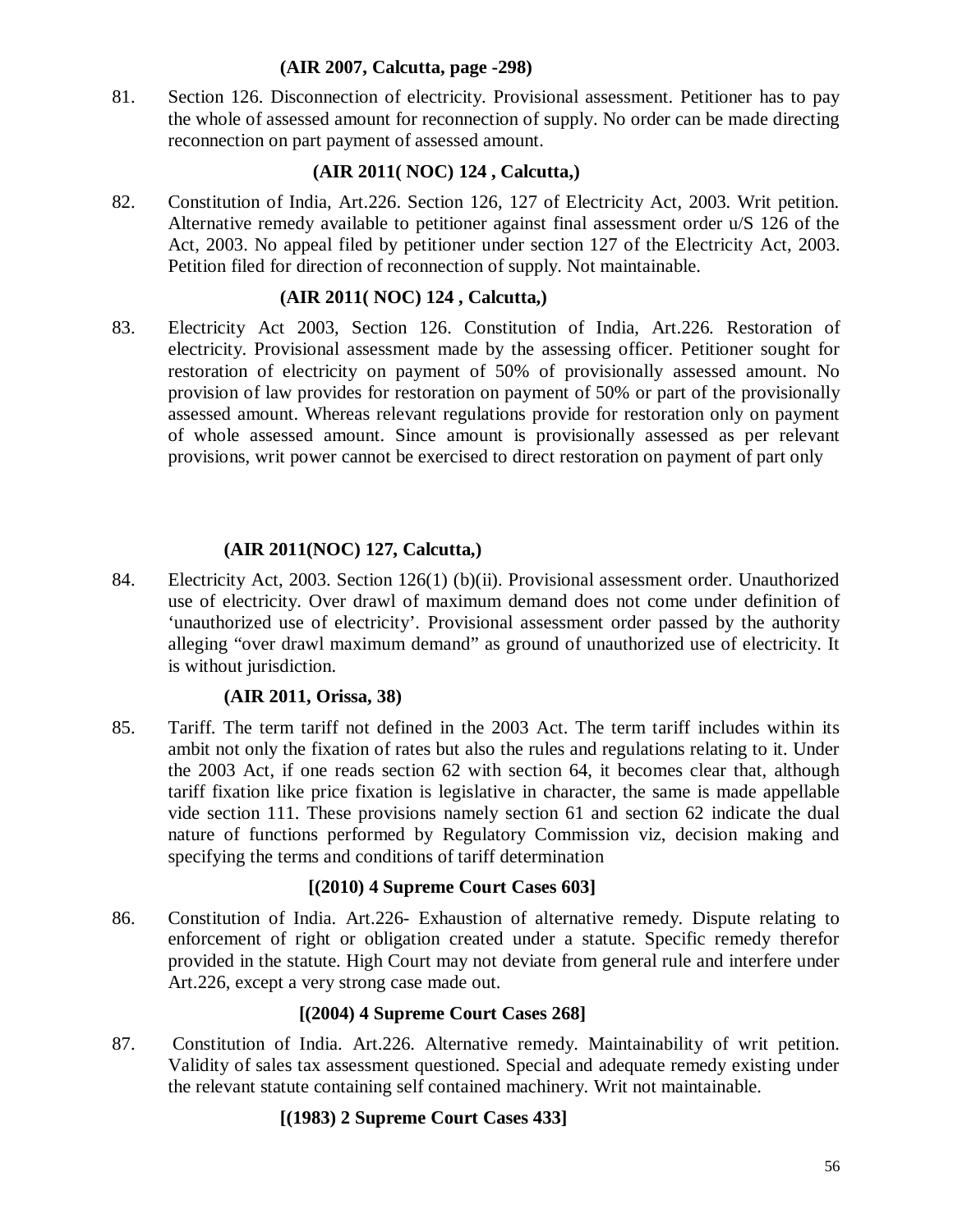88. Electricity. Judicial review of fixation of electricity tariff and providing cross-subsidy. Scope of High Courts power- Held that, High has only to be satisfied that proper procedure has been followed and it would not interfere unless the decision in question on the face of it is shown to be arbitrary, illegal and contrary to the Act.

## **[(2002) 3 Supreme Court Cases 711]**

89. Jurisdiction of Consumer forums against assessment made under section 126 of the Electricity Act, 2003. Against assessment order passed under section 126 of the Electricity Act, a consumer has option either to appeal under section 127 of the Electricity Act or to approach the consumer forum by filing complaint. He has to select either of the remedy. However before entertaining the appeal, the Consumer For a would direct the consumer to deposit an amount equal to one third of the assessed amount with the licensee. [Similar to section 127(2) of the Electricity Act].

## **[2008 CTJ (CP) NCDRC]**

## **(Jharakhanda Stae Electricity Board and another Vs. A alli)**

**N.B.:- After amendment of the Electricity Act 2003 in the year 2007, under section 127(2), it is now 50% of the assessed amount to be deposited by the consumer for preferring an appeal against the final assessment.**

90. Interpretation of Statute- Duty of Court indicated. It is not the duty of the court either to enlarge the scope of the legislation or the intention of the legislature when the language of the provision is plain and unambiguous. The court cannot rewrite, recast, or reframe the legislation for the very good reason that, it has no power to legislate. The power to legislate has not been conferred on the courts. The court cannot add words to a statute or read word into it which are not there. Assuming there is a defect or an omission in the words used by the legislature, the court cannot go to its aid to correct or make up the deficiency. Courts shall decide what the law is and not what it should be.

## **[(1991) 3 SCR 873]**

- 91. Section 14 of the Electricity Act, 2003. Supply of electricity. Erection of tower and laying over head lines. Licensee conferred with power under the Telegraph Act. Therefore consent of land owner before erecting tower not necessary. **( AIR 2007 Guj.32)**
- 92. Power of review. Principle indicated. The power of an Administrative Tribunal to review its decision under section 22(3) (f) of the Administrative Tribunal Act, 1985 can be summarized on the following points.
- 93. The power of the Tribunal to review its order/decision under section 22(3)(f) of the Act is akin/analogous to the power of a civil court under section 114 read with Order 47 Rule 1 of CPC.
- 94. The Tribunal can review its order on either of the grounds enumerated in Order 47 Rule 1 and not otherwise.
- 95. The expression any other sufficient reason appearing in Order 47 Rule 1 has to be interpreted in light of other specific grounds.
- 96. An error which is not self evident and which can be discovered by a long process of reasoning cannot be treated as an error apparent on the face of record justifying exercise of power  $u/S$  22(3)(f).
- 97. An erroneous order / decision cannot be corrected in the guise of exercise of power for review.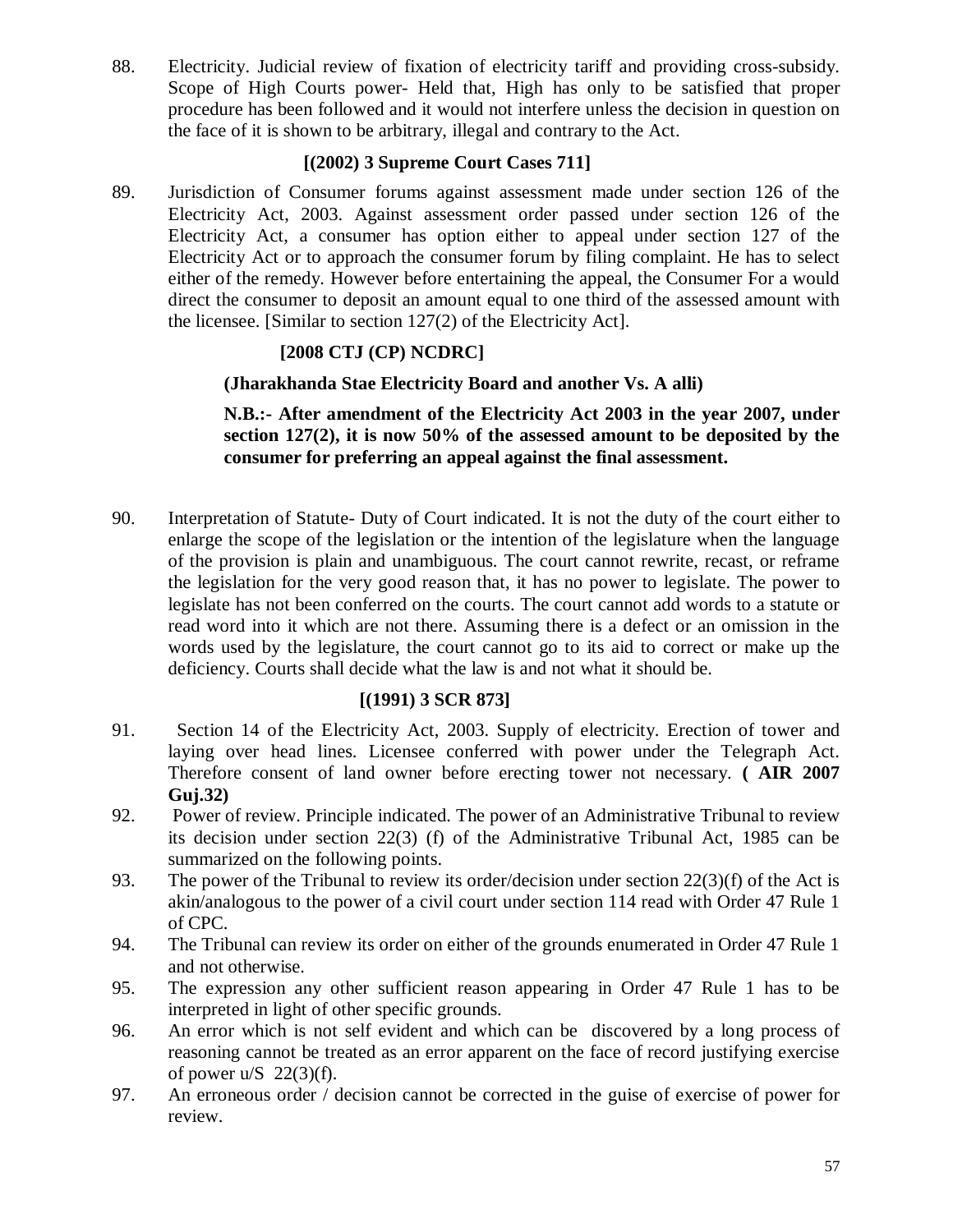- 98. A decision /order cannot be reviewed u/S 22(3) (f) on the basis of subsequent decision /judgment of a co-ordinate or larger bench of the Tribunal or of a superior court.
- 99. While considering an application for review , the tribunal must confine its adjudication with reference to materials which was available a the time of initial decision .The happenings od subsequent events or development cannot be taken note of, for declaring the initial order / decision as vitiated by an error apparent.
- 100. Mere discovery of new or important matter or evidence is not ground for review. The party seeking review has also to show that, such matter or evidence was not within its knowledge and even after the exercise of due diligence, the same could not be produced before the court/tribunal earlier.

## **[(2008) 8 Supreme Court Cases 612]**

101. Review:- Under Order 47 Rule 1 of CPC a judgment may be open to review interalia if there is a mistake or an error apparent on the face of the record. An error which is not self evident and has to be detected by a process of reasoning , can hardly be said to be an error apparent on the face of record justifying the court to exercise its power to review Under Order 47 Rule 1 of CPC. In exercise of jurisdiction Under Order 47 Rule 1 of CPC, it is not permissible for an erroneous decision to be reheard and corrected. There is clear distinction between an *"erroneous decision "and "an error apparent on the face of record"*. While the first can be corrected by the higher forum, the latter only can be corrected by exercise of the review jurisdiction. A review petition has a limited purpose and cannot be allowed to be " an appeal in disguise"

#### **[(1997) 8 Supreme Court Cases 715].**

102. It has been held by the Hon'ble Appellate Tribunal for Electricity that, in a proceeding, the State Commission instead of getting opinion from legal experts for clarification of the legal issue, may appoint a counsel to explain and enlighten the State Commission with regard to the legal positions on the basis of the authorities rendered by the Tribunal as well by the Supreme Court in the open forum in the presence of the necessary parties.

## **(Order dated 31.1.2011 of APTEL, New Delhi passed in Appeal No. 41.42,43 of 2010 between Polyplex Corporation Limited Vs. Utarakhanda Electricity Regulatory Commission and another.)**

103. Electricity Act, 2003. Section 145. Section 154(5) of Electricity Act, 2003 casts an obligation upon the Special Court to determine the civil liability even if no prayer is for determination of such liability is made by either party.

## **(AIR 2010 Delhi 91)**

104. Tariff revision retrospectively- Challenge to tariff order becomes infructuous as soon as the one year period of tariff expires.

#### **[(2002) 3 Supreme Court Cases 711]**

- (xlvii) Application filed after 5 years for revision of tariff as per direction of the Appellate Tribunal for Electricity to revisit tariffs and absorb additional cost in new tariff is improper. Revision ought to be filed within period the tariff order was in force. **AIR 2009 SC(Supp)1931(B).**
- (xlviii) Fixation of fuel surcharge rate for the licensees which involves arithmetical accounting does not need to give opportunity of hearing .**AIR 2009SC (Supp) 1442(A).**
- 105. Statutory Forums established under S. 42 of the Electricity Act, 2003, the Competent Authority for redressal of consumer grievances. The consumer is obliged to first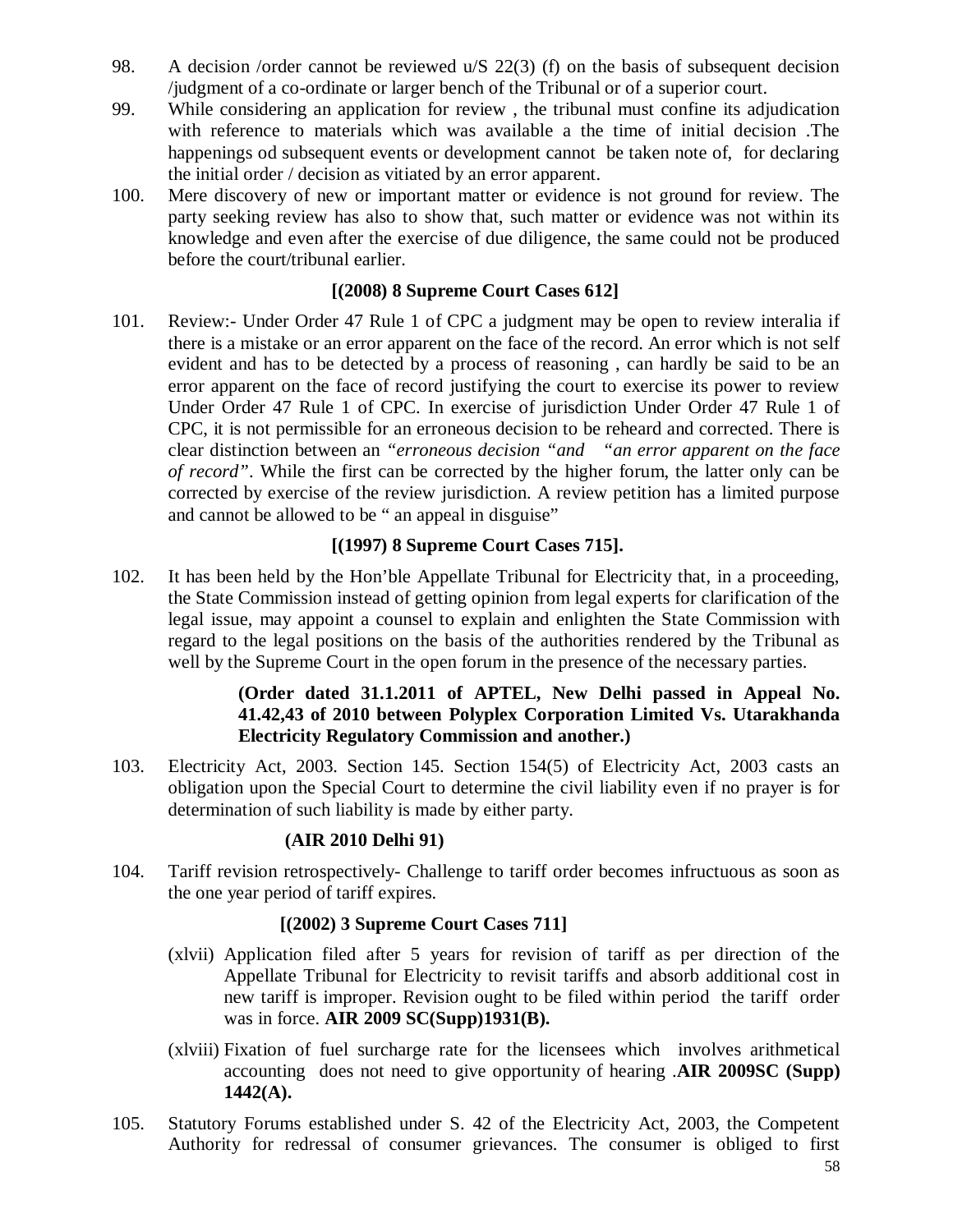approach such Forums. The Board has to accept the order passed by such Forums without any discretion of the matter. *M/s Bikanear Plosto Flex Pvt. Ltd. Vrs.State of Bihar & others,*

#### **AIR 2009(NOC) 1559 (Patna).**

- 106. When a financial assessment is under process under S. 126 of the Electricity Act, 2003, the petitioner can avail alternative remedy and there is no justification to issue direction for restoration of power supply on deposit of reasonable percentage of amount of the provisional bill- is not maintainable under Writ jurisdiction. *M/s Synergy Pvt. Ltd. Vrs.Jharkhanda State Electricity Board,* **AIR 2009 (NOC) 975(Jharkhanda).**
- 107. Opportunity should be given for filing of objection and personal hearing must be fulfilled before passing final assessment order under S.126 of the Electricity Act, 2003. Writ petition maintainable for non compliance of the above Statutory Provision. *Radhakrishna R Vrs. G.M, BESCOM & others,* **AIR 2009 (NOC) 1558(Karnatak).**
- 108. Theft of electricity/ provisional assessment Imposition of punishment or finre or both on conviction for offence u/S.135 of the Electricity Act,2003 has nothing to do with civil liability i.e. levy of electricity charges payable by person using electricity unauthorisedly.**AIR 2010 Raj 86(B).**
- 109. Procedure of Civil Court u/S.154(5) of the Electricity act,2003 regarding theft of electricity civil liability against the consumer in terms of money will not be 'decree' passed by the Court. But it is only by fiction of law that such liability would be recovered as if it were decree of Civil Court. **AIR 2010 Del 91(A)**.
- 110. Powers of Special Court u/S.154(5) of the Electricity Act,2003 regarding theft of energy- determination of civil liability against the consumer even if no prayer for determination of such liability is made by the either party is proper. **AIR 2010 Del 91(B).**
- 111. Where meter given for domestic supply and the consumer used for commercial purpose then assessment made u/sS.126(6) of the Electricity Act,2003at the rate equal to twice tariff payable for commercial category is improper. Assessment should be made at he rate equal to twice tariff applicable to domestic tariff**. AIR 2010 Cal 84 (DB).**
- 112. In a leading judgment the Constitution Bench of the Hon'ble Apex Court has held that "directions" in S.121 of the Electricity Act, 2003 do not confer power of judicious review in the Tribunal. It is not possible to lay down any exhaustive list of cases in which there is failure in performance of statutory functions by the Appropriate Commission. S.121 of the Act, of the Act, 2003 does not confer power of judicial review on the Appellate Tribunal. The wards "orders", "instructions" or "directions" in S.121 do not confer power of judicial review in the Appellate Tribunal for Electricity. The power of judicial review of the validity of Regulations made under the Electricity Act, 2003 is not conferred on the Appellate Tribunal for Electricity. *AIR 2010 SC 1338: PTC India Ltd. Vrs. CERC*.
- 113. In a leading judgment the Hon'ble High Court of Delhi had held that s.154 (5) of Electricity Act, 2003 casts an obligation upon the Special Court to determine the civil liability, even if no prayer for determination of such liability is made by either party. Therefore, even if no request had been made by the petitioner for determination of civil liability, the Special Court would still have to carry out the legislative mandate given to it u/s. 154(5) of the said Act. *AIR 2010 Del 91: BSES Rajdhani Power Ltd. Vrs. State, NCT of Delhi & another.*
- 114. The DISCOMs have to perform its statutory duty under S.42 of the Electricity Act, 2003 to supply electricity in the urban areas .*AIR 2009MP 118:Smt.Siyabani Thakur Vrs.M.P:State Electricity Board & ors.*
- 115. **Alternative remedy-Dispute as to electricity bill:-**

So for as the bill raised against the consumer-petitioner is concerned, if there is any dispute in the bill, it is open to the consumer-petitioner to approach before the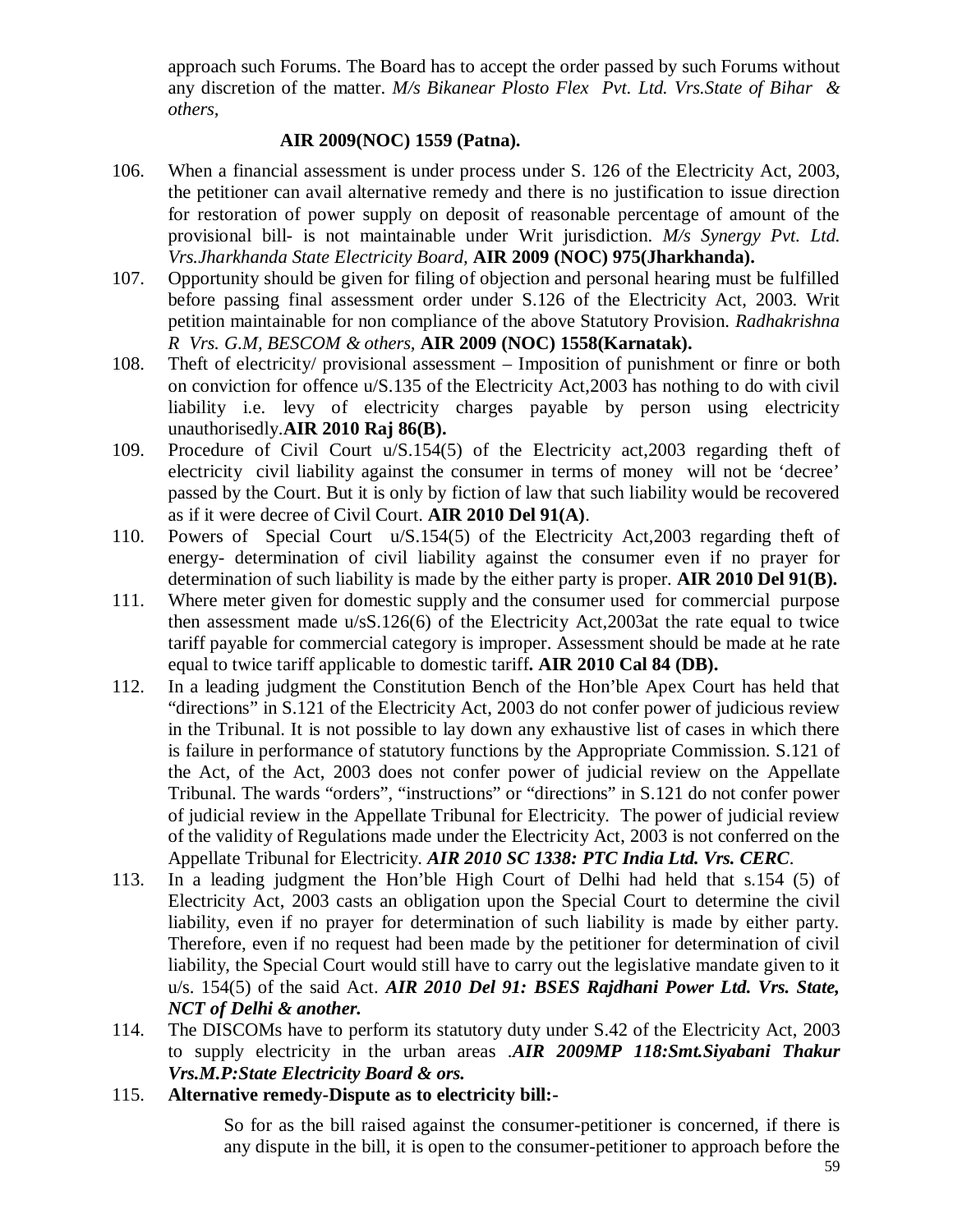GRF constituted u/S.42(5) of the Electricity Act, 2003. *AIR 2005 Ori 160: ARSS Stones Pvt. Ltd. Vrs. Chairman, GRIDCO & other.*

#### 116. **Awarded by the Electricity Ombudsman:**

Whether the award of the Electricity Ombudsman may be challenged only  $u/s$  34 of the Arbitration and Conciliation Act, 1996 as statutory arbitration. The Court has only drawn the analogy from S.34 of the Arbitration and Conciliation Act, 1996 a the principles to challenge the arbitral avoid should be limited to only such grounds as are available u/s 34 of the Arbitration and Conciliation Act, 1996. *AIR 2008 All.27: Purbachal Vidyut Vitran Nigam Ltd. Bhikarpur and another Vrs. Vidyut Lokpal (Electricity (Electricity Ombudsman).*

Where the "Electricity Ombudsman" has succeeded in mediation and conciliation in persuading the consumer and the licensee to reach to a settlement, the proceedings would not be subject to challenge except on the ground of jurisdictional error committed by the Electricity Ombudsman or any fraud pleaded and proved on record. In an other case the award may be challenged as an arbitral awards on the grounds available u/S. 34 of the Arbitration and Conciliation Act, 1996. The scope of interference with award is limited to the grounds, which may be taken u/S. 34 of the Arbitration and Conciliation Act, 1996.

- lv. Un-authorized use of electricity- regularization of –no provision for, in the Act or Regulations-no direction for, can be given by the Ombudsman: AIR 2010 SC-2893 (A).
- lvi. Supply of electricity-representation to be made for rederessal of grievances by any consumer to the Ombudsman- petitioner has approached High Court under Aricle-226 of the Constitution of India without first approaching to the Ombudsman is not permissible: **AIR 2010 Cal. -189**.
- lvii. Jurisdiction of consumer redressal forum- 'consumer' whether include, commercial consumer – the Electricity Act, 2003 had not made any distinction between private and commercial consumer- any person who is supplied with electrical energy by Board is a consumer within meaning of Section. 42 (5) of the Act. Any dispute he had with Board in relation to supply of energy or charges or any service conditions in relation there to, dispute would lie to the Forum: AIR 2010 (NOC) 1082 (Pat.)

#### lviii. **Recovery of dues:**

Additional security deposit can not be treated as "Dues" the Act does not indicate any process for recovery of additional security deposit- demand of additional security deposit is illegal: **AIR 2010 (NOC) (Supp) 665 (All.) (DB)**.

- lix. Interest on consumer security and meter security deposits, the electricity Regulatory Commission determined that consumer was entitled to interest at Bank rate determined from time to time by R.B.I – Consumer Forum and Electricity Ombudsman had only deciphered what was Bank rate payable by RBI. It amount only to give effect to order and there was no attempt to reduce or increase rate of interest, which the Commission had determined: **AIR-2010-P&H-173 (A)**
- lx. Consumer dispute on fare trade practice- none payment f interest on security deposits or payment at lesser rate than prescribed by Regulatory Commission – can be termed as consumer dispute- Electricity Ombudsman could deal with such